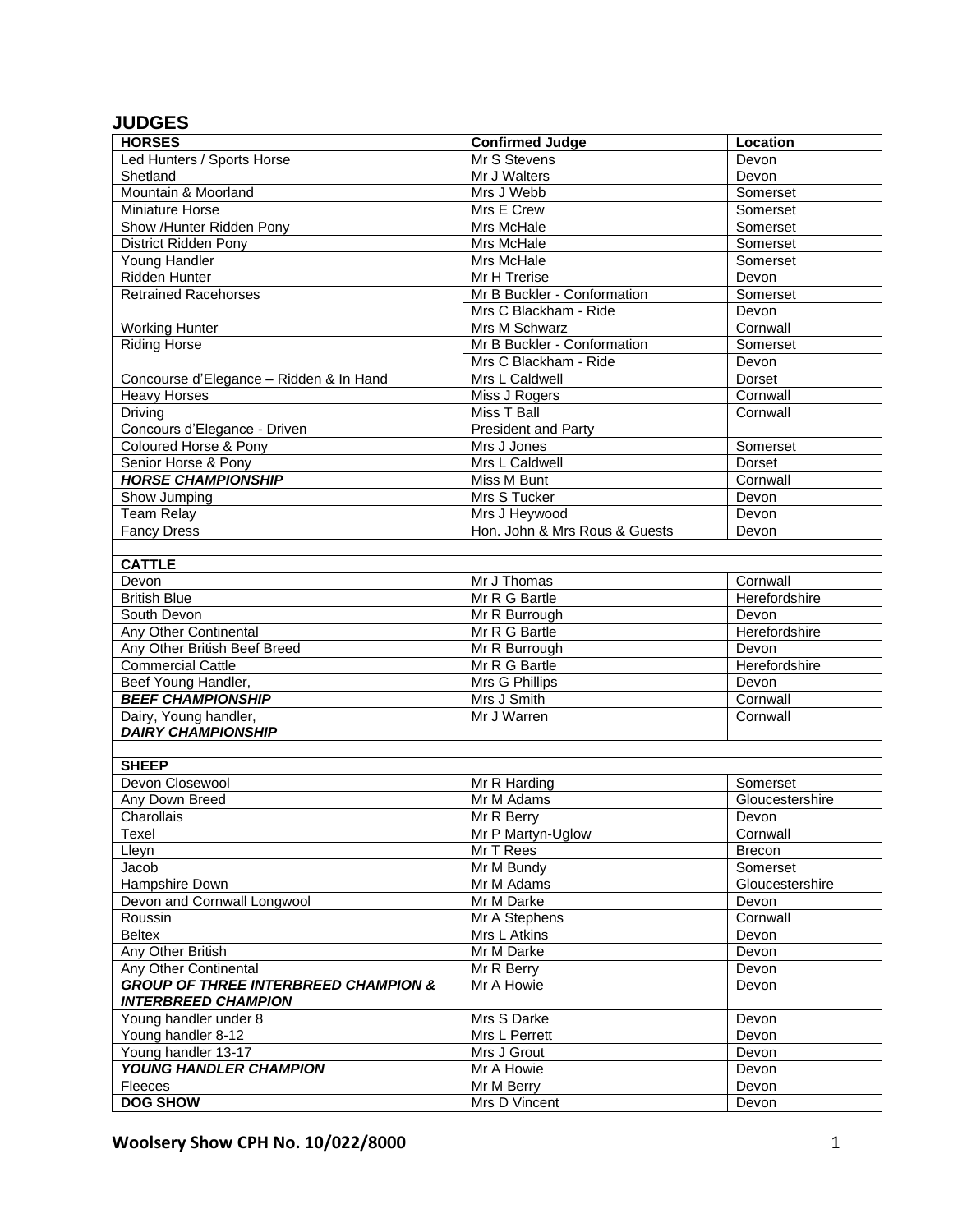| <b>Horses</b>   |       |                                        |
|-----------------|-------|----------------------------------------|
| <b>Ring One</b> |       | <b>TIMES ARE APPROXIMATE</b>           |
| Time            | Class |                                        |
| 8.30            | 27    | Best Hunter - Stevenstone /Tetcott     |
|                 | 28    | Small Hunter - Open                    |
|                 | 29    | Hunter - Open                          |
| 10.00           | 30    | <b>Retrained Racehorse</b>             |
|                 | 31    | <b>Riding Horse</b>                    |
| 10.45           | 40    | Concours d'Elegance Driving            |
|                 | 41    | <b>Private Driving</b>                 |
|                 | 42    | <b>Pleasure Driving</b>                |
|                 | 43    | <b>Exercise Vehicle</b>                |
| 12.00           | 44    | <b>Fancy Dress</b>                     |
| 12.25           | 45    | <b>Team Relay</b>                      |
| 13.45           | 39    | Decorated Heavy Horse &                |
|                 |       | Heavy Horse In Hand Parade             |
| 14.00           |       | Parade of Foxhounds                    |
| 14.30           | 46    | Concours d'Elegance - Ridden & In Hand |
| 14.45           |       | Horse Championship                     |
| 15.15           |       | <b>Grand Parade</b>                    |
| 16.00           |       | Vintage Display                        |

## **Woolsery Show Timetable 25 July 2022**

## **Please enter & pay online at**

## **[www.woolseryshow.org.uk](http://www.woolseryshow.org.uk/)**

# **This saves our volunteer staff a great deal of time**

# **THANK YOU**

| <b>Ring Two</b> |              |                                | <b>Ring Three</b> |              |                                                                     |
|-----------------|--------------|--------------------------------|-------------------|--------------|---------------------------------------------------------------------|
| Time            | <b>Class</b> |                                | Time              | <b>Class</b> |                                                                     |
| 9.00            | 19           | Lead Rein $<$ 122 $cm$         | 9.00              |              | Led Hunter/Sports Horse - 2019, 2018,                               |
|                 |              |                                |                   |              | 2017                                                                |
| 9.30            | 20           | First Ridden <122cm            |                   | 2            | Led Hunter/Sports Horse <15.2hh                                     |
| 10.00           | 21           | Show Pony <133cm               |                   | 3            | Led Hunter/Sports Horse: Brood mare                                 |
|                 | 22           | Show Hunter Pony < 133cm       |                   | 4            | Led Hunter - Hunter Foal & Best Foal<br>Sired by a G. Heal Stallion |
|                 | 23           | Show Pony 133cm - 148cm        |                   |              |                                                                     |
|                 | 24           | Show Hunter Pony 133cm - 153cm |                   | 6            | Miniature Horse Yearling Open                                       |
|                 | 25           | District Ridden Pony <148cm    |                   |              | Miniature Horse Two Years Open                                      |
|                 | 26           | Young Handler                  |                   | 8            | Miniature Horse Three years & over Open                             |

|       | <b>Ring Two &amp; Three Combined</b> |                                             |
|-------|--------------------------------------|---------------------------------------------|
| 12.00 | 47                                   | Senior Horse/Pony - In Hand                 |
|       | 48                                   | Senior Horse/Pony - Ridden                  |
| 12.45 | 49                                   | CHAPS Open Non-Native - In Hand             |
|       | 50                                   | CHAPS Open Native/Cob/Traditional - In Hand |
|       | 51                                   | CHAPS Open Non-Native - Ridden              |
|       | 52                                   | CHAPS Open Native/Cob/Traditional - Ridden  |

|           | <b>Ring Four (extended size)</b> |                                        | <b>Ring Five</b> |                                  |                                   |
|-----------|----------------------------------|----------------------------------------|------------------|----------------------------------|-----------------------------------|
| Time      | <b>Class</b>                     |                                        | Time             | <b>Class</b>                     |                                   |
|           |                                  |                                        | 08.30            | 9                                | Shetland Pony - Three and under   |
|           |                                  |                                        |                  | 10 <sup>°</sup>                  | Shetland Pony - Four and over     |
| 09.30     | 32                               | Working Hunter - Max 2'3'              | 09.00            | 11                               | M & M - Small, Youngstock In Hand |
|           | 33                               | Working Hunter - Novice                |                  | 12                               | M & M - Small In Hand             |
|           | 34                               | Working Hunter - <15hh                 |                  | 13                               | M & M - Large, Youngstock In Hand |
|           | 35                               | Working Hunter - Open                  |                  | 14                               | M & M - Large In Hand             |
|           |                                  |                                        |                  | 15                               | M & M - Small Ridden              |
| 12.00     | 36                               | Heavy Horse - 3 years and under        |                  | 16                               | M & M - Large Ridden              |
|           | 37                               | Heavy Horse - 4 years and over         |                  | 17                               | M & M - Lead Rein                 |
| 14.15     | 38                               | Heavy Horse - Ridden                   |                  | 18                               | M & M - First Ridden              |
|           |                                  |                                        | From             |                                  |                                   |
|           |                                  |                                        | 12.30            | 53                               | Show Jumping - Cradle 1'6"        |
|           |                                  | The Show Committee is very grateful to |                  | 54                               | Show Jumping - Warm-Up 1'9"       |
|           |                                  |                                        | 55               | Show Jumping - Novice 2'0"       |                                   |
|           | Bridgmans who have printed this  |                                        |                  | 56                               | Show Jumping - Novice 2'3"        |
| schedule. |                                  |                                        | 57               | Show Jumping - Intermediate 2'6" |                                   |
|           |                                  |                                        | 58               | Show Jumping - Open 2'9"-3' 0"   |                                   |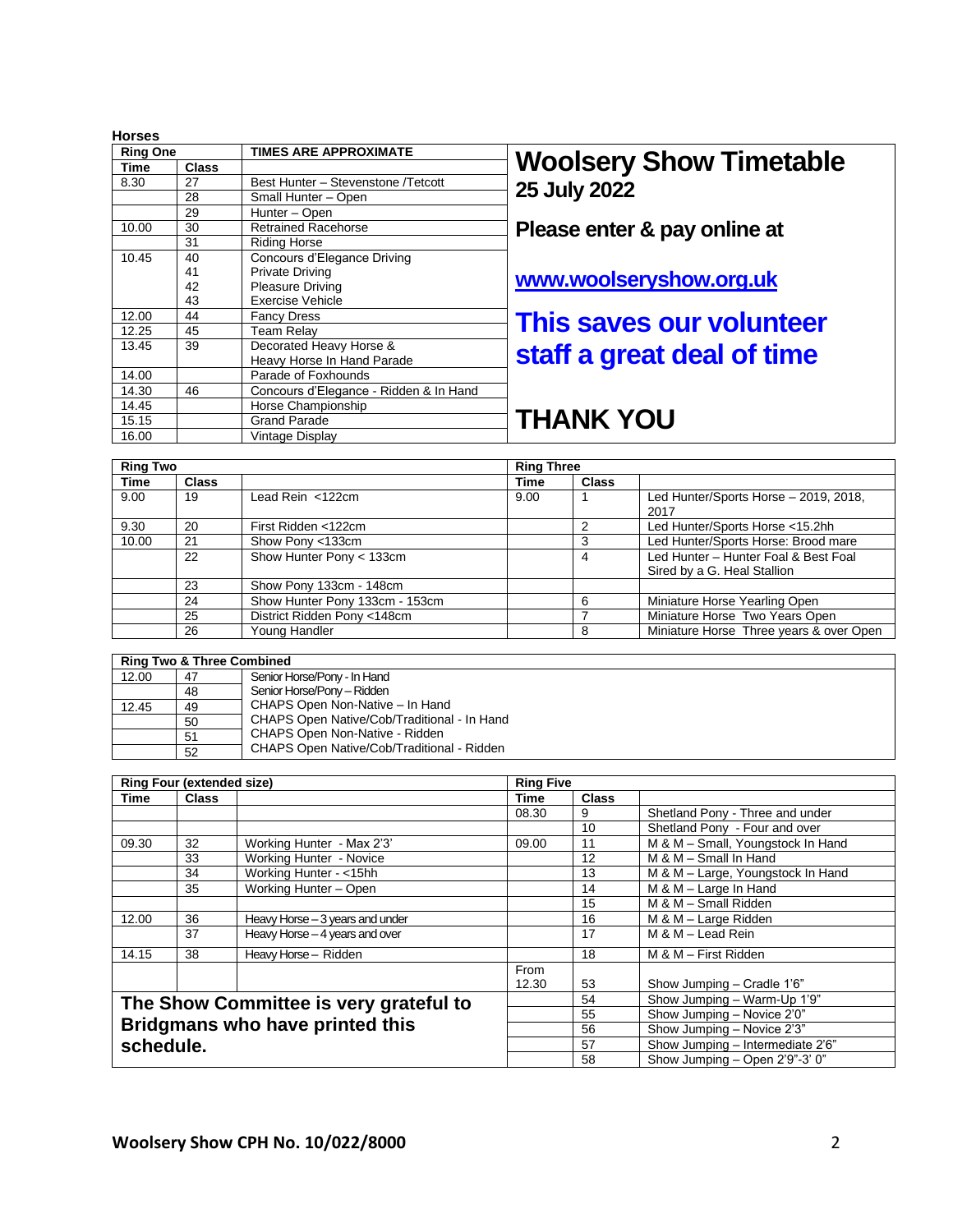| <b>Sheep</b>                |                                 |                         |                   |                                                                            |                                 |                       |
|-----------------------------|---------------------------------|-------------------------|-------------------|----------------------------------------------------------------------------|---------------------------------|-----------------------|
|                             | Ring 1                          | Ring 2                  | Ring 3            | Ring 4                                                                     | Ring 5                          | Ring 6                |
| 09.00                       | <b>Any Down</b><br><b>Breed</b> | <b>Roussin</b>          | <b>AOC</b>        | Jacob                                                                      | Devon &<br>Cornwall<br>Longwool | <b>Texel</b>          |
|                             | Mr M Adams                      | Mr A<br><b>Stephens</b> | Mr R Berry        | Mr M Bundy                                                                 | Mr M Darke                      | Mr P Martyn-<br>Uglow |
| <b>Classes</b><br>follow on | <b>Hampshire</b><br>Down        | <b>Beltex</b>           | <b>Charollais</b> | <b>Devon</b><br><b>Closewool</b>                                           | <b>AOB</b>                      | Lleyn                 |
|                             | Mr M Adams                      | Mrs L Atkins            | Mr R Berry        | Mr R Harding                                                               | Mr M Darke                      | Mr T Rees             |
| Approx<br>12.30             |                                 |                         |                   | Best District Sheep, Best Interbreed Group of Three, Best Interbreed Sheep |                                 |                       |
|                             | Mr A Howie                      |                         |                   |                                                                            |                                 |                       |
|                             |                                 |                         |                   |                                                                            |                                 |                       |
| 13.30                       | Young Handler <8yrs             |                         |                   | Young Handler 8-12 years                                                   | Young Handler 13-16yrs          |                       |
|                             | Mrs S Darke                     |                         | Mrs L Perrett     |                                                                            | Mrs J Grout                     |                       |
|                             | <b>Champion Young Handler</b>   |                         | Mr A Howie        |                                                                            |                                 |                       |

#### **Cattle**

| Time                | Ring 1                                                                                                                       | Judge           | Ring 2                 | Judge         |
|---------------------|------------------------------------------------------------------------------------------------------------------------------|-----------------|------------------------|---------------|
| 10.00               | Devon                                                                                                                        | Mr J Thomas     | <b>British Blue</b>    | Mr R G Bartle |
| <b>Classes will</b> | South Devon                                                                                                                  | Mr R C Burrough | <b>AO Continental</b>  | Mr R G Bartle |
| follow on           | AO British                                                                                                                   | Mr R C Burrough | <b>Commercial Beef</b> | Mr R G Bartle |
| Approx<br>12.30     | <b>Beef Championship</b><br><b>District Champion</b><br>Interbreed Pair<br>Interbreed Group of 3<br>Interbreed Beef Champion |                 | Mrs J Smith            |               |
| Approx<br>13.00     | Young Handler - Beef                                                                                                         |                 | Mrs G Phillips         |               |

| Time                             | Ring 3                                                                                                    | Judge       |
|----------------------------------|-----------------------------------------------------------------------------------------------------------|-------------|
| 10.00                            | Dairy Holstein                                                                                            | Mr J Warren |
| <b>Classes will</b><br>follow on | Dairy Coloured                                                                                            |             |
| <b>Approx</b><br>11.30           | <b>Dairy Championship</b><br>• District Champion Dairy Cow<br>• Pair of Dairy Animals<br>• Dairy Champion |             |
| <b>Approx</b><br>12.00           | Young Handler - Dairy                                                                                     |             |
| <b>Approx</b><br>13.30           | North Devon Holstein Club - Calf Show tbc                                                                 |             |

## **Woolsery Show CPH No. 10/022/8000**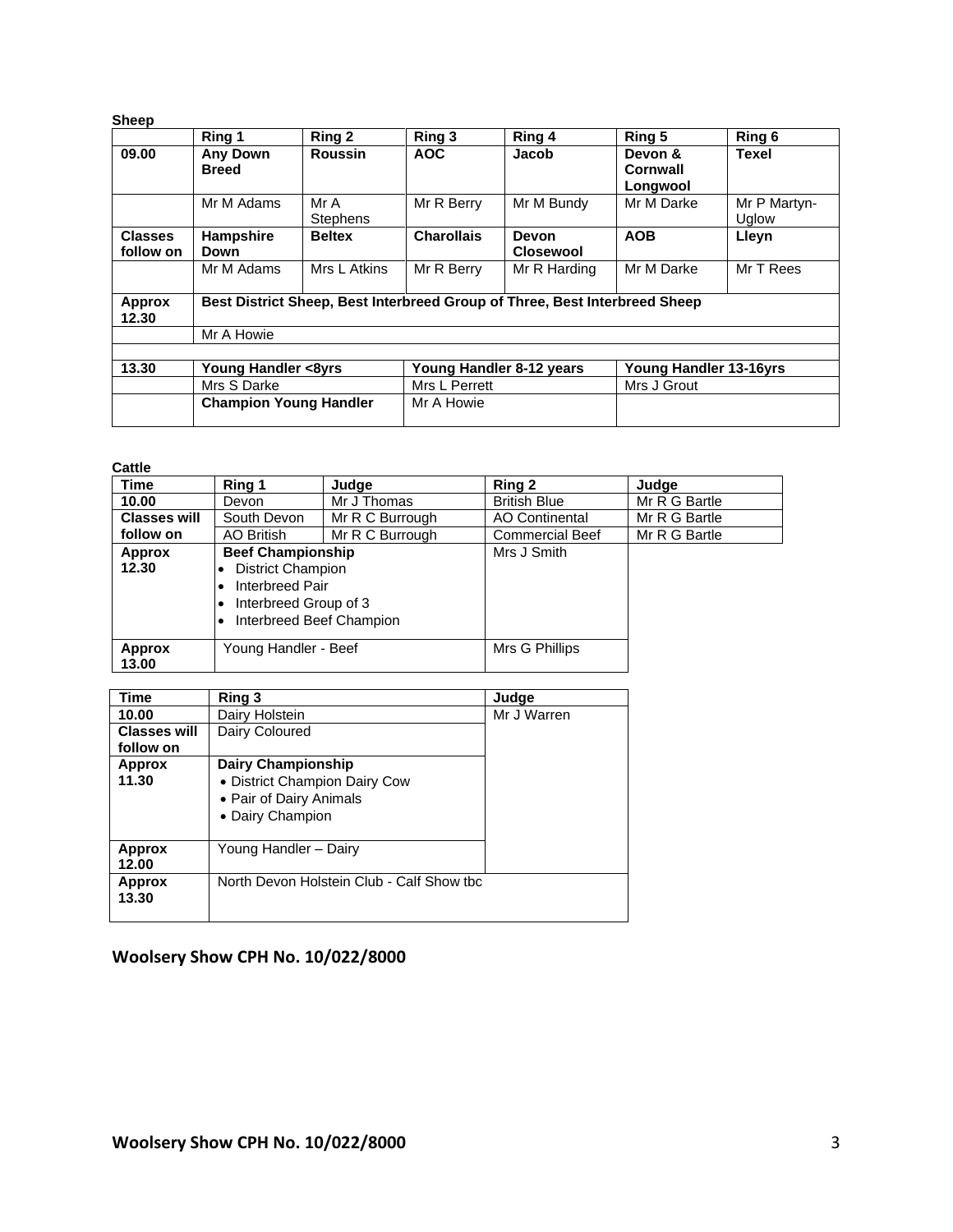## **WOOLSERY & DISTRICT AGRICULTURAL SHOW - MONDAY 25TH JULY 2022 CLOVELLY COURT, CLOVELLY, BIDEFORD EX39 5SY**

## **TERMS AND CONDITIONS HEALTH AND SAFETY NOTICE**

The Woolsery & District Show Committee disclaims any responsibility for accidents or loss to any person or animal attending the Show and no claims can be entertained for anything that might happen to Exhibitors, Competitors, Onlookers, their property, servants, exhibits or goods in connection with anything arising out of the Show. It shall be considered a condition of entry that each entrant shall agree to indemnify the Promoters and/or any Official against any legal action arising from any accident and/or occurrence whatsoever. The organisers of this show have taken reasonable precautions to ensure the Health & Safety of everyone present. For these measures to be effective everyone must take equal care to avoid and prevent accidents occurring and must obey the instructions of the Organisers and all the Officials and Stewards. The full Health and Safety policy can be seen at [<http://www.woolseryshow.org.uk>](http://www.woolseryshow.org.uk/) [www.woolseryshow.org.uk](file:///C:/Users/demo/Downloads/www.woolseryshow.org.uk) or a copy requested from the Secretary.

## **DATA PROTECTION**

It is a condition of entry that Woolsery & District Agricultural Show reserves the right to forward Exhibitor information to relevant regulatory authorities e.g. Defra, APHA, Trading Standards and other agencies who manage animal health matters such as SAC, BCMS and ARMS. Relevant details will also be sent to the press and Breed Societies. It is also a condition of entry that the owner's name (and rider/handler if different) and their address details will be published in the show catalogue, unless otherwise instructed by the Exhibitor on the entry form or by emailing woolseryshow@hotmail.co.uk Ages of children under 18 years will not be published. Personal Data will be retained electronically in secure systems by Woolsery & District Agricultural Show as required by animal health agencies and so that show schedules and information about the Show can be sent by email or post to Exhibitors in future years. Woolsery & District Agricultural Show is committed to protecting Exhibitor information and using it responsibly. Please read our Privacy Policy to understand how we collect, use and store your information.

## **RULES & CONDITIONS**

We prefer entries and payment to be made online at

[<http://www.woolseryshow.org.uk>](http://www.woolseryshow.org.uk/)woolseryshow.org.uk this saves our volunteer staff a great deal of time. Any paper entries must be on an Entry Form available from the Secretary and accompanied by the correct Entry Fee. Cheques payable to Woolsery & District Agricultural Show. All cattle and sheep entries to be on the Show Ground by 9.00 a.m. No exhibits shall be removed until after the Grand Parade without permission (in writing) from the Show Secretary.All protests to be made in writing to the Secretary before 6.00 p.m. on the day of the Show with a fee of £20.00 which will be forfeited if the protest is not sustained. The decision of the Committee is final. Entries in District Classes are confined to Exhibitors whose home address lie in the parishes of: **Hartland, Parkham, Clovelly, Alwington, Bulkworthy, Buckland Brewer, East & West Putford, Woolsery, Bradworthy, Welcombe, Abbotsham, Littleham, Sutcombe, Newton St Petrock & Abbots Bickington**. All Exhibitors in the classes for horses,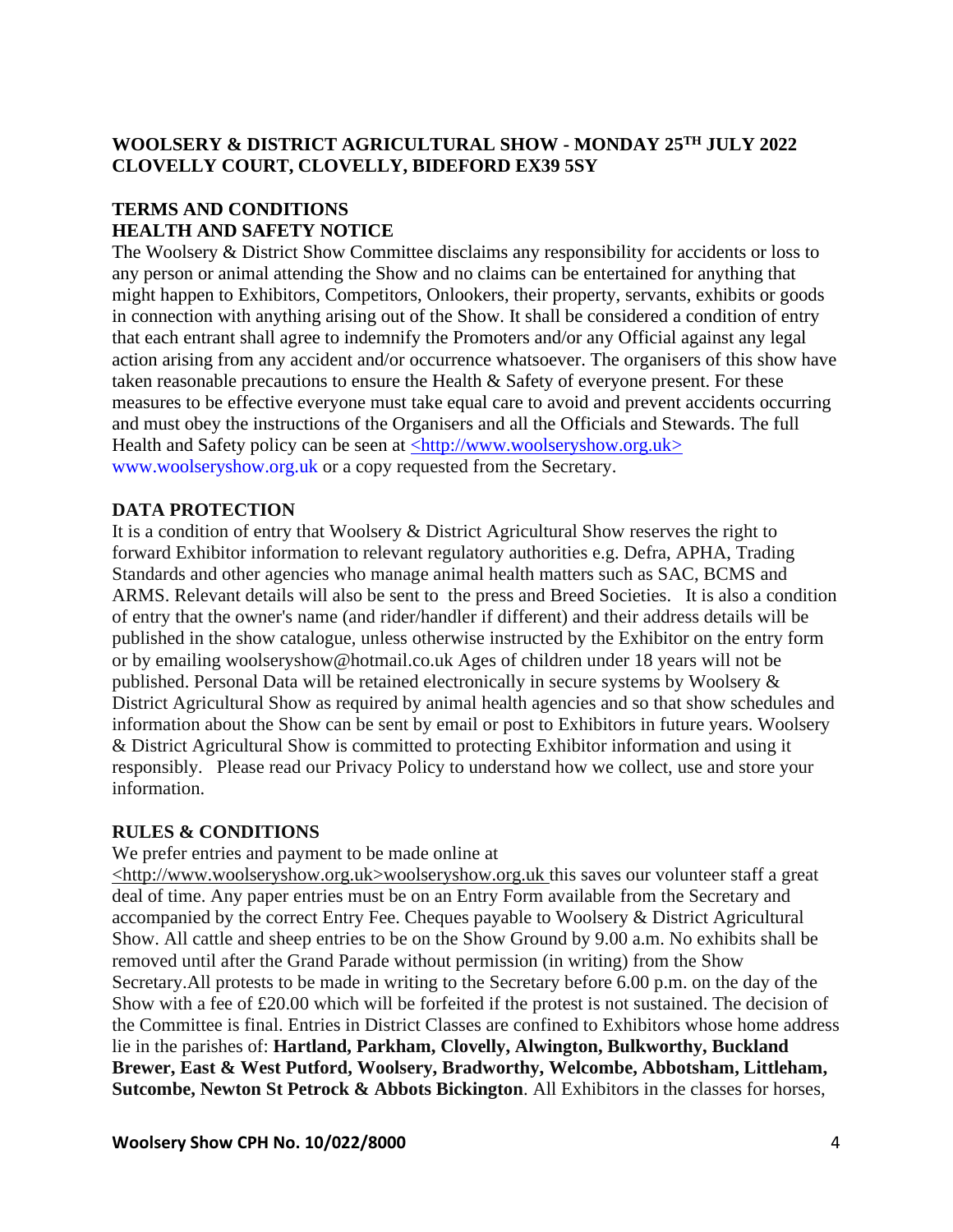cattle and sheep must have been the property of the Exhibitor for at least two months prior to the Show date.In the event of an objection to a horses height the objector shall deposit £20.00 with the Secretary to be entitled to have the Honorary Veterinary Surgeon to the Society ascertain the horse's height. (£20.00 refunded if objection sustained). Neither the Secretary nor the Committee will be held responsible for errors, mistakes or accidents, which may occur. No Cup will be awarded unless the correct winner's card (given by class steward) is presented to the Cup Secretary. Names and contact details of the cup holder **must** be provided. Cup winners are responsible for having Trophies engraved and making good any damage or loss whilst in their possession. If not engraved, the Committee cannot undertake to keep Cups up to date. Cups must be returned, at the winner's expense, to the Cup Secretary when requested and before the next show. Cup winners must parade their winning exhibits in the Grand Parade. Prize money for all classes will be given in the rings on the day. Child age in classes refers to their age on 1st January 2022. Please enter Date of Birth on entry form.

## **RESPONSIBILITIES OF EXHIBITORS, RIDERS AND STOCK ATTENDANTS**

All exhibitors are reminded that they must comply with all relevant current Defra and HSE regulations and other relevant legislation when transporting animals and attending the Show. Exhibitors or their Riders/Stock attendants must be competent and take total responsibility of their stock at all times whilst on the Showground. All persons in charge of exhibits will be required to parade or exhibit the animals in their charge at times as directed by the Stewards of the Society. Stock attendants must be in attendance at least a quarter of an hour before the time appointed for exhibiting the animals under their charge in the Show Rings. No Stock attendants shall be allowed to lead more than one animal at a time in the Judging Ring or Main Ring. Exhibitors will be held responsible for the behaviour of their Riders/Stock Attendants and for the consequences of any misconduct. The Stewards have the power to remove from the Showground the Stock or property belonging to, and to cancel the admission ticket of any exhibitor who infringes any of the Regulations or Conditions of the Show, or who refuses to comply with any instructions given by the Stewards, without any responsibility attaching to them in consequences of such removal.

## **ALL LIVESTOCK EXHIBITORS**

Livestock exhibitors are reminded that the show environment can be upsetting for livestock, even those of normally placid temperament. Livestock with unstable or aggressive temperament should not be brought to the Showground. When in the opinion of Show Officials, Veterinary Officer, the Stewards, the Police or the Health & Safety Executive, an animal's behaviour poses an immediate threat to the people in its vicinity the Society reserves the right to take appropriate action to mitigate the threat.

## **MALPRACTICE**

The Animal Welfare Act (2006) requires all responsible persons to provide a duty of care to the animals regardless to location. Instances of compromised animal welfare or evidence of unnecessary animal suffering should be reported immediately to show officials. The Society and associated Show Veterinary Officers reserve the right to summon animal health officials if deemed necessary. See

[<http://www.legislation.gov.uk/ukpga/2006/45/pdfs/ukpga\\_20060045\\_en.pdf>http://www.legisl](http://www.legislation.gov.uk/ukpga/2006/45/pdfs/ukpga_20060045_en.pdf) [ation.gov.uk/ukpga/2006/45/pdfs/ukpga\\_20060045\\_en.pdf.](http://www.legislation.gov.uk/ukpga/2006/45/pdfs/ukpga_20060045_en.pdf) All exhibitors are expected to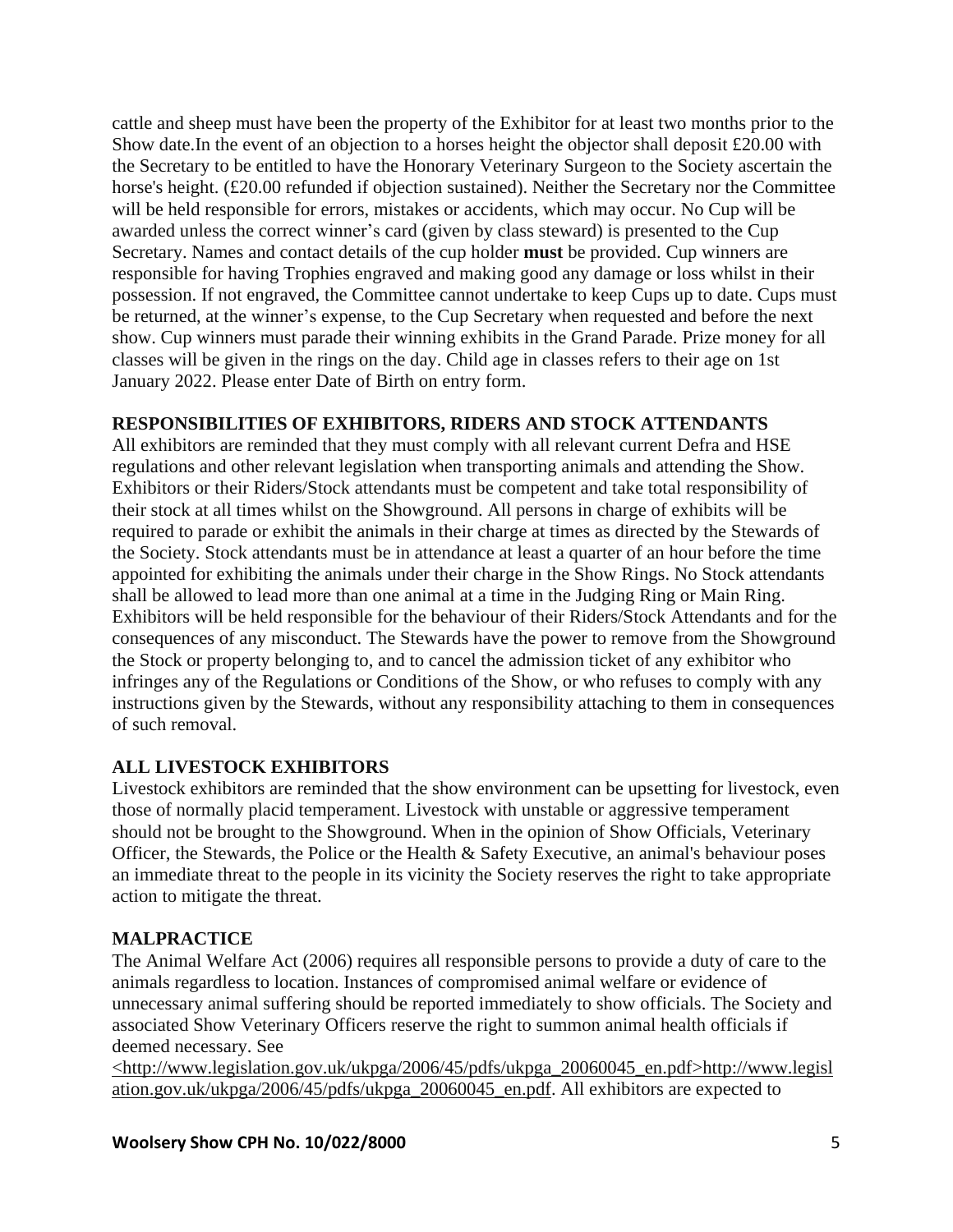observe best practice at all times. Any reports of abuse or misuse will be investigated by the Show Veterinary Surgeon and the Chief Steward and appropriate action taken. Any artificial contrivance or device of any description found on or proved to have been used on an animal at any time whilst that animal is in the Showground, either for preventing the flow of milk or for any other improper purpose, will disqualify that animal from being awarded a prize, and any prize awarded prior to discovery will be forfeited. The Instigator or The Owner of the said animal may be prohibited from again entering Stock for any future Shows, for such period as the Committee may see fit. For the purpose of this Regulation, the term 'improper practice' shall be held to include setting of teats, and generally any other practice including tampering or of their own or any other animal by the exhibitor or any other person which results in the animals being shown other than in a natural state, and the Show reserves the right to have all animals inspected by its Veterinary Officers, either prior to, during, or after judging.

Woolsery Show will not tolerate the administration to show exhibits (entered either for competition or sale/ demonstration) of tranquilisers or other drugs which may in any way affect the performance of the animal in question to have the effect of making it behave in the show ring in a manner which is not natural. The Show reserves the right to take any necessary samples. Any Person or Exhibitor (or his representative) who is found to have administered or permitted the administration of any such tranquiliser or drugs to any Show exhibit will be reported to the Organising Committee and dealt with at their discretion. In addition, the matter will be referred to the appropriate Breed Society or Organisation.

The use of blacking, except on the feet, or other colouring matter on Cattle is prohibited. Infringement of this Regulation will render the animal upon which the material is used liable to be disqualified.

#### **BIOSECURITY**

The Show is licensed by Defra in accordance with the requirements of the Animal Gatherings England Order 2010. All animal attendants are asked to co-operate by observing the Biosecurity rules. The animal areas should be kept clean and free from faecal contamination. Attendants should wear protective clothing and footwear capable of being disinfected whilst in the animal area. When leaving the animal area, attendants should remove protective clothing, wash their hands and ensure that footwear is clean and disinfected. When Showing or attending Parades, clean white coats or "Breed Uniforms" should be worn and suitable disinfectable footwear. (No Trainers). Vehicles transporting livestock must be cleansed and disinfected in accordance with The Transport of Animals (Cleansing and Disinfection) (England) (No 3) Order 2003.

Exhibitors should also be aware and must comply with current rules, legislation, regulations and conditions in force at the time of the Show from Defra, Environmental Health and Trading Standards, BCMS and other regulatory authorities. For the latest information regarding animal movements, movement standstills or isolation facilities please contact your Local Trading Standards Animal Health Officer or visit [<http://www.defra.gov.uk](http://www.defra.gov.uk/)[>www.defra.gov.uk](file:///C:/Users/demo/Downloads/www.defra.gov.uk)

#### **LICENSING AND DOCUMENTATION**

To comply with the conditions of the Defra licence all relevant animals will be examined by a Veterinary Surgeon upon entry to the Showground before they are unloaded.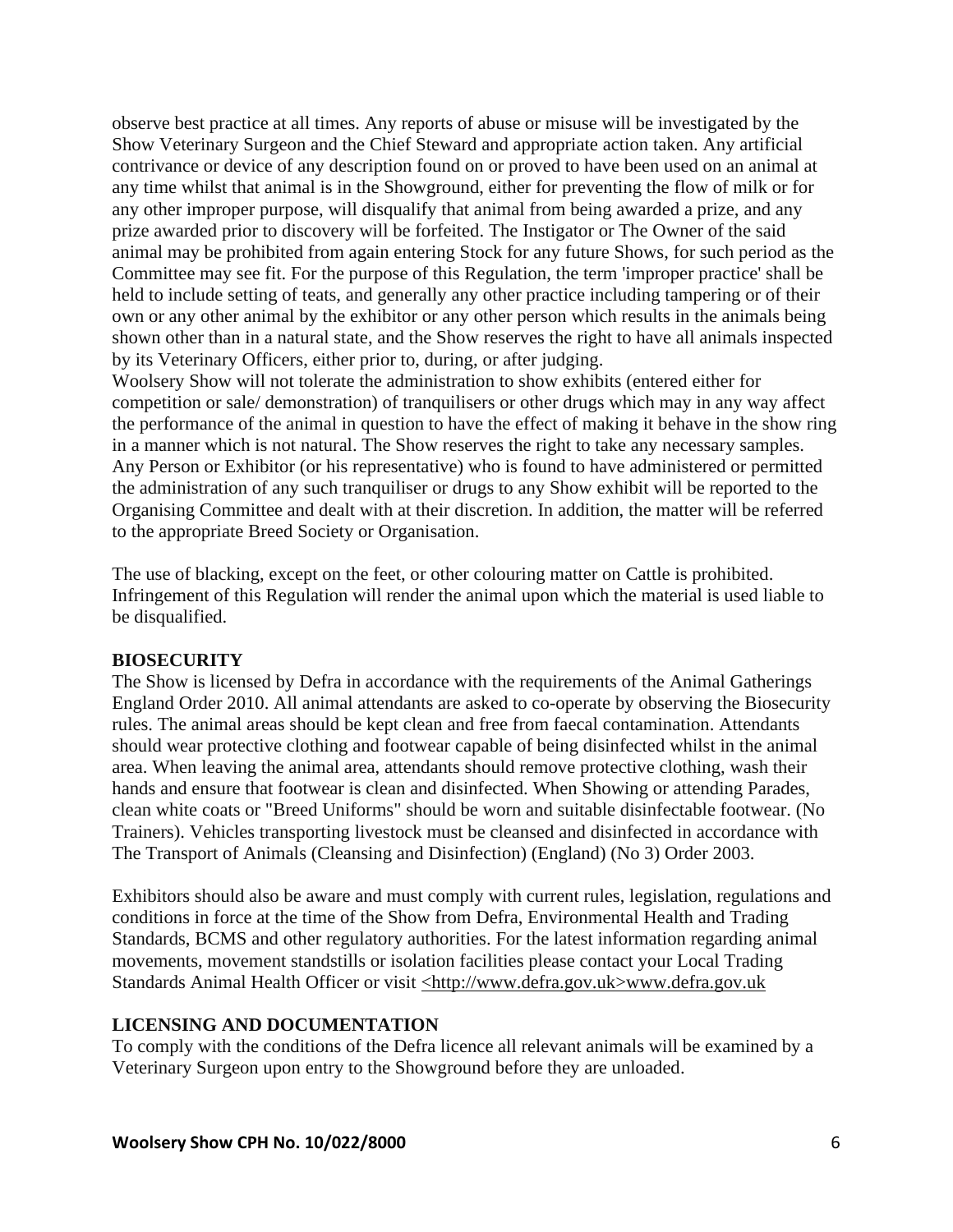Exhibitors entering the Showground must present the following documents to Stewards **before unloading their animals**:

*CATTLE:* BCMS Passport. Applies to all cattle, including calves, for show or exhibition. The Show will record all movements onto and off the Showground.

*SHEEP:* ARAMS 1 Licence. Applies to all Sheep including Commercial Lambs, Primitive Portland and Hill Sheep. After completion at the entry gate, Woolsery Show will retain the two copies on entry (the top copy will be forwarded to the Trading Standards Authority) the yellow copy will be returned to the owner. *MAEDI-VISNA*: A completed SAC Sheep Health Scheme Certificate, with a valid expiry date, will be inspected at the Veterinary inspection point. Due to incidents of non-compliance, SAC now require that a current copy of MV/CAE health status form with a record of sheep ear tag numbers **MUST** be given to the Steward to return to SAC. The Steward will confirm that the ear tag numbers of the sheep match with ear tag numbers provided on the form. MV and non-MV sheep must not be transported in the same vehicle.

## **Exhibitors Leaving The Showground Must Present The Following Documents At The Departure Gate:**

**CATTLE**: None.

**SHEEP:** ARAMS 1 Licence. Applies to all Sheep. Exhibitors should ensure relevant section is completed by a representative of the Show, at the Kivells caravan, prior to departure. The top copy will be collected on departure.

## **EQUINE EXHIBITORS**

Horse Passports All horses and ponies should be accompanied by their Defra passport. Woolsery Show is following the advice of the Association of Show and Agricultural Organisations and the British Equestrian Federation. Equine Influenza and Tetanus vaccinations are a compulsory requirement for all horses attending Woolsery & District Agricultural Show. The requirement for the first 3 vaccinations is as follows: the first 2 vaccinations 21 -; 92 days apart, a third booster between 150-215 days, and an annual booster vaccination within 365 days thereafter. No horse should enter competitions within 7 days of an EI vaccination. Foals should commence vaccinations at 6 months old. This Rule may be subject to change from guidance from the FEI/BEF.

## **PLEASE NOTE THAT NEITHER VACCINATION CERTIFICATES NOR PASSPORTS SHOULD BE SENT TO THE SHOW OFFICE PRIOR TO THE EVENT**. HOWEVER RANDOM CHECKS MAY BE CARRIED OUT ON THE SHOW GROUND DURING THE SHOW.

## *HORSE WALKS*

To comply with Health and Safety Executive guidelines the Show has provided horse walks. It is a condition of entry that all exhibits keep within these designated routes, that all reasonable precautions are taken to prevent accidents and that guidance is taken from Officials or Stewards at crossing points etc.

## **Hats**

It is mandatory for all riders to wear a protective helmet and safety harness according to the current approved BSI or European Standard and securely fastened at all times whilst mounted on the Showground. Hats or helmets requiring covers must be worn with a plain, dark coloured silk.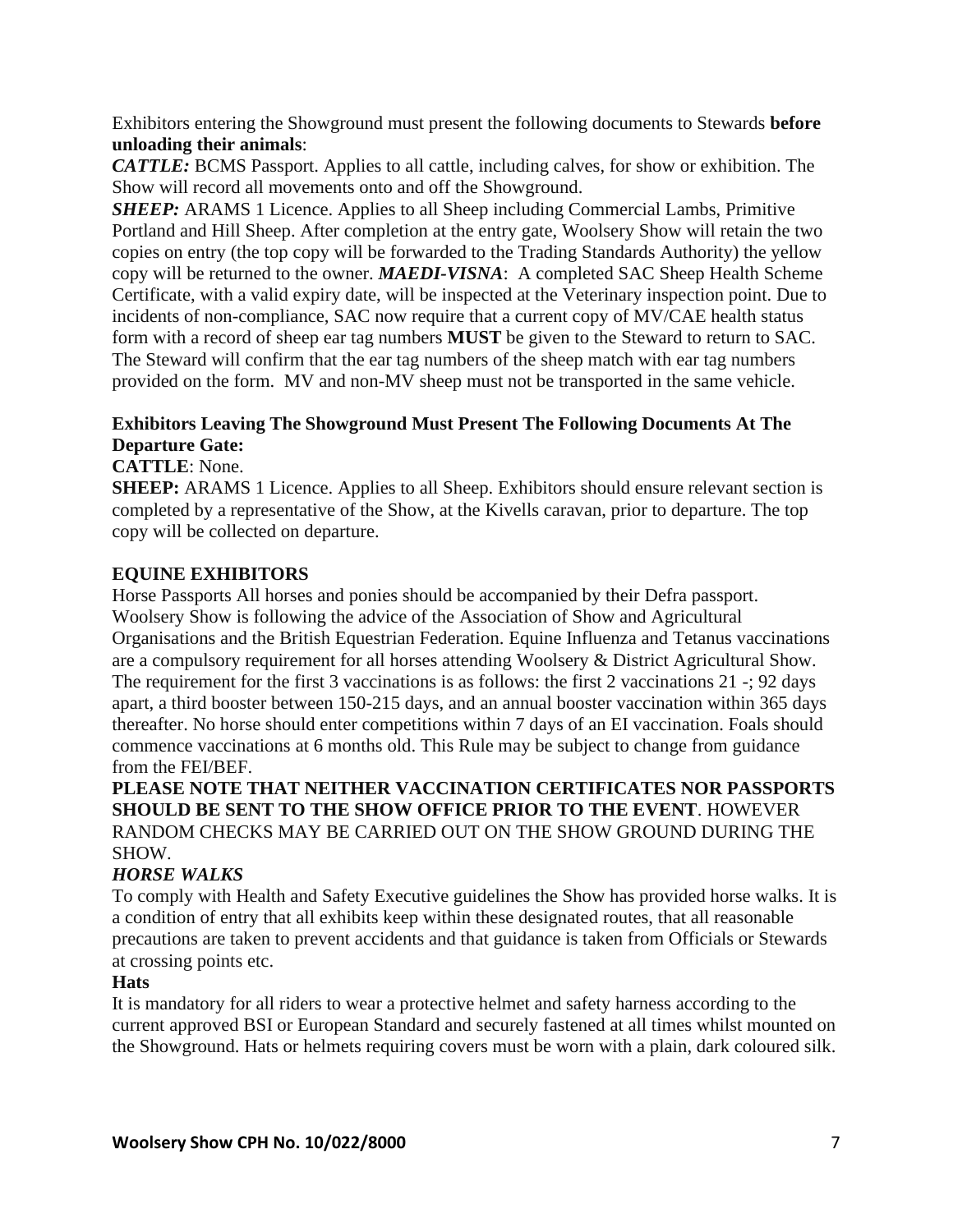## **Stallions**

In the interest of safety, all Stallions, 3 years old and over must, at all times, be wearing a bit or chifney whilst moving around the Showground.

## **TRANSPORT**

If you are transporting animals over 65kms you may require an Animal Transporter Authorisation and as from January 2008 it is a legal requirement to have a Certificate of Competence for transporting animals over 65kms (please check with your local authority).

## **CATTLE EXHIBITORS**

In the interests of other exhibitors and the general public, aisles must be kept clear at all times. The Cattle lines will be closed to the general public whilst animals are being moved for judging. Handlers must be in good health and properly trained in safe work methods (HSE Agricultural Information Sheet, Handling and Housing Cattle 35, Rev 1 (2012), available at [www.hse.gov.uk/pubns/ais35.htm\)](file:///C:/Users/demo/Downloads/www.hse.gov.uk/pubns/ais35.htm).

#### **Securing Of Cattle**

All cattle must be properly secured to the satisfaction of the Stewards on being brought to the gate of the Showground, or they will not be admitted. All Bulls must have a ring or clamp attached to the nose and, in the aged class, must be provided with a strong chain. Bulls must be double tied in the lines. Exhibitors of bulls must also comply with Guidance Note GS36 issued by the Health and Safety Executive concerning the Safe custody and handling of bulls at agricultural shows, markets and similar premises off the farm. 1985, HMSO. [<https://openlibrary.org/search/subjects?q=london>](https://openlibrary.org/search/subjects?q=london)London. All other cattle must be halter-led whilst in the Showground. Stock attendants are responsible for their own Cattle at all times.

#### **CHAMPIONSHIP CUPS, TROPHIES AND SHIELDS**

The Horse & Pony Championship will take place in Ring 1 at approximately 2.45 p.m. Driving Classes are not eligible for the Championship. All Championship Cups and Trophies for Horses, Cattle and Sheep will be awarded at the Grand Parade. Recipients will be expected to be present with their exhibit. In all other classes, Cups Trophies and Shields should be signed for and collected from the Cup Secretary in the Secretary's Marquee.

#### **GRAND PARADE**

Exhibitors must ensure that sufficient stock attendants are available to lead all first, second and third prize-winning animals for the Grand Parade. Failure to parade may result in forfeiture of prize money. Sheep exhibitors **MUST comply with instructions of Stewards to ensure separation of MV and non MV stock.**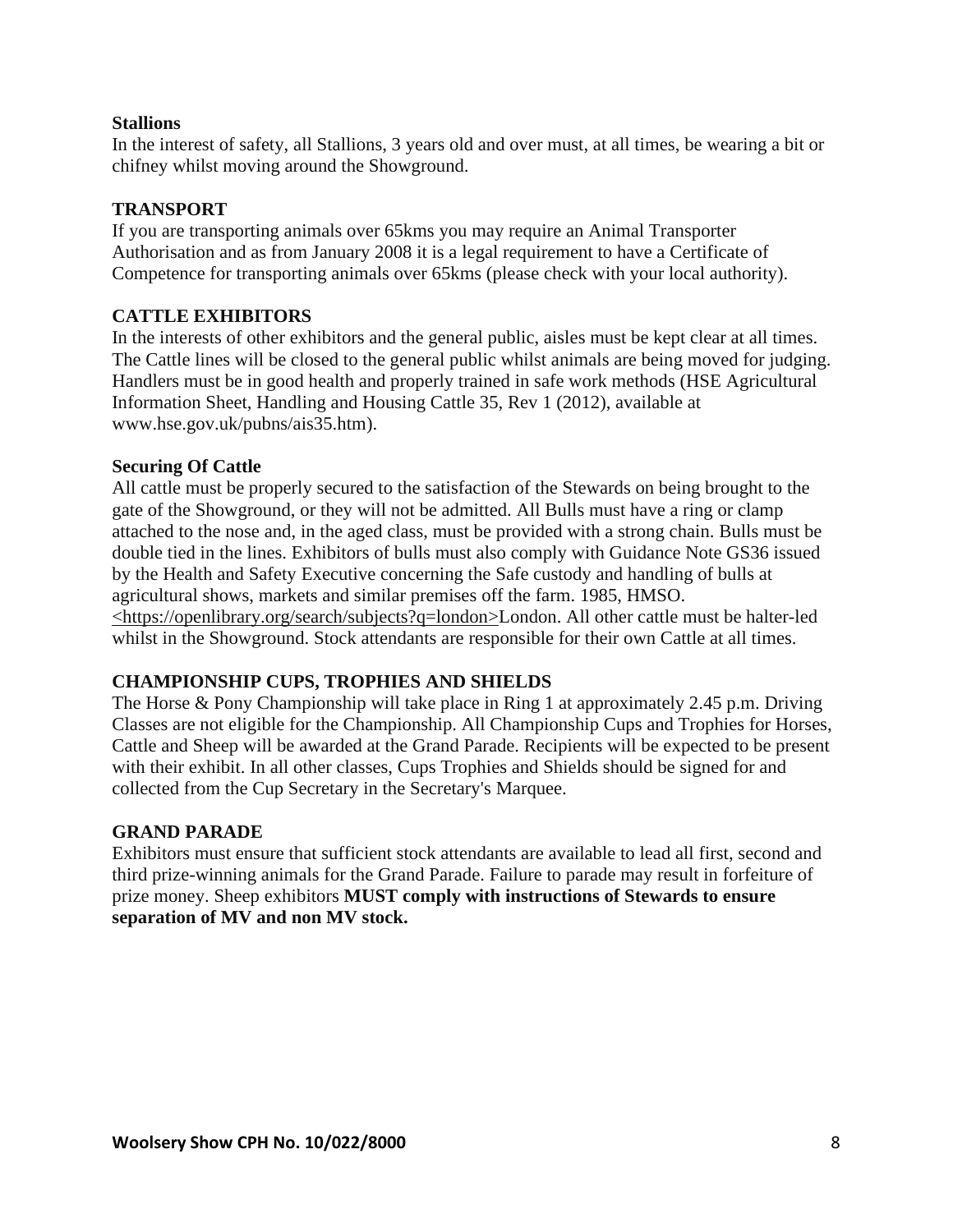## **HORSE AND PONY CLASSES**

By entering any class, you are confirming that all animals exhibited are entered in accordance with Woolsery Show's Terms & Conditions and Rules.

**Entry Fee** - unless otherwise stated £6 per class. Each owner is also required to pay one fee of £3, regardless of number of classes entered, to contribute to first aid costs.

**Prize Money** - unless otherwise stated, 1st £20, 2nd £15, 3rd £10. District and Foal classes: 1st £10, 2nd £5, 3rd £3. Rosettes to 4th place.

## **LED HUNTER/SPORTS HORSE JUDGE: Mr S Stevens, South Molton**

## **1 - LED HUNTER/SPORTS HORSE - Open Competition. Best Hunter/Sports Horse Colt, Gelding or Filly foaled in 2019, 2020 or 2021**

Separate rosettes will be awarded to each age class

**2 - LED HUNTER/SPORTS HORSE- Open Competition. Best Colt, Gelding or Filly foaled in 2019, 2020, 2021, likely to make Small Hunter/Sports Horse or Riding Horse, not exceeding 15.2hh at maturity**

## **3 - LED HUNTER/SPORTS HORSE - Open Competition. Brood Mare calculated to breed a Hunter/Sports Horse, with her own Foal at Foot or in Foal (a certificate of service will be required in this case)**

A Special Prize of £10 to Best Exhibit under 15.2hh in Class 3

A Premium will be awarded by Mr G Heal (Vauterhill Stud) to the Brood Mare winning Class 3

#### **4 - LED HUNTER/SPORTS HORSE- Best Hunter /Sports Horse Type Foal**

A separate rosette to the Best Foal sired by one of Mr G Heal's Stallions.

## **H1 - LED HUNTER/SPORTS HORSE - Dowlands Stud Cup**

The Best District Exhibit in Classes 1-4.

## **H2 - LED HUNTER/SPORTS HORSE- D Pearce Perpetual Cup**

For the Best Exhibit in Classes 1-4.

#### **MINIATURE HORSES JUDGE: Mrs E Crew, Bridgewater**

These classes are unaffiliated and open to any miniature horse. Horses will not be measured on the day but must be within the maxi limits as stated on the BMHS website [-www.bmhs.co.uk.](file:///C:/Users/demo/Downloads/www.bmhs.co.uk)

#### **6 - MINIATURE HORSES - Open Yearlings**

#### **7 - MINIATURE HORSES - Open Two Years Old**

## **8 - MINIATURE HORSES - Open Three Years Old and over**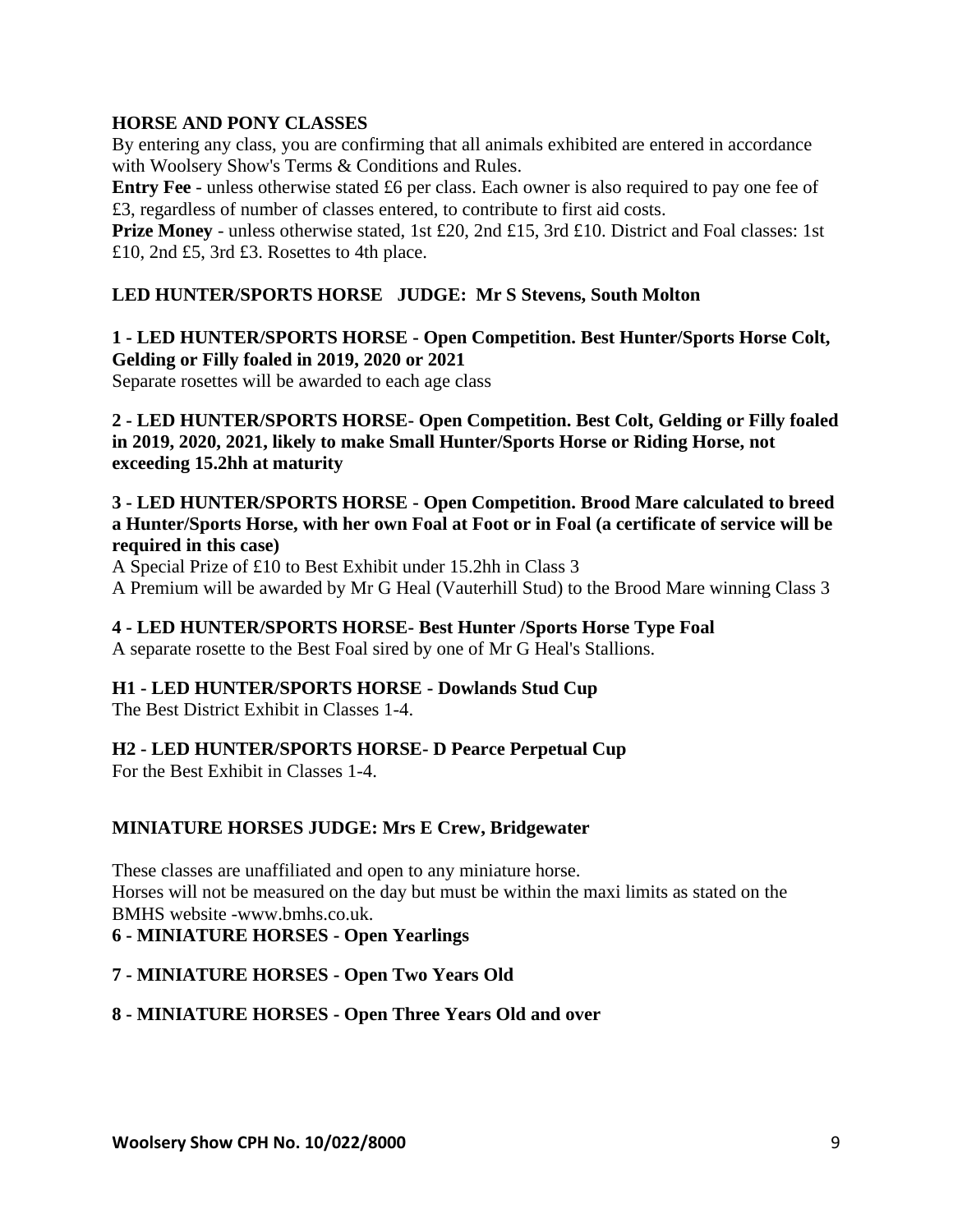## **SHETLAND PONIES JUDGE: Mr Julian Walters, Okehampton (Sharptor Stud)**

These In-hand classes are affiliated to the Shetland Pony Stud-Book Society. Society rosettes will be awarded to the Champion and reserve champion of classes 8 and 9. Additional Society rosettes will be awarded to the Best Foal, The Best Gelding and the Best Miniature Shetland. Classes are confined to SPS-BS registered ponies or foals eligible for registration. Ponies must be named on the entry form.

Three-year-old fillies with foals at foot may not be shown. All foals must be a minimum of three weeks old on the day of the Show. In-hand stallions 2 years and over are advised to display a stallion bridle badge.

Children under 14 years old may not show colts (excluding foals) or entire males in In-hand classes. In the interests of safety, hard hats must be worn by all handlers aged 14 years or under in In-hand classes. Exhibitors should not kneel but remain standing while in the ring.

## **9 - SHETLAND PONIES - In-hand, Three years and under**

**10 - SHETLAND PONIES - In-hand, Four years and over**

## **MOUNTAIN & MOORLAND JUDGE: Mr Julian Walters, Okehampton (Sharptor Stud)**

**All classes are open to non-NPS members, but all competitors must be registered with their breed society with the relevant Breed Society registration number entered on the entry form**.

NPS Qualifying Rounds: These classes are judged under the Rules of the NPS. Ponies must be registered in any of the British Riding Pony studbook sections or the Ridden Register; the GSB; the AHSB; the AASB or registered in the main body of their respective M&M Stud Book. Part breds are not eligible unless overstamped into one of the British Riding Pony studbook sections or the Ridden Register.

Qualifying rounds for most NPS competitions are open to ponies owned by NPS members and non-members but only ponies owned by adult NPS Qualifying or Life members are eligible to qualify for the **2022 NPS Championship Show**.

The highest placed pony, if owned by an NPS member, in each class will qualify for the final. Qualification may pass down to third place if the first and second ponies are already qualified. NPS/Home Produced Ridden Championship - Riders of Home Produced ponies (see definition in the NPS Rules Book) can wear a white arm band in classes where this is indicated. These ponies, if owned by NPS members, are then eligible to qualify for the final at the NPS 2022 Championship Show. The Owner's Membership cards MUST be produced in the ring when requested or the qualification will be forfeit.

## **M&M In Hand Classes**

## **The NPS/POTTOFIELDS STUD M&M In Hand Summer Championship (MM-IH)**

These classes are open to pure bred registered M&M ponies in the main body of their studbook. Owner's membership cards must be shown in the ring to receive qualifications. Foals are not eligible.

If insufficient entries come forward on the day, classes 11/12 and 13/14 will be merged.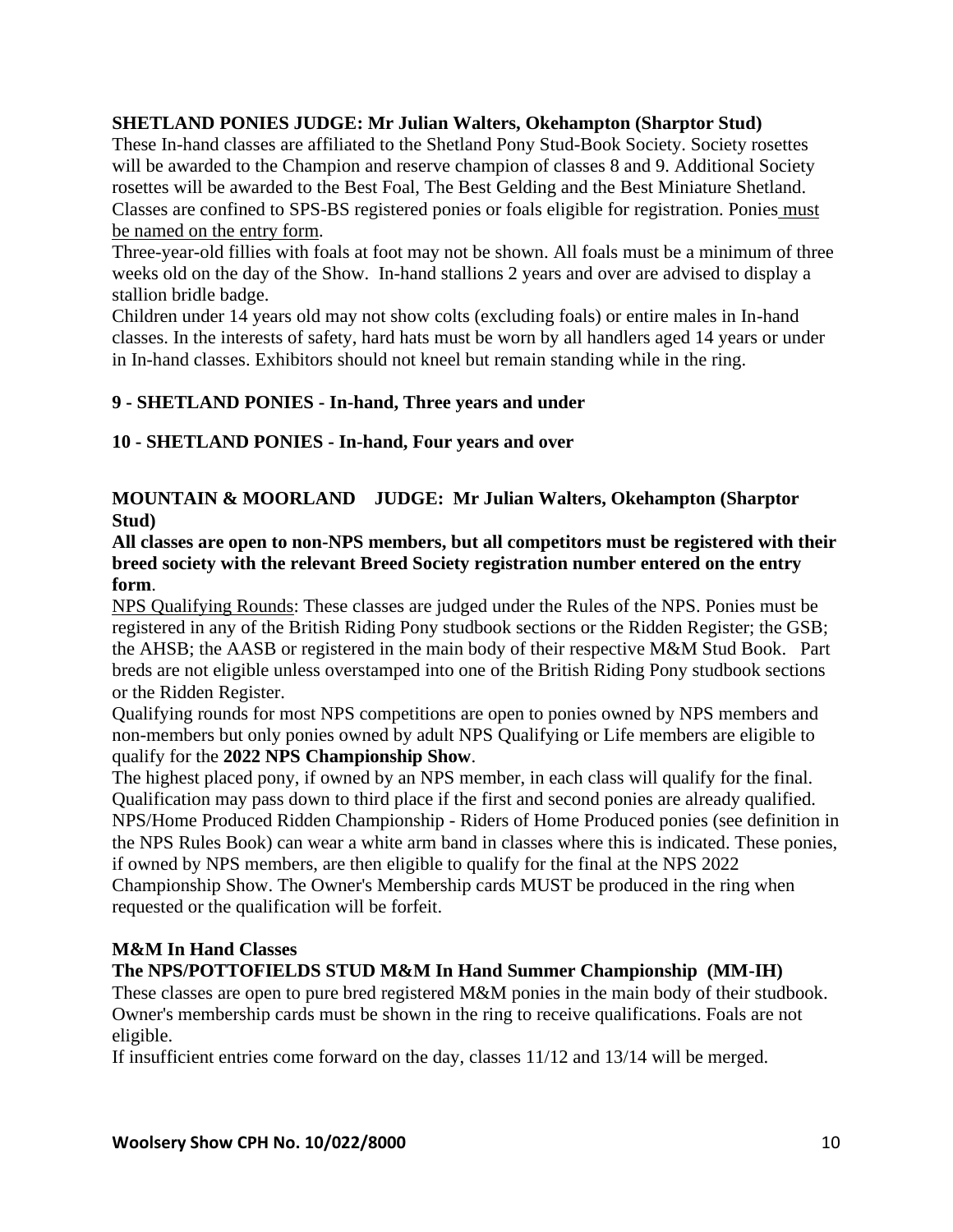**11 - MOUNTAIN & MOORLAND - Dartmoor, Exmoor, Shetland, Welsh A, Welsh B, 3 years and under.**

**12 - MOUNTAIN & MOORLAND - Dartmoor, Exmoor, Shetland, Welsh A, Welsh B, 4 years and over.** 

**13 - MOUNTAIN & MOORLAND - Connemara, Dales, Fell, Highland, New Forest, Welsh C, Welsh D, 3 years and under.**

## **14 - MOUNTAIN & MOORLAND - Connemara, Dales, Fell, Highland, New Forest, Welsh C, Welsh D, 4 years and over**

A Silver Medal Rosette is offered by the National Pony Society for the best registered pony owned by an NPS Qualifying or Life member in the M&M In Hand section. Membership cards must be presented in the ring to receive the medal and/or the qualification. Class winners from 11 - 14 (MM-IH) are eligible to compete.

The Silver Medal Rosette goes to the Champion, if owned by an NPS Qualifying or Life member. If the Champion is not owned by an NPS member the Silver Medal Rosette goes to the Reserve if it is owned by an NPS member. Silver Medal Rosette to go no lower than first Reserve (third) provided it is owned by an NPS member.

The qualification goes to the Champion if owned by an NPS member and not already qualified for the final. If the Champion is not owned by an NPS Member or has already qualified then the qualification goes to the Reserve Champion, if owned by an NPS member, unless he has already qualified. Qualification to go no lower than first Reserve.

Qualifiers are entitled to compete in the final of the Silver Medal Rosette Championship to be held at the at the NPS Summer Championship Show in August **2023**.

## **H25 - MOUNTAIN & MOORLAND In-Hand Championship - Perpetual Okeleat Cup**  Presented by Mr & Mrs K Locke to the Champion In-Hand M&M

## **M&M Open Ridden**

## **The NPS/RINGSIDE STUD M&M Open Ridden National Championship (MM-OR)**

Classes 15 and 16 are qualifiers. Open to registered pure bred M&M stallions, mares and geldings five years old or over.

*NPS/Corscaron Horse Essentials Home Produced Ridden Championship Qualifier- wear white arm bands.* 

*NPS/Supreme Products Young Rider Championship Qualifier - for rider up to 25 years. NPS/Black Country Saddles M&M Championship Qualifier.*

## **15 - MOUNTAIN & MOORLAND Open Ridden - Dartmoor, Exmoor, Shetland, Welsh A, Welsh B**

**16 - MOUNTAIN & MOORLAND Open Ridden - Connemara, Dales, Fell, Highland, New Forest, Welsh C, Welsh D.**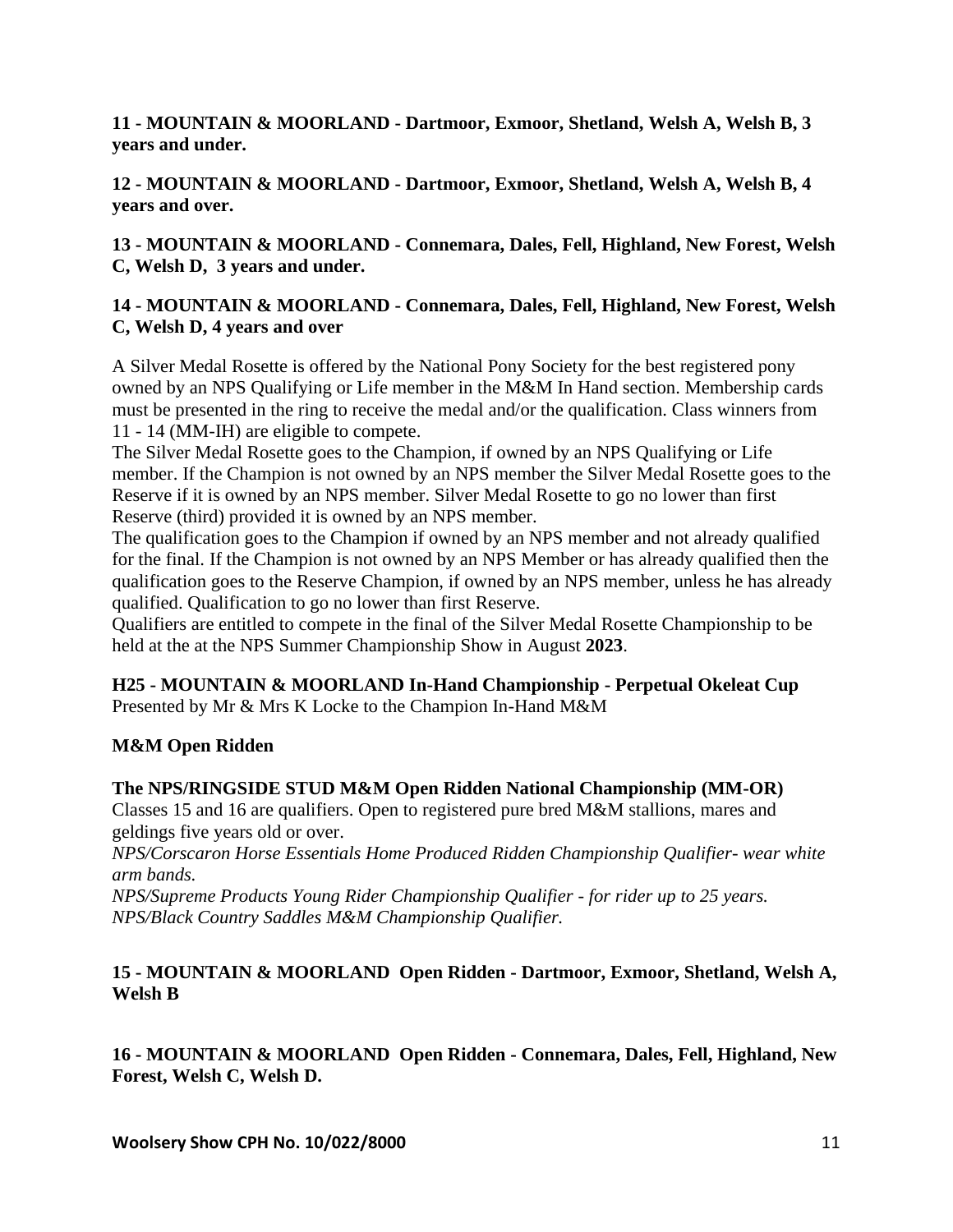**17 - MOUNTAIN & MOORLAND Leading Rein Class - Dartmoor, Exmoor, Shetland, New Forest, Welsh Section A or B mares and geldings four years old or over not exceeding 122 cm** 

## **The NPS/SHOWING CLASSICS M&M Leading Rein National Championship (MM-LR)**

Open to mares and geldings four years old or over not exceeding 122 cm registered in the main body of their respective Breed Society stud book. Riders must have attained their 3rd birthday but must not have attained their 9th birthday before the 1st January in the current year. To be shown in a snaffle bit. **Lead reins must be attached to the noseband.**

*NPS/Corscaron Horse Essentials Home Produced Ridden Championship Qualifier - wear white arm bands.* 

## **18 - MOUNTAIN & MOORLAND First Ridden - Registered Dartmoor, Exmoor, Shetland, New Forest, Welsh Section A or B mares and geldings four years old or over not exceeding 128 cm**

#### **The NPS/SHOWING CLASSICS M& M First Ridden National Championship (MM-FR)**  Open to mares and geldings four years old or over not exceeding 128 cm registered in the main body of their respective Breed Society stud book. Riders must have attained their 3rd birthday

but not reached their 12th birthday before the 1st January in the current year.

*NPS/Corscaron Horse Essentials Home Produced Ridden Championship Qualifier - wear white arm bands.* 

*NPS/Supreme Products Young Rider Championship Qualifier - for rider up to 25 years.*

## **H23 - MOUNTAIN & MOORLAND Ridden Championship - The Knivers Meadow Welsh Stud Trophy**

The best pony in the M&M Ridden Section

## **H3 - MOUNTAIN & MOORLAND Championship - Mrs Alexander-Ford Shield**

The Best Mountain and Moorland exhibit in classes 11 - 18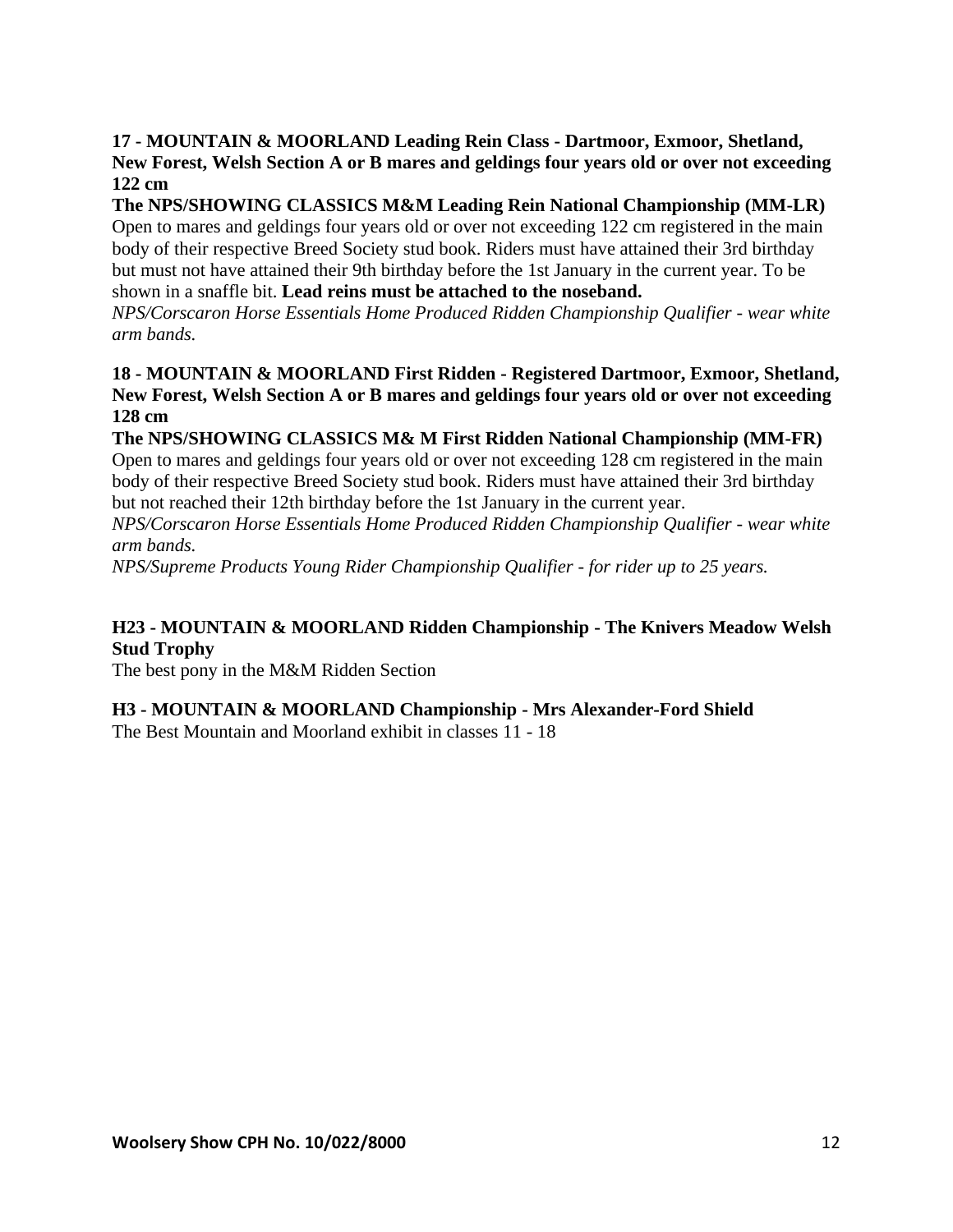## **SHOW PONY AND SHOW HUNTER PONY RIDDEN CLASSES JUDGE: Mrs A McHale, Weston in Gordano**

**All classes are open to non-NPS members.**

## **19 - Show Pony /Show Hunter Pony - Leading Rein**

#### **The NPS/THE SASH EMPORIUM Show Pony/Show Hunter Pony Leading Rein National Championship (SP-LR).**

Open to registered mares and geldings 4 years old and over, not exceeding 122 cm. Riders must have attained their 3rd birthday but must not have attained their 8th birthday before the 1st January in the current year. Ponies must be shown in a snaffle bit. **Lead reins must be attached to the noseband.**

**The owner does not have to be an NPS member for the pony to enter this competition or to qualify but the owner must be a Qualifying or Life member of the NPS to enter the final.** *NPS/Corscaron Horse Essential Home Produced Ridden Championship Qualifier - wear white arm bands.*

## **20 - Show Pony /Show Hunter Pony - First Ridden (SP-FR)**

Open to registered mares and geldings 4 years old and over not exceeding 122cm. Riders must have attained their 3rd birthday but must not to have attained their 10th birthday before the 1st January in the current year. **The owner does not have to be an NPS member for the pony to enter this competition or to qualify but the owner must be a Qualifying or Life member of the NPS to enter the final.** Ponies must be shown in any suitable bridle.

*NPS/Corscaron Horse Essentials Home Produced Championship - wear white arm bands NPS/Supreme Products Young Rider Championship Qualifier - for rider up to 25 years.*

#### **NPS/SARACEN HORSE FEEDS SHOW PONY/SHOW HUNTER PONY GOLD MEDAL Classes 21-24 are qualifiers for the NPS/SARACEN HORSE FEEDS Show Pony/Show Hunter Pony Gold Medal Open Ridden National Championship (SP-R)**

If insufficient entries come forward on the day, classes may be amalgamated and the highest placed pony from each height group will qualify. Riders may be any age. Rider to be suitable size for pony. Riders must be 12 years old or over when riding stallions not exceeding 128cm and 14 years old or over when riding stallions exceeding 128cms.

The owner does not have to be an NPS member for the pony to enter this competition or to qualify but the owner must be a Qualifying or Life member of the NPS to enter the final.

*NPS/Corscaron Horse Essentials Home Produced Ridden Championship Qualifier - wear white arm bands NPS/Supreme Products Young Rider Championship Qualifier - for rider up to 25 years* 

## **21 - Show Pony/Show Hunter Pony Gold Medal Open Ridden - Show Ponies not exceeding 133cms**

**22 - Show Pony/Show Hunter Pony Gold Medal Open Ridden- Show Hunter Ponies not exceeding 133cms**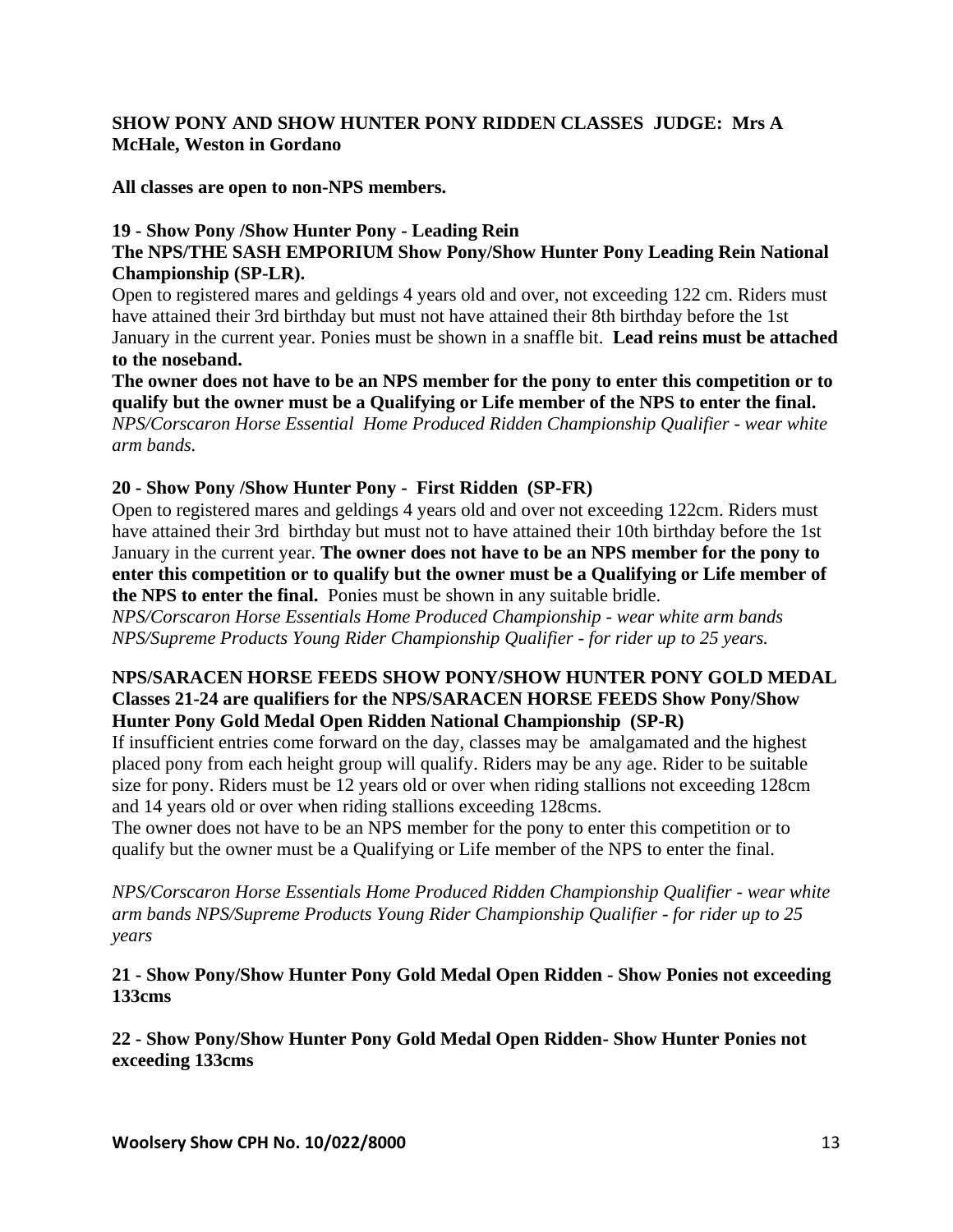**23 - Show Pony/Show Hunter Pony Gold Medal Open Ridden - Show Ponies exceeding 133cms and not exceeding 148cms**

**24 - Show Pony/Show Hunter Pony Gold Medal Open Ridden - Show Hunter Ponies exceeding 133cms and not exceeding 153cms** 

**H4 - Show Pony/ Show Hunter - Miss Muffett Perpetual Cup**  The Best District Exhibit in Class 19

**H5 - Show Pony/ Show Hunter - Littlemoor Perpetual Cup** For the winner of Class 19.

**H6 - Show Pony/ Show Hunter - Taw Garage Perpetual Challenge Cup**  For the winner of class 22 or 21/22 if combined

**H7 - Show Pony/Hunter Championship - Simpson Challenge Cup** The overall Best Exhibit Classes 19 - 24.

## **DISTRICT RIDDEN PONY JUDGE: Mrs A McHale, Weston in Gordano**

## **25 - DISTRICT RIDDEN PONY**

District Competition. Best Mare or Gelding 4 years old or over not exceeding 148cms. Suitable for and to be ridden by a child not to have attained his/her 16th birthday on the day of the show.

**A Prize of £5 for the Best Rider in the class.**

## **YOUNG HANDLER JUDGE: 1st £10, 2nd £5, 3rd £3 Rosettes to 6th place. A special Rosette will be awarded to each handler not placed.**

#### **26 - YOUNG HANDLER**

To be judged on the ability to show the horse or pony in hand, not on the animal's conformation. Young handler (minimum age 3 years) not to have attained his/her 16th birthday on the day of the show.

## **H8 - Young Handler - Square Chip Cup**

The Best Young Handler.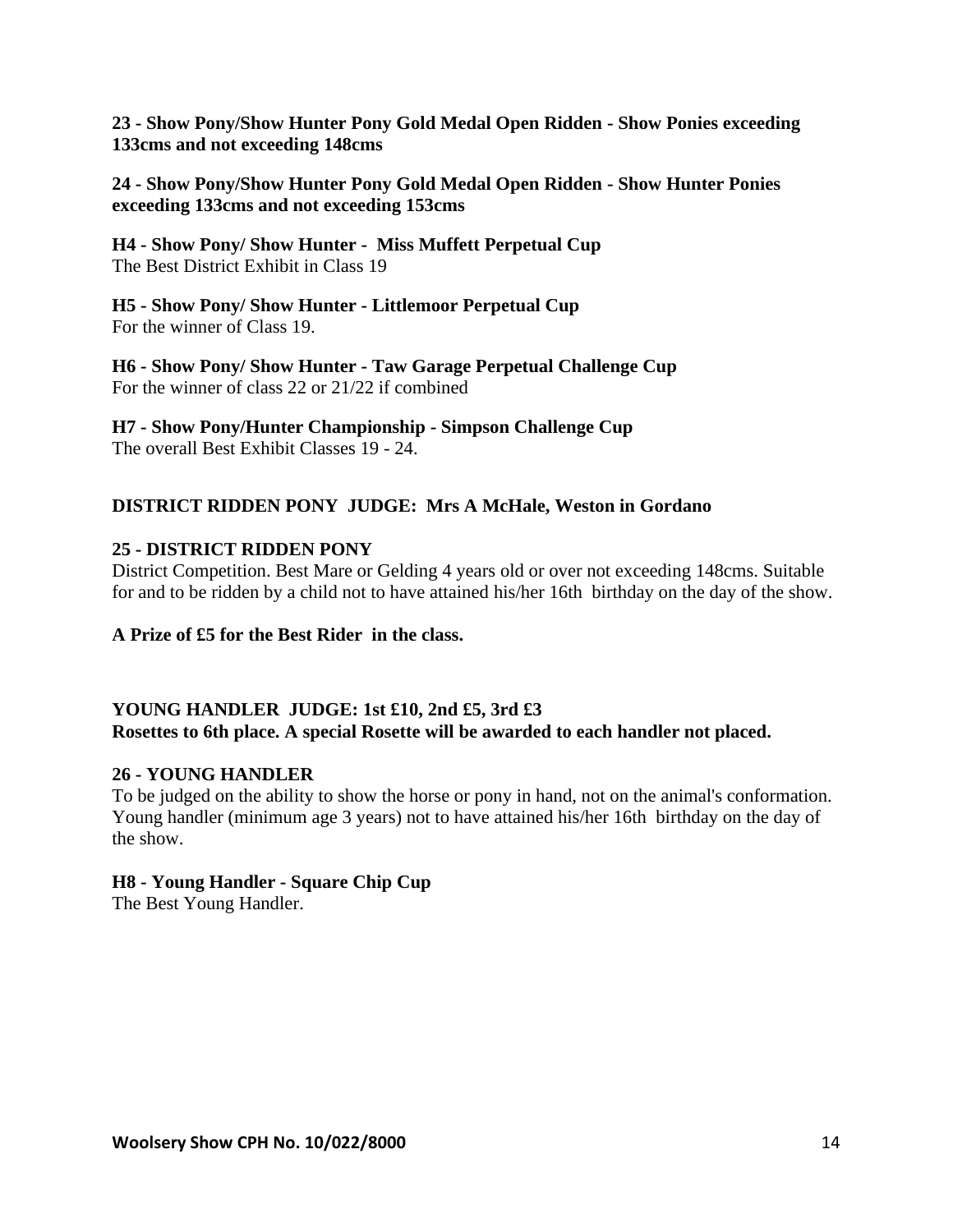#### **RIDDEN HUNTER JUDGE: Mr H Trerise, Okehampton**

**A Special Prize of £10.00 will be awarded to the Best District Exhibitor in classes 27 to 29. 27 - RIDDEN HUNTER - Best Mare or Gelding. Stevenstone or Tetcott Hunt** Best mare or gelding having regularly hunted with the Stevenstone or Tetcott Hunts.

## **28 - RIDDEN HUNTER - Open Competition. Best Small Hunter Mare or Gelding**  Not exceeding 15.2hh.

#### **29 - RIDDEN HUNTER - Open Competition. Best Hunter Mare or Gelding**  Exceeding 15.2hh.

## **H9 - RIDDEN HUNTER - Stevenstone Challenge Cup**

Presented by the late Major W Ascott OBE TD JP to the Best Horse Hunted and Resident in the Stevenstone country in Class 27. This includes country loaned to the Torrington Farmers, Tetcott and South Tetcott Hunts by the MFH Stevenstone Hunt. **Eligibility for this Cup will be checked.**

## **H10 - RIDDEN HUNTER - J.P. Kemble Trophy**

To the Best Ridden Hunter in Classes 27-29.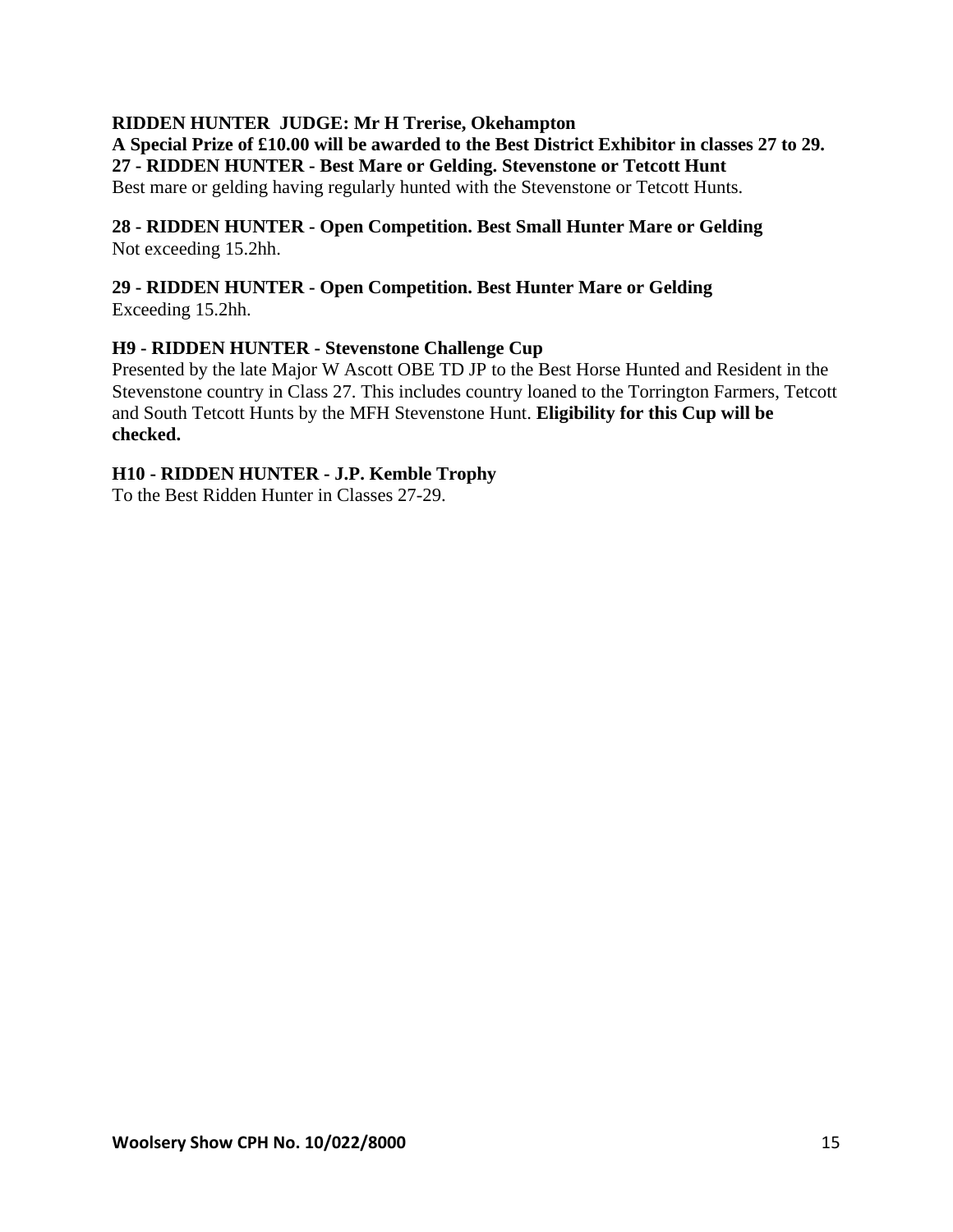#### **RoR NOVICE JUDGES Mr B Buckler, Spaxton (Judge); Mrs C Blackham, Kingsbridge (Ride Judge) Tattersalls RoR Novice Show Series Qualifier**

## **30 - RoR TATTERSALLS NOVICE SHOW SERIES QUALIFIER 2022**

Thoroughbred mare or gelding, 4 years old or over, any height. Riders must be 15 years or over on the 1st January 2022. Horses should be ridden in a snaffle, pelham or simple double bridle with a plain cavasson noseband. Horses should be plaited.

**The first three go forward to the Final at The Jockey Club RoR National Championships, Aintree, 22nd August 2023**. All entries **MUST** have current RoR competition registration and have **RACED in GB**. The class will be run under the rules of RoR. All those entering horses and/or participating in the show agree to be bound by the Retraining of Racehorses Rules and Regulations from time to time in force. **Competitors must wear a safety/kite mark hard hat with a chinstrap. Racing injuries and blemishes are NOT ignored in this series.**

**To take part in this class, horses must NOT have won**: a ridden open class under any affiliated showing society including (inc SEIB/HOYS, BSHA, SHB(GB) BSPS, BSPA, Tattersalls RoR Open Show Series Qualifier, TARRA Ridden, RoR AMATEUR Ridden Show Series Qualifier or any other open class **except** Tattersalls (TBA) RoR Challenge Show Series or other Working Hunter type classes. Unaffiliated Show wins are not taken into account.

Horses **WILL** be ridden by the judge. Horses will be stripped for conformation.

**Horses may remain in the Tattersalls RoR Novice Ridden Show Series (Formerly RoR Jockey Club Novice Show Series) classes until they have won (win) three Tattersalls RoR Novice Show Series Qualifiers. They are de-noviced on their third novice win or at midnight on the day they win an open class, whichever happens first. They are still eligible to compete in the Tatersalls RoR Novice Final at the Jockey Club RoR National Championships.**

RoR Additional Prizes: Rosettes 1st - 4th and Vouchers 1st-3rd : 1st £40 plus RoR prize, 2nd £30, 3rd £20.

**H11 - R.J. Weeks Perpetual Rose Bowl**

The Best Exhibit in Class 30

**RIDING HORSE JUDGE Mr B Buckler, Spaxton (Judge); Mrs C Blackham, Kingsbridge (Ride Judge)**

#### **31 - RIDING HORSE - Open Riding Horse**

Mare or gelding four years old and over, exceeding 148cms. **Horses entering classes 27-29 may not enter this class.**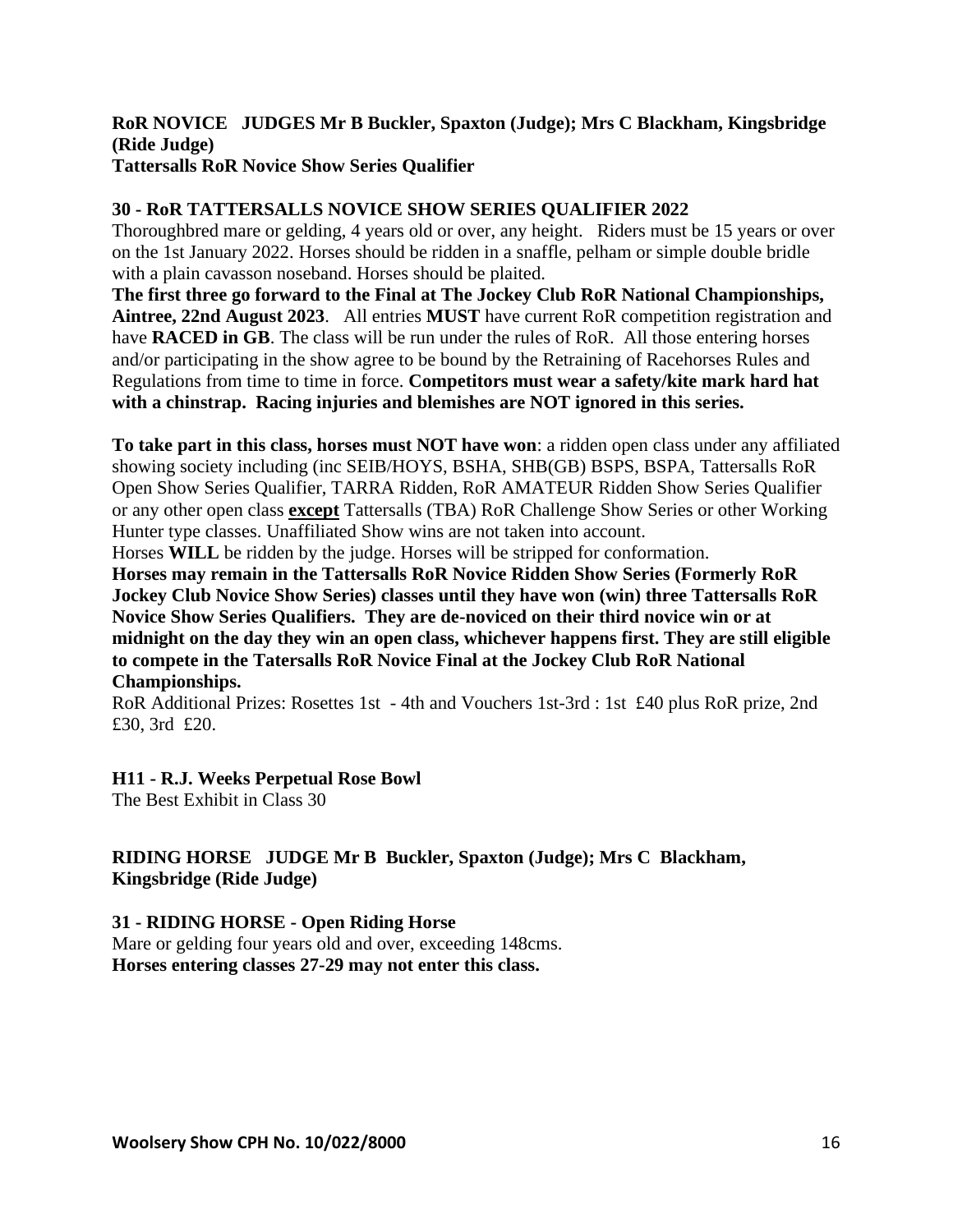## **WORKING HUNTERS JUDGE: Mrs M Schwarz, Camelford**

Classes are open to Working Hunter horse/ponies 4 years and over. **Phase One** will be marked: Jumping 50%, Style & Manner while jumping 20% **Phase Two** will be marked: Conformation, Type, Freedom of Action 20%, Manners 10% **A special prize of £10.00 to the Best District Exhibitor** 

## **32 - WORKING HUNTERS - 13hh or under. Jumps approximately 2' 0" max**

**33 - WORKING HUNTERS - Novice Working Hunter. Horse or Pony not to have been placed in any Working Hunter Class prior to the show. Jumps approximately 2'3".**

**34 - WORKING HUNTERS - Working Hunters not exceeding 15hh. Jumps approximately 2'6"**

**35 - WORKING HUNTERS - Open and exceeding 15hh. Jumps max 3'0"**

**H12 - WORKING HUNTERS - Kipling Tors Trophy** The Best District Exhibit in Classes 32-35

**H13 - WORKING HUNTERS - Sam Luxton Perpetual Rose Bowl** The Best Exhibit in Classes 32-35.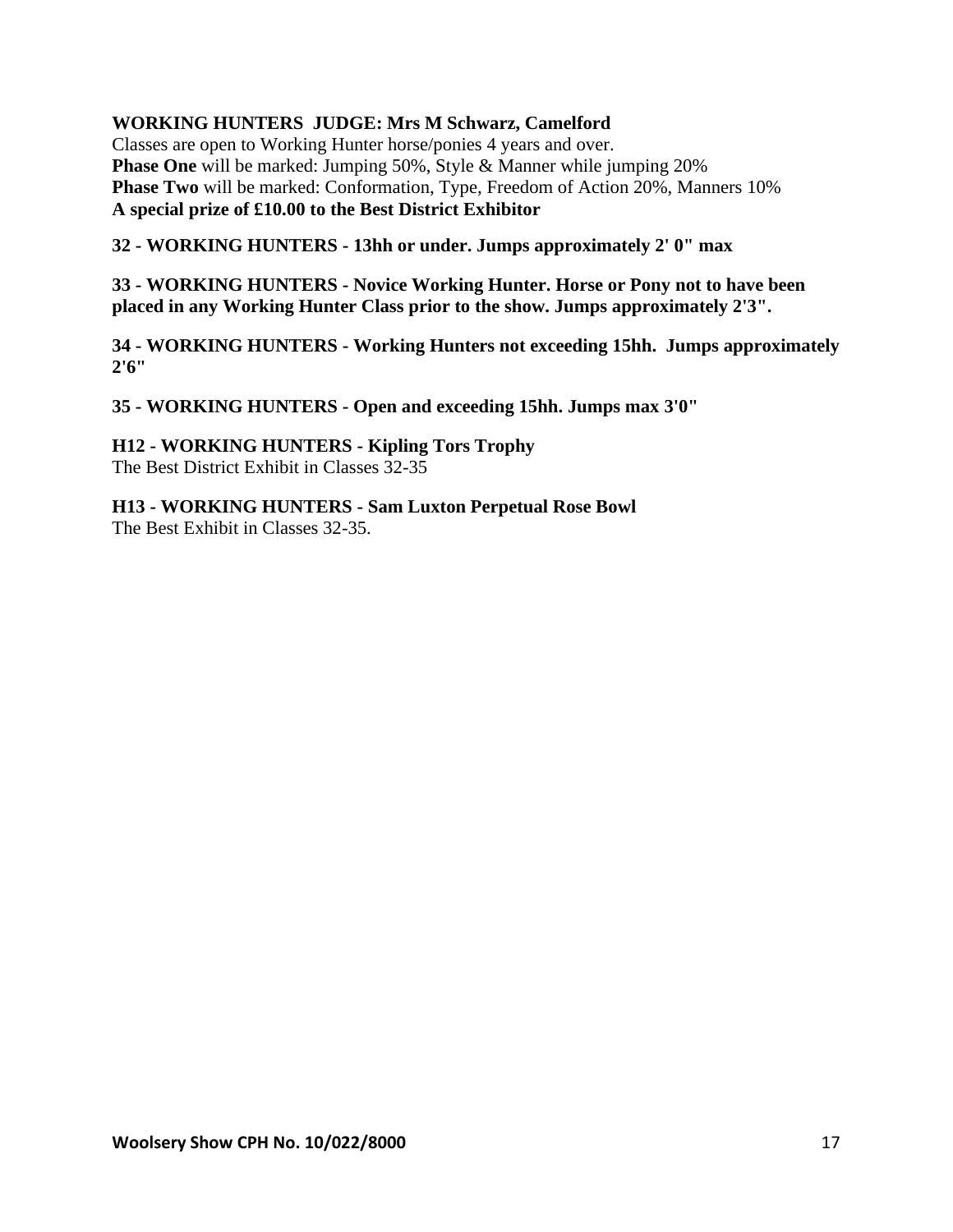#### **HEAVY HORSES JUDGE Miss J Rogers, Truro Open to all heavy horses, Shire, Clydesdale, Suffolk, Percheron, Ardennes, Belgian and Irish Draught**

**Free Entry and £20.00 attendance fee per horse, £10 fuel allowance for each Heavy Horse competitor. All heavy horses** will be asked to parade in the main ring during the judging of the Decorated Heavy Horse at 13:45

A Rosette will be awarded to the Best Yearling and the Best Two-Year-old in Class 36. A Championship Rosette will be awarded to the Best In-hand Exhibit from Classes 36 and 37.

These classes are affiliated with The Shire Horse Society who will award a Silver-Plated Spoon and Rosette for the Best Shire Horse Mare or Filly. The winner of the Special Prize must be a member of the Shire Horse Society. Entries cannot be accepted at Affiliated Shows in classes for Shires or Heavy Horses from any person who has been either suspended or removed from membership of the Shire Horse Society or has been excluded from exhibiting for prizes at Shows, Sales or Exhibitions or from taking part in any Show organised by the Shire Horse Society. No animal to be eligible to take more than one Silver Spoon during any one year. The Shire Horse Society Spring Show being excepted. **THE WINNING ANIMAL MUST BE REGISTERED OR ELIGIBLE FOR REGISTRATION IN THE STUD BOOK OR GRADE B REGISTER**. The Judge has the right to withhold the award of the Silver Spoon and Rosette if an exhibit does not show sufficient merit. The Council reserves the right in offering Spoons, to award them only to persons approved by the Shire Horse Society.

## **36 - HEAVY HORSES - Three Years and under Filly, Colt, Gelding.**

#### **37 - HEAVY HORSES - Mare or Gelding 4 years and over.**

**38 - HEAVY HORSES- Heavy Horse Ridden, 4 years and over, to be shown under saddle.**  Class held in Ring 4 after the Decorated Heavy Horse Class.

#### **39 - HEAVY HORSES - Decorated and Agricultural Harness Horse.**

## **H14 - HEAVY HORSES - D.P. Agri Perpetual Cup**

Best Exhibit in Classes 36-39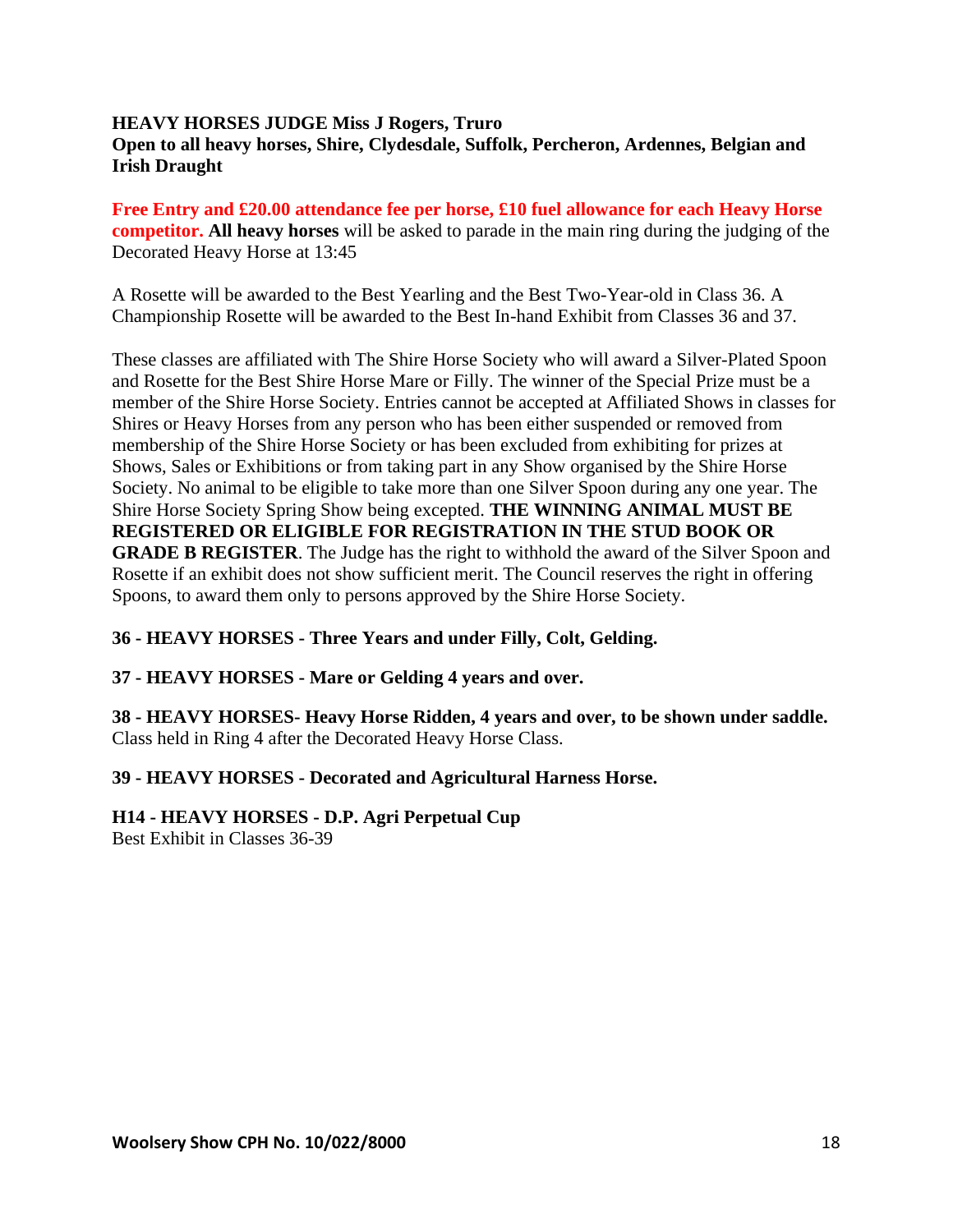## **DRIVING JUDGE: Miss T Ball, St Austell**

## **Free Entry, each entrant in the Driving Classes is eligible for a £10 fuel allowance.**

All competitors for Classes 40-43 will enter Ring 1 together and will be called forward for their individual classes.

## **VICTORIA FOOD DRIVING CHAMPIONSHIP 2022**

Classes 41-43 are qualifiers for the Victoria Food Company Private Driving and the Exercise and Pleasure Open Driving Championships. The Champions will qualify for the grand final to be held on 11th September 2022 at Bury Farm Equestrian Club, New Bury Farm, Mill Road, Slapton, Bucks. LU7 9BT. In the event that the Champion has already qualified then the Reserve Champion to qualify. If the reserve has also qualified, the rosette to be awarded back to the Champion. Once qualified, the horse, whip and vehicle may not be changed. Would all exhibitors in the Driving Classes attach to their entry forms or email woolseryshow@hotmail.co.uk a description of their turnouts and ponies or horses, with any interesting or distinguishing features, as a prompt for the Ring Commentator.

## **40 - DRIVING - Concours d' Elegance Class JUDGE: PRESIDENT AND PARTY, Main Ring**

Open to singles, pairs, multiples, 4 years old or over, to a traditional type vehicle. The essence of the class is the word 'elegance' and the winner will be the turnout, which, in the opinion of the Judges, presents the most elegant effect. To include vehicle, horse, driver, passenger etc. but above all the general impression. Attention may be paid to driver's/passengers' personal costume, but fancy dress or period costume is definitely barred. The whole object of the class is to establish which turnout presents the most pleasing picture and normal judging criteria do not apply. It is judged from a distance and vehicles are NOT closely inspected or individual show required. To be driven at park pace.

## **41 - DRIVING - Private Driving Class**

Horse or pony, 4 years old or over, driven to a traditional or traditional type vehicle. A traditional vehicle means a vehicle of traditional profile and identifiable type to resemble the design of a carriage built prior to the First World War. The vehicle may be made from modern materials but must have traditional style springing and carriage lamps. Pneumatic tyred vehicles, trade turnouts and show wagons are not eligible.

## **42 - DRIVING - Pleasure Driving Class**

Pleasure Driving classes are for newcomers to showing and not intended for those who show in private driving classes.

Open to horses, ponies, donkeys & mules, 4 years old or over. A single, pair or tandem driven to a vehicle capable of seating 2 or more persons. Traditional or non-traditional vehicles are permitted, and for the purposes of this class they will be judged on equal merit. Pneumatic tyres specifically designed for carriages (i.e. not car tyres) are allowed. Lamps need not be carried. To be judged on general cleanliness, safety of turnout, correct fitting of harness and vehicle suitability. To be judged: 15% vehicle suitability, fit and cleanliness; 15% harness suitability, fit and cleanliness; 70% driver & groom, horse/pony, way of going and suitability as a family pleasure animal. Competitors may, for example be required to drive and halt between two pairs of cones and/or given other specific movements to execute in their show.

## **Woolsery Show CPH No. 10/022/8000** 19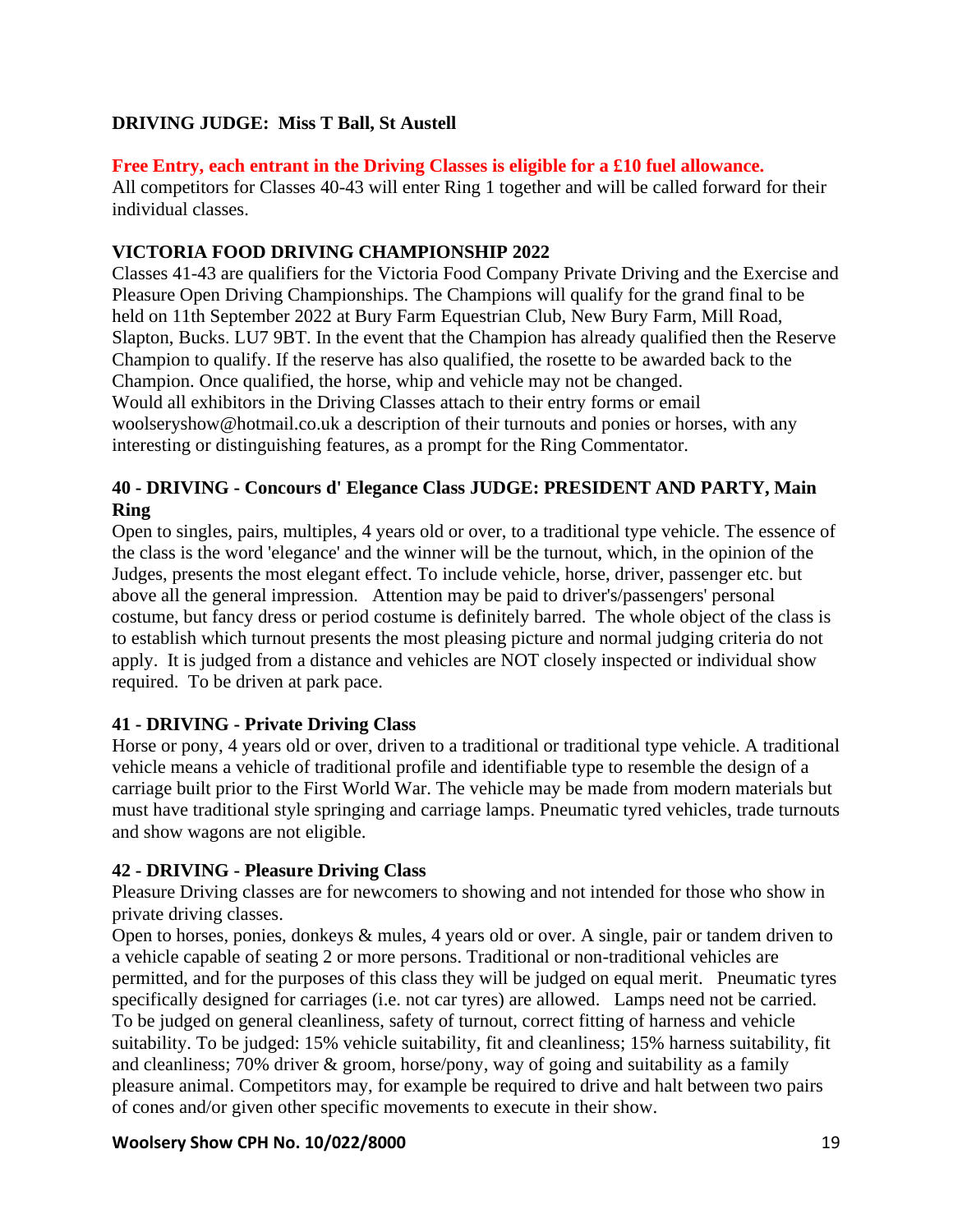## **43 - DRIVING - Exercise Vehicle Class**

Open to horses and ponies, donkies/mules, 4 years old or over. A single, pair or tandem driven to a carriage of non-traditional type design and includes those with pneumatic tyres specifically designed for carriages (i.e., not car tyres). Lamps need not be carried. Judging will include general cleanliness, safety of turnout, correct fitting of harness and vehicle suitability.

#### **H15 - DRIVING- Graham Martin Perpetual Trophy**

The Best Exhibit in classes 40-43

#### **MOUNTED FANCY DRESS JUDGES: Hon John and Mrs Rous & Guests**, Main Ring

#### **44 -MOUNTED FANCY DRESS**

Free Entry: Entry on the day or online here. No age limit. Rosettes to all exhibits. - Any age, and any combination.

#### **TEAM RELAY JUDGE: Mrs Joyce Heywood**

An exciting, against the clock, team relay. Teams will compete in drawn order, two teams at a time and jump separate, identical courses. THE RUNNER AND DOG WILL GO FIRST and must complete the course together. Dogs must be on a lead and capable of running/ jumping the course on their own. The runner must hand a batton on to the first rider. If the batton is dropped, the competitor who is handing it over must dismount, pick up the batton and may, from the ground give it to the next competitorMrs Joyce Heywood. If a team member fails to complete the course either through retirement or a horse having three refusals they will be eliminated. Time penalties of five seconds will be added for each fence down. Refusals and errors of course will increase the time taken to complete the course. A horse fall is automatic retirement and the Organisers and Judges will ask competitors to retire if necessary. Their decision is final. **No whips or spurs allowed.**

The course can be walked at the end of the fancy dress competition.

Entry Fee: £20 per team

Prize Money 1st £80, 2nd £60, 3rd £40. Teams placed 4th - 8th will be given an appearance fee of £20 on the day.

#### **45 - TEAM RELAY**

**LIMITED TO EIGHT TEAMS ONLY.** Team of three, two mounted riders one of which must be a junior (min age 10 to 17 years) plus one runner with one dog. **Places will only be confirmed when the team has paid and emailed woolseryshow@hotmail.co.uk with details for the commentary - names of rider, runner, junior, dog, experience etc.**

#### **H24 - TEAM RELAY- Bradley John Memorial Trophy**

The Bradley John Memorial Trophy for the best young rider

#### **H16 - TEAM RELAY - LAS Aerospace Shield**

LAS Aerospace Shield to the winning team.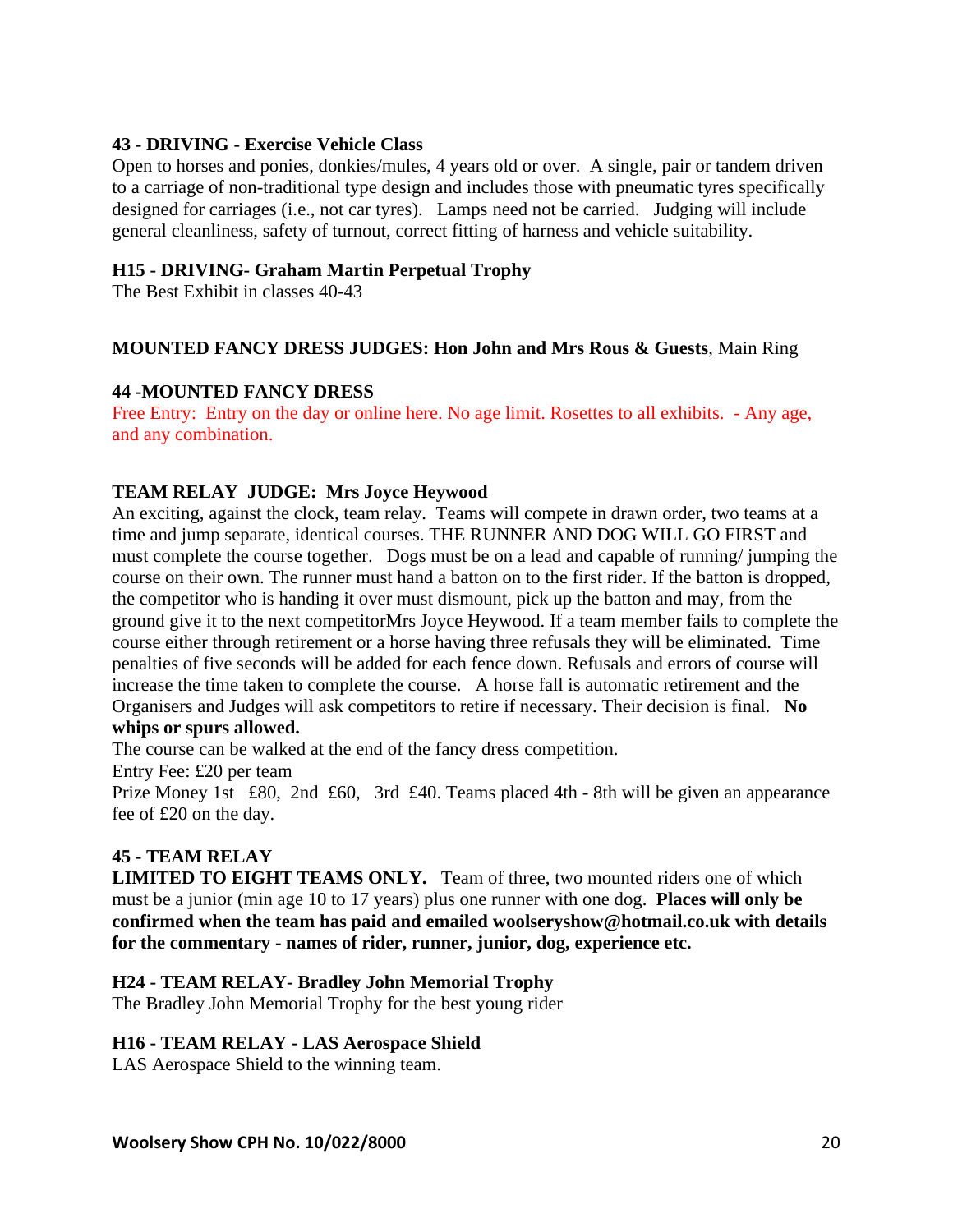## **CONCOURS D'ELEGANCE JUDGE: Mrs L Caldwell, Sixpenny Handley**

## **46 - CONCOURS D'ELEGANCE - NOVICE OPEN**

Any horse or pony, ridden or in hand. This Novice class will be judged with all competitors parading in the ring at walk only on both reins. All junior competitors under 18 years MUST wear hats to BRC current standards with the chinstrap secured. This class is affiliated with the Concours d'Elegance Society of Great Britain. First, second and third placed horse/ponies not already qualified in eligible classes will qualify for the Champion of Britain Title classes to be held at Arena UK, Grantham on Sunday 4th September 2022. If the horse/pony has already qualified, cards may be handed down to 6th place at judge's discretion. Each qualified horse/pony will receive a qualification card in the ring which will enable the owner to enter the Championship Show, provided the owner and rider/handler are, or become registered with the Concours d'Elegance Society within 21 days of the qualifying show. No horse registration is required. For up-to-date information call the Secretary on 07960 107111 or see [www.eqconcoursgb.com](file:///C:/Users/demo/Downloads/www.eqconcoursgb.com)

Concours d'Elegance is a costume competition, not a fancy dress. The aim is to give a correct presentation for the chosen historical period. The picture created should represent history perhaps depicting a film, painting or period drama. Any historic/traditional period may be portrayed up to the 1950's. Plumes are not permitted on horse's heads. Costume, tack, rider/handler and horse/pony will be taken into consideration. Inspection of the costume and horse tack will take place when the class is lined up. Details such a silhouette, fabric (colour, trimmings, weight and materials) appropriate style and drape will be examined. Period make-up may be included to help create the 'look'. Appropriate accessories may include jewellery, hairstyle and headwear, bag, belt, footwear, etc. Veils are acceptable as the overall look is often designed to create to look of a rider riding side saddle. No jodhpurs or boots should be visible unless they form part of the costume. Further details for competitors can be found at <https://www.eqconcoursgb.com/rules>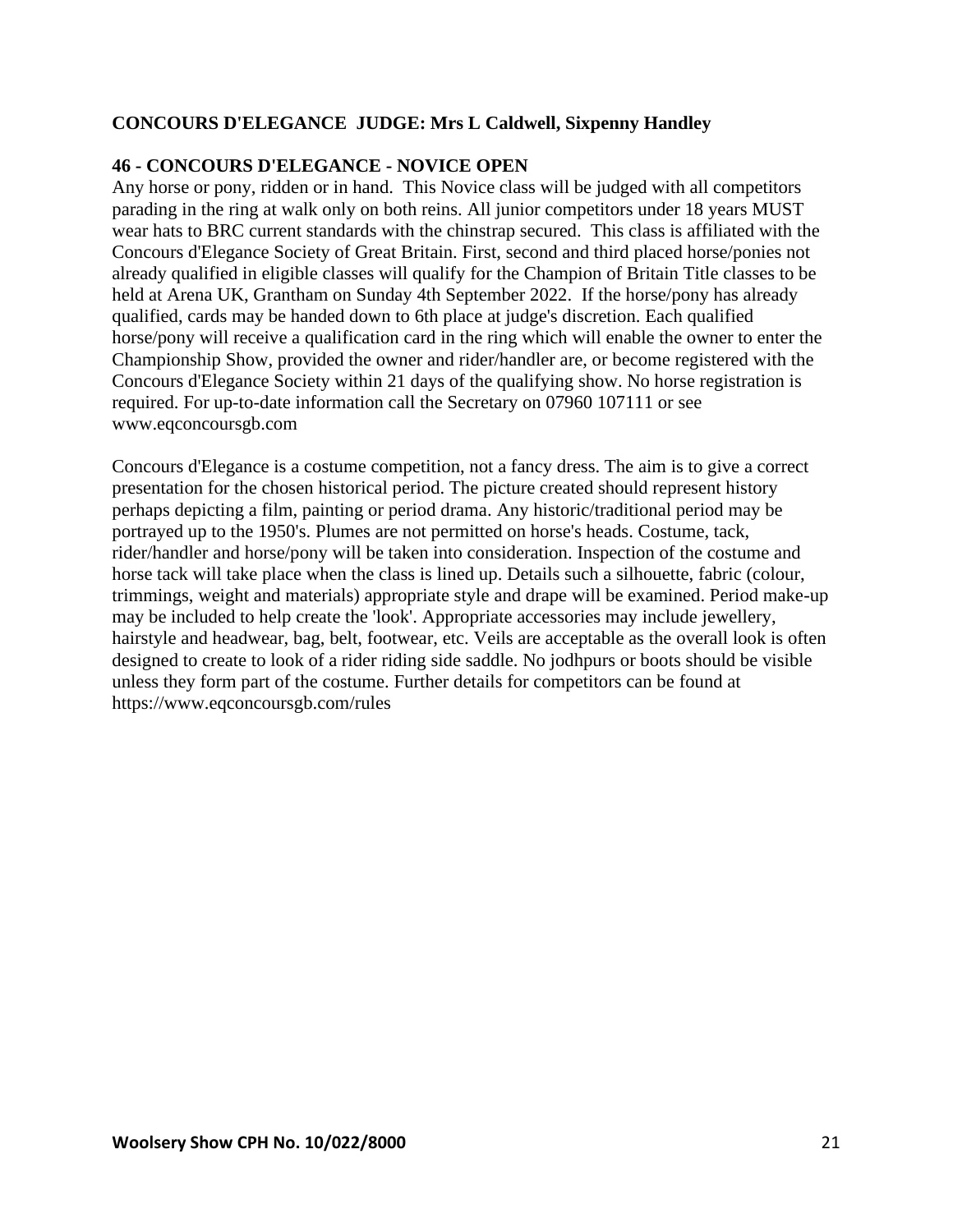## **SENIOR HORSE AND PONY JUDGE: Mrs L Caldwell, Sixpenny Handley**

SSADL Home Produced Members Challenge Qualifier 2022 OPEN to both Members and Non-Members of SSADL. No Spurs, No Galloping, No Wearing of Face/Body Jewellery. Foals are NOT permitted SSADL Classes For In-Hand Classes - Minimum age of handler is 10 years old. First Ridden ponies/riders will be asked after the initial walk round to come into the centre of the ring. First Ridden Competitors will only canter in their individual shows. Lead rein riders: If a strip section is required a lead rein rider MUST stay mounted.

STALLIONS- Either for In Hand or Ridden classes, Competitors Must be 16 years of age or over.

Competitors cannot enter the ring once the command of trot has been given. THE SAME RIDER/HANDLER/PONY/HORSE COMBINATION MUST STAY THE SAME FROM QUALFIER TO GRAND FINALS UNLESS SPECIAL CIRCUMSTANCES SHOULD ARISE, THEN IT WILL BE LEFT TO THE DISCRETION OF THE DIRECTORS AND ADVISORY COMMITTEE TO OVERSEE THIS RULE IF REQUIRED.

ALL COMPETITORS SHOULD AQUAINT THEMSELVES WITH SSADL RULES BEFORE ENTERING. The SSADL Rulebook can be found at [www.seniorshowinganddressage.co.uk](file:///C:/Users/demo/Downloads/www.seniorshowinganddressage.co.uk) The Members Challenge Championships will be held at the The SSADL National Championships Show 9th -11th September. This is a first-round qualifier -

## **NEW QUALIFICATION SYSTEM**

This year all members will receive their own qualification card. this is to be signed at the time of judging/presentation. This is to be signed at the time of judging/presentation. It is the members responsibility to ensure the right qualifier is signed for.

1. The 1st to 2nd from each AGE section will qualify for the SSADL **Members Open Challenge**. (If a competitor has already qualified, thwe qualification can be passed down no lower than the 5th place).

2. The two highest placed Mountain and Moorland ponies within a class will qualify for **Members Mountain and Moorland Challenge**.

3. The two highest place Lead Rein/First Ridden ponies within a class will qualify for the **Members Lead Rein/First Ridden Challenge.**

**NEW FOR 2022**

4. The two highest place Foreign Breeds animals within a class will qualify for the **Members Foreign Breeds Challenge.**

5. **The winner from each class** will qualify for the **Senior of Year Championship.**

## **Non-Members Qualification cards will be handed out in the ring to the two highest placed competitors in each section - these are for Non-Members ONLY**.

Qualification cards must be returned to SSADL Head Office within the 10-day period of the date of the show along with a 2022 Membership form completed and payment made.

Once a qualification card/membership is sent correctly along with payment, only then will Members be eligible for the members Challenge Preliminary Rounds and Challenge Finals to be held at the SSADL National Championship Show on 9th-11th September 2022 at Onley Grounds, Rugby, Warwickshire.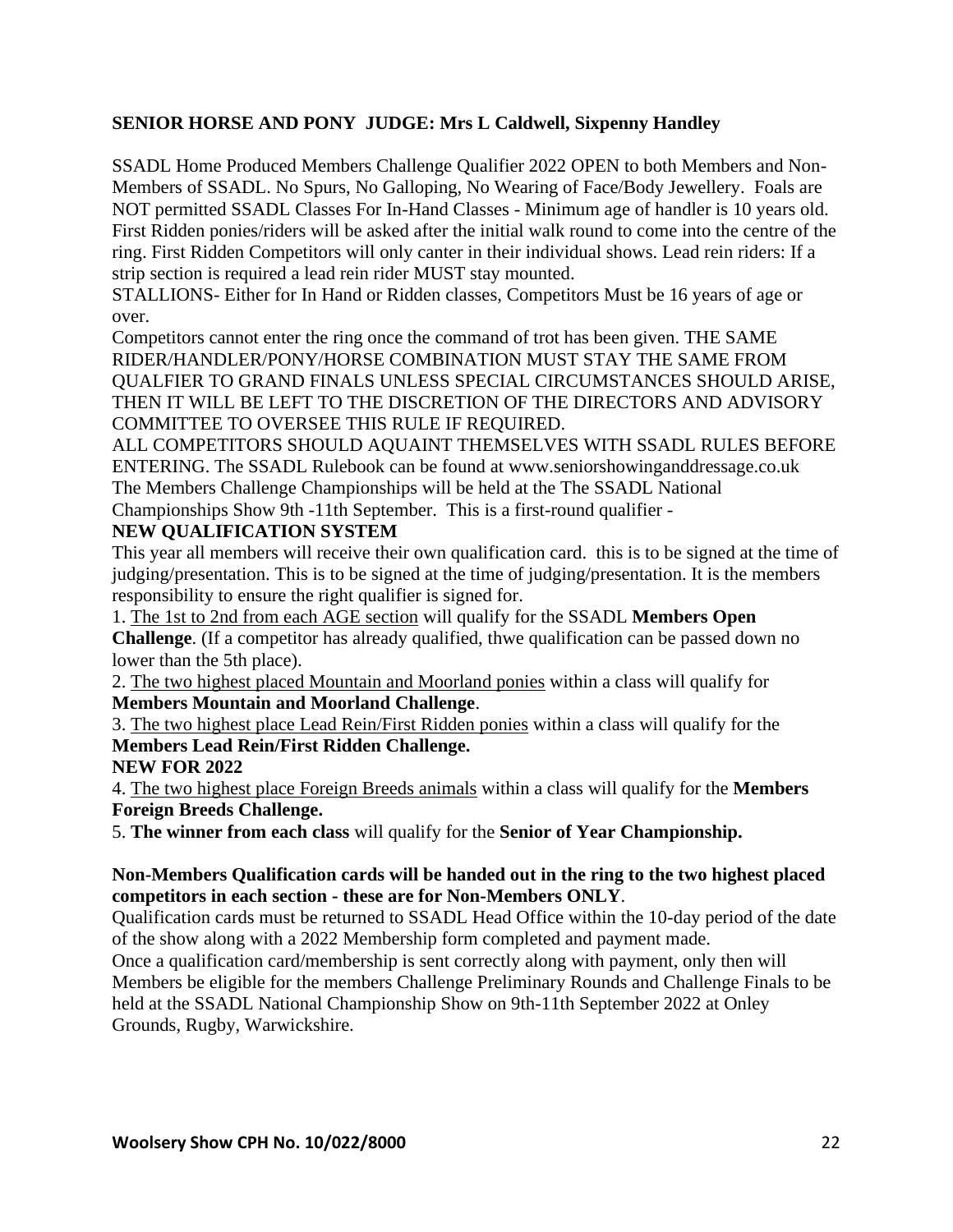These mixed classes will be judged in their age groups - Pre-Senior, Senior, Senior-Plus (15-18 years old, 19-23 years old and 24 years old & over) and qualification cards/prize cards and vouchers will be given out/ signed in each age section.

## **47 - SENIOR HORSE/PONY Open Mixed Age, In hand 15 Years old and over**

## **48 - SENIOR HORSE/PONY - Open Mixed Age, Ridden 15 Years old and over**

## **H18 - SENIOR HORSE AND PONY - Gamecock Cup**

To the Best Exhibit in classes 47 and 48

## **COLOURED HORSE / PONY JUDGE: Mrs J Jones, Minehead**

This show is affiliated to The Coloured Horse & Pony Society (UK). Affiliation No. 22-100. Both owner and the rider/exhibitor need not be a member of CHAPS (UK) nor must the horse or pony be registered with CHAPS (UK) to compete. However in order to Qualify both Owner and Rider/Exhibitor need to be a current showing member and and have a valid Qualifier card. Members to apply to CHAPS (UK) for appropriate qualifier card.

**The CHAPS (UK) Championship Show will be held on 11th - 13th August 2022.** For full rulings and information on competition/qualification, please refer to the CHAPS (UK) Member's handbook; or visit [www.chapsuk.com.](file:///C:/Users/demo/Downloads/www.chapsuk.com) Only "coloured" horses and ponies (as defined in the current CHAPS UK Member's Handbook) may compete in these classes.

All stallions, 4 years old and over entering these classes must be graded with CHAPS (UK). All stallions must wear Stallion ID Discs in the ring without exception.

Classes 49 and 50 are open In Hand qualifiers (CHAPS UK 2.14) and classes 51 and 52 are Open Ridden qualifiers (CHAPS UK 2.7).

## **49 - COLOURED HORSE/PONY - Open In-Hand Non-Native Qualifier**

**50 - COLOURED HORSE/PONY - Open In-Hand Native, Cob or Traditional Qualifier**

**51 - COLOURED HORSE/PONY - Open Ridden Non-Native Qualifier**

**52 - COLOURED HORSE/PONY - Open Ridden Native, Cob or Traditional Qualifier**

#### **H17 - COLOURED HORSE/PONY - Liz Brooks Perpetual Cup** The Best Exhibit in Classes 49-52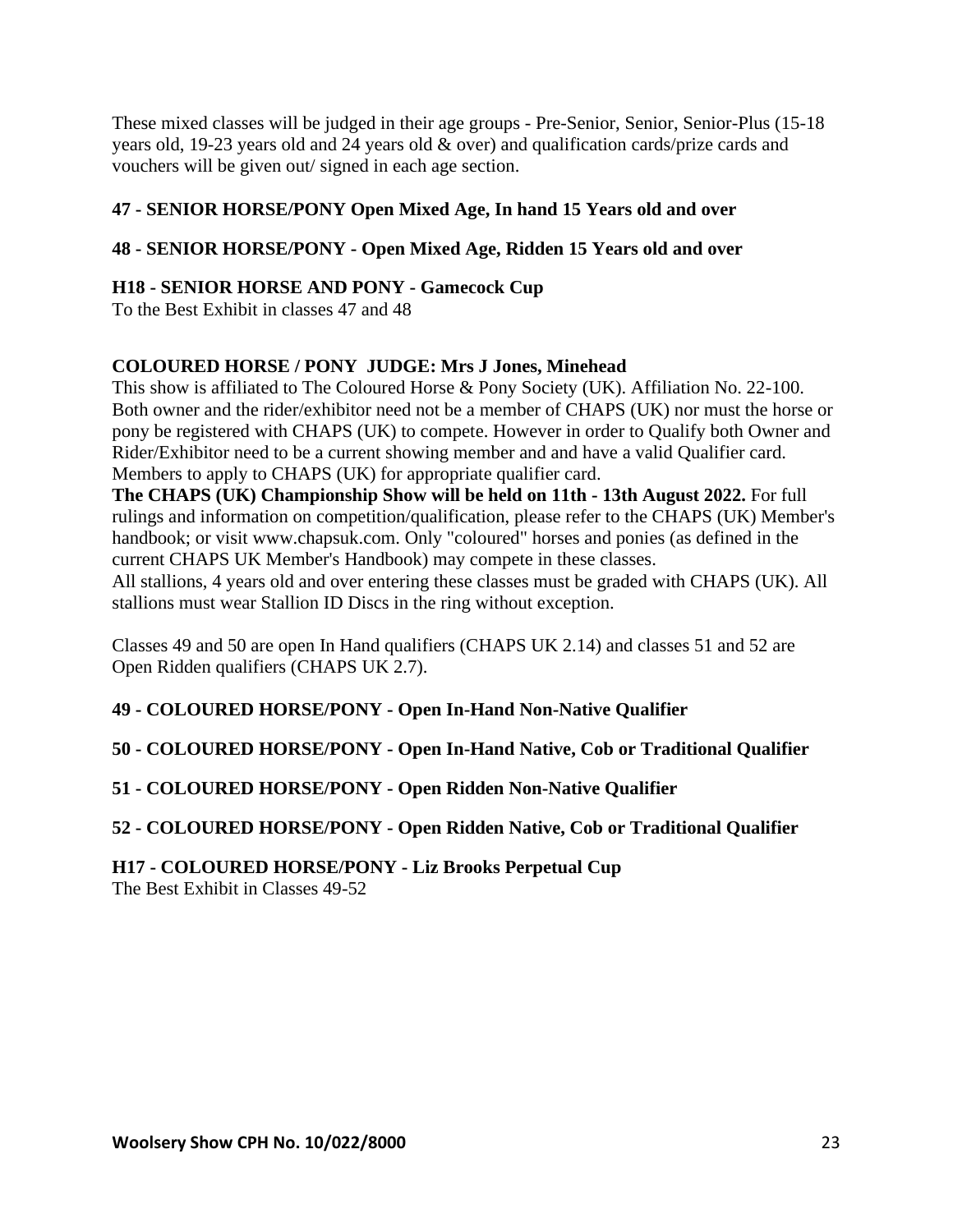## **SHOW JUMPING JUDGE: Mrs Susanne Tucker, Bideford**

If a clear round is jumped in any of the classes, the competitor will be asked to stay in the ring and do their jump off round immediately, against the clock.

#### **53 - SHOW JUMPING - Cradle Stakes - Maximum height 1' 6"**

Children 12 and under may be led. If numbers allow, this class may be split into led and non led.

**54 - SHOW JUMPING - Warm Up - Maximum height 1' 9"**

**55 - SHOW JUMPING - Novice - Maximum Height 2' 0"**

**56 - SHOW JUMPING - Novice - Maximum Height 2' 3"**

**57 - SHOW JUMPING - Intermediate - Maximum height 2' 6"**

**58 - SHOW JUMPING - Open - Maximum Height 2' 9" - 3'' 0**

**H18 - SHOW JUMPING- Jumping Perpetual Trophy**

To the Horse & Rider winning class 58

**SUPREME HORSE CHAMPIONSHIP JUDGE: Miss M Bunt, Liskeard H20 - HORSE CHAMPIONSHIP - Harding Memorial Cup**

To the Horse and Rider combination with the most points at the Show

**H21 - HORSE CHAMPIONSHIP - A. J. Westaway Cup** To the District Champion.

**H22 - SUPREME HORSE CHAMPIONSHIP - S. G. Harris Cup** To the Supreme Horse or Pony Champion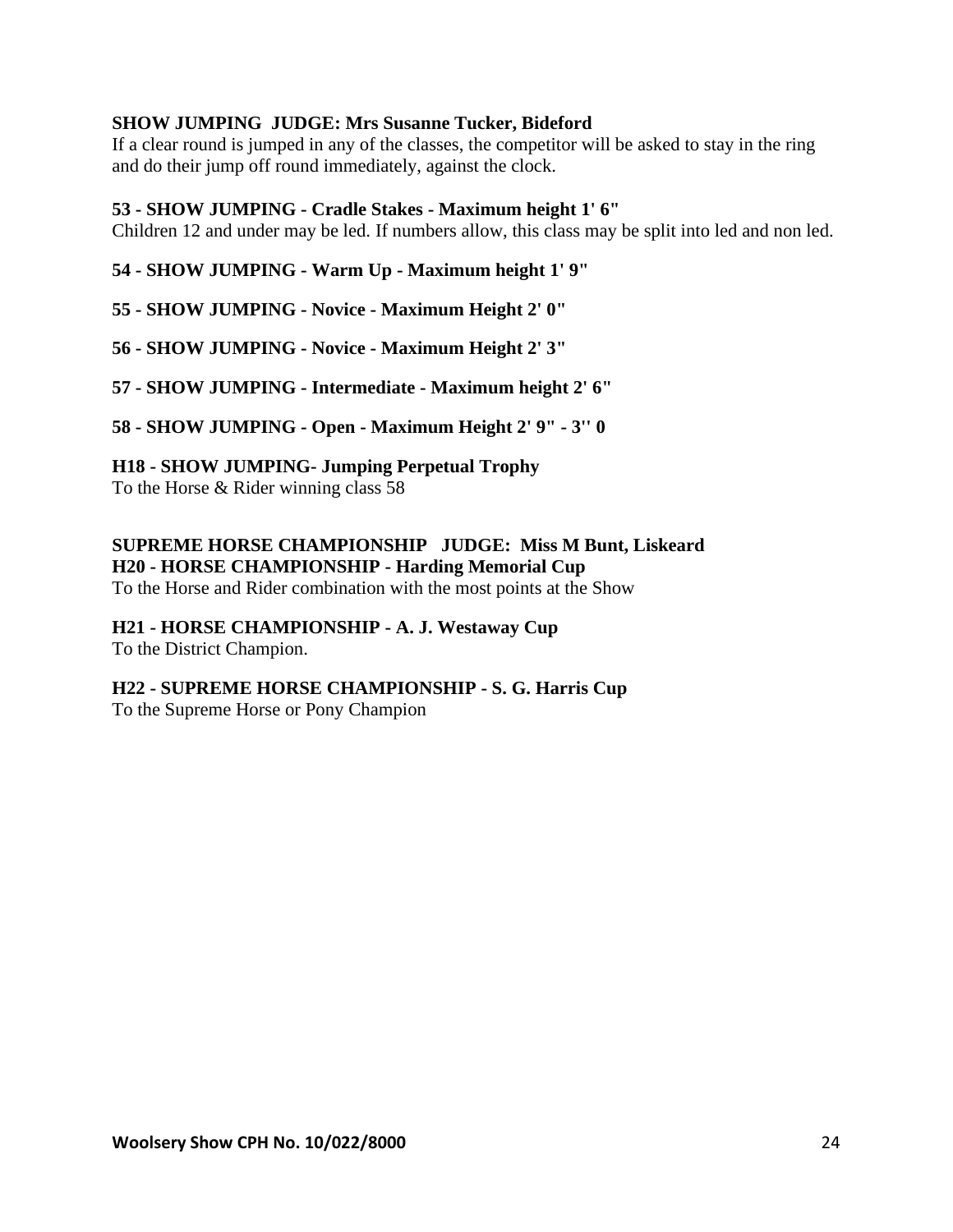## **CATTLE**

By entering any class, you are confirming that all animals exhibited are entered in accordance with Woolsery Show's Terms & Conditions and Rules. Prize Money 1st £20, 2nd £15, 3rd £10. Rosettes to 4th place. Entry Fee £5 per class. A Champion and Reserve Rosette will be awarded for each Breed/ Category

## **DEVON CATTLE JUDGE: Mr Jeff Thomas, Penzance**

SPONSORED BY CLINTON DEVON ESTATES

Every animal must be entered, accepted for entry, or eligible for entry in the Davy's Devon Herd Book, its polled register or one of its supplementary registers AND be at least 87.5% pure Devon bred by any route or an officially approved Devon herd book of an EU Member State. The Devon Cattle Breeders' Society will award the Holwell Manor (West) Cup (won outright by R T and M P Wilson and represented as the Bartridge Decanter) to the member gaining the most points from the following Shows: Camelford, Holsworthy & Stratton, Launceston, North Devon, Okehampton and Woolsery. Points awarded as follows: (1 point per entry forward - cow and  $\text{calf} = 1 \text{ point}$ ). First prize = 5 points, Second Prize = 4 points, Third Prize = 3 points. Where a pairs or group class is scheduled as a specific class then points will be awarded for these. **139 - DEVON CATTLE- Best pair (one Male one Female) any age.**

## **140 - DEVON CATTLE- Best Bull born before 1st January 2021**

## **141 - DEVON CATTLE- Best Bull born in 2021**

**142 - DEVON CATTLE- Best Cow or Heifer (in milk or in calf) born before 1st January 2020**

**143 - DEVON CATTLE- Best Heifer born in 2020**

**144 - DEVON CATTLE- Best Heifer born in 2021** 

**145 - DEVON CATTLE- Group of 3 breeding animals from the same herd, at least 2 shall have been Bred by exhibitor, and entered in previous classes.** 

**C1 - DEVON CATTLE- Colleton Manor Perpetual Cup to the best yearling** The best yearling

## **C2 - DEVON CATTLE- Little Thriverton Perpetual Cup to the Best Devon of opposite sex to the Champion**

The Best Devon of opposite sex to the Champion.

## **C3 - DEVON CATTLE- Andrew Slee Perpetual Rose Bowl to the Best Group of Three from same herd**

The Best Group of Three Devon Cattle from the same Herd.

## **C4 - DEVON CATTLE- Chris Damerel Perpetual Cup To the Best District Exhibit** The Best District Exhibit in the Devon Classes.

**C5 - DEVON CATTLE- Slee Cup & Devon Cattle Breeder Society Sash to the Champion**  Will be awarded to the Best Devon exhibited in the Devon Classes.

## **Woolsery Show CPH No. 10/022/8000** 25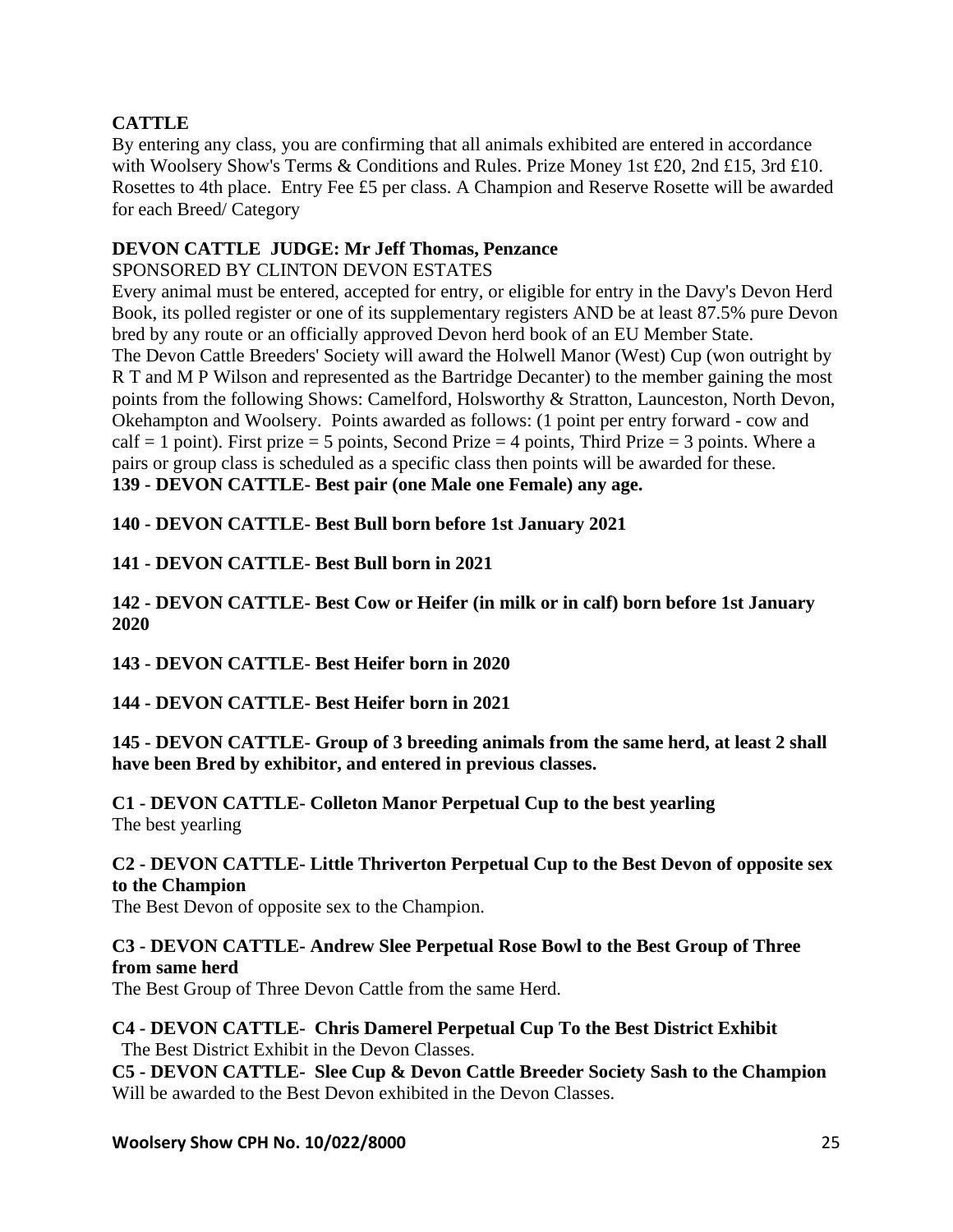## **COMMERCIAL BEEF JUDGE: Mr Richard G Bartle, Hereford**

SPONSORED BY LIZZY'S LARDER

Exhibits in classes 146 to 148 to be halter led.

Class 146 will be split if there are sufficient entries.

The Champion Commercial will be judged from the winners of classes 146, 147 & 148.

**146 - COMMERCIAL BEEF- Purebred native or native sired steer or heifer aged under 30 months.** 

**147 - COMMERCIAL BEEF- Purebred continental or continental sired steer aged under 30 months.** 

**148 - COMMERCIAL BEEF- Purebred continental or continental sired heifer aged under 30 months.** 

**C6 - COMMERCIAL BEEF- Lizzy's Larder Perpetual Cup to the Champion Commercial Beef**

The Champion Commercial will be judged from the winners of classes 146, 147 & 148.

**BRITISH BLUES JUDGE: Mr Richard G Bartle, Hereford** SPONSORED BY E C HASTE

**149 - BRITISH BLUES- Best pair (one Male one Female) any age.** 

**150 - BRITISH BLUES- Best Female over 2 years of age (in milk or in calf)** 

**151 - BRITISH BLUES- Best Female under 2 years of age** 

**152 - BRITISH BLUES- Best Male over 18 months of age** 

**153 - BRITISH BLUES- Best Male under 18 months of age.** 

**154 - BRITISH BLUES- Group of 3 breeding animals from the same herd, at least 2 shall have been bred by exhibitor, and entered in previous classes** 

**C7 - BRITISH BLUES- Julians Cup to the Champion British Blue**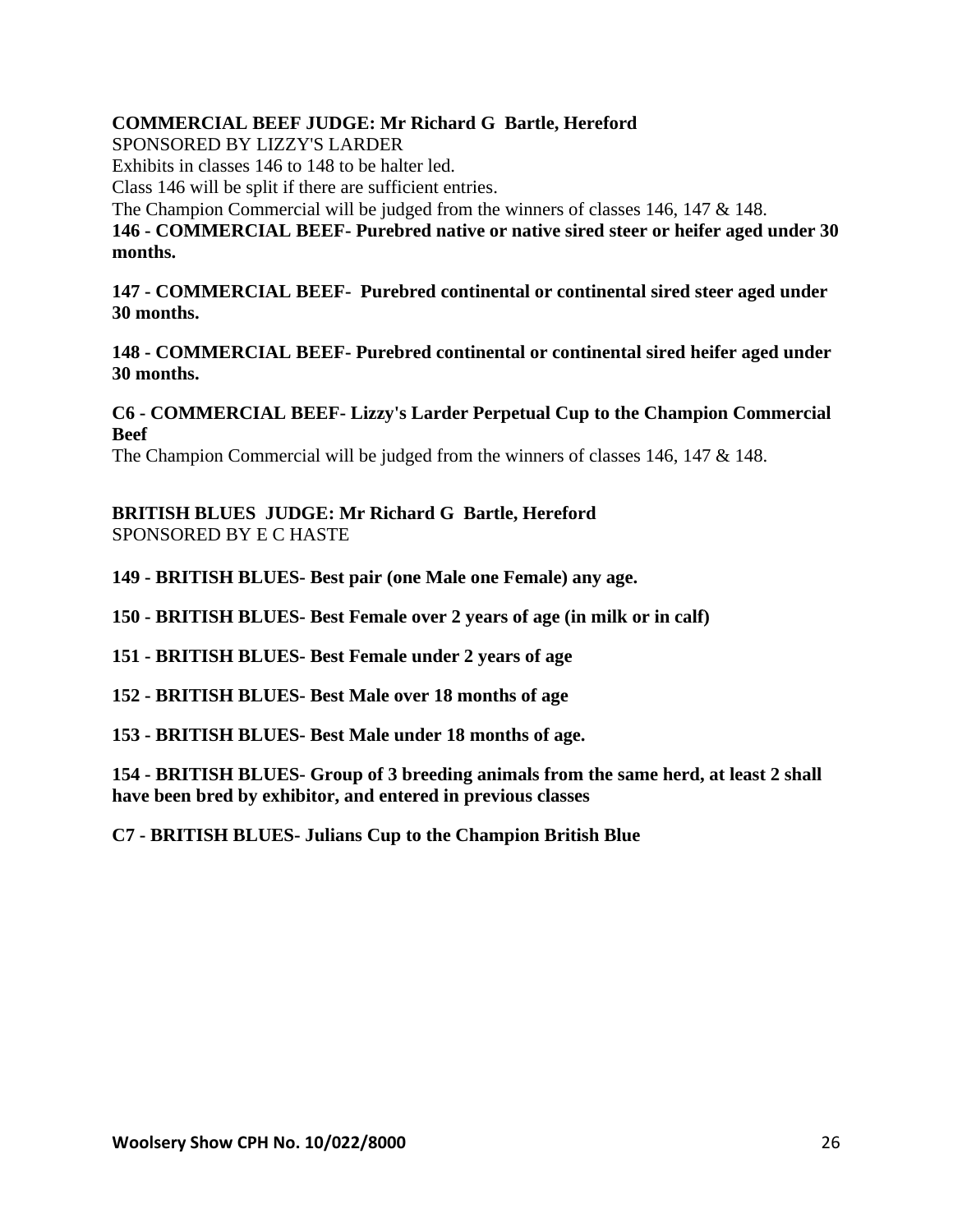**SOUTH DEVON CATTLE JUDGE: Mr Richard Burrough, Axminster** SPONSORED BY DUNBIA

**155 - SOUTH DEVON CATTLE- Best Pair (One Male one Female) any age**

**156 - SOUTH DEVON CATTLE-Best Female over 2 years of age (in milk or in calf)**

**157 - SOUTH DEVON CATTLE- Best Female under 2 years of age**

**158 - SOUTH DEVON CATTLE - Best Male over 18 months of age**

**159 - SOUTH DEVON CATTLE- Best Male under 18 months of age**

**160 - SOUTH DEVON CATTLE- Group of 3 breeding animals of the same breed from the same herd, at least 2 shall have been bred by exhibitor, and entered in previous classes**

**C8 - SOUTH DEVON CATTLE-Trevoulter Cup**  The Champion South Devon

**ANY OTHER CONTINENTAL BREED (not previously mentioned) JUDGE: Mr Richard G Bartle, Hereford** SPONSORED BY BOEHRINGER INGLEHEIM

**161 - ANY OTHER CONTINENTAL BREED- Best Pair (One Male one Female) any age**

**162 - ANY OTHER CONTINENTAL BREED-Best Female over 2 years of age (in milk or in calf)**

**163 - ANY OTHER CONTINENTAL BREED-Best Female under 2 years of age**

**164 - ANY OTHER CONTINENTAL BREED-Best Male over 18 months of age**

**165 - ANY OTHER CONTINENTAL BREED-Best Male under 18 months of age**

**166 - ANY OTHER CONTINENTAL BREED- Group of 3 breeding animals of the same breed from the same herd, at least 2 shall have been bred by exhibitor, and entered in previous classes**

**C9 - ANY OTHER CONTINENTAL BREED - Gerald Colwell Perpetual Cup To the best Limousin**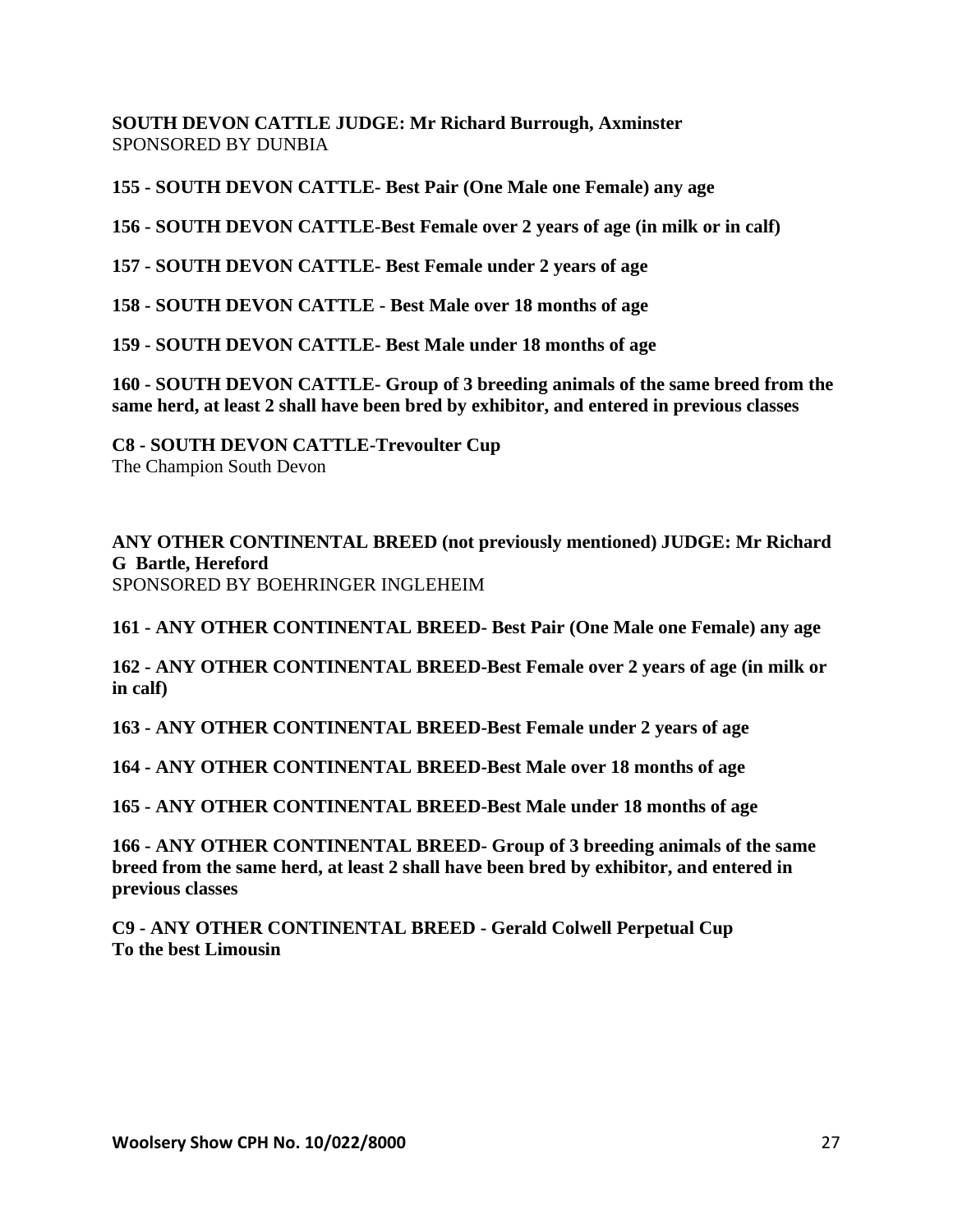**ANY OTHER BEEF BREED (not previously mentioned) JUDGE: Mr Richard Burrough, Axminster**

**167 - ANY OTHER BEEF BREED- Best Pair (One Male one Female) any age**

**168 - ANY OTHER BEEF BREED-Best Female over 2 years of age (in milk or in calf).**

**169 - ANY OTHER BEEF BREED-Best Female under 2 years of age**

**170 - ANY OTHER BEEF BREED-Best Male over 18 months of age**

**171 - ANY OTHER BEEF BREED-Best Male under 18 months of age.**

**172 - ANY OTHER BEEF BREED-Group of 3 breeding animals of the same breed from the same herd, at least 2 shall have been bred by exhibitor, and entered in previous classes**

**BEEF CHAMPIONSHIP JUDGE: Mrs Smith, Bude** SPONSORED BY G E HONEY BUTCHERS

**C10 - BEEF CHAMPIONSHIP - Pfizer Cup to the Best Interbreed Pair** The Best Interbreed Pair

**C11 - BEEF CHAMPIONSHIP - J. A. Turner Cup to the Interbreed Champion** The Best Animal in the Beef Classes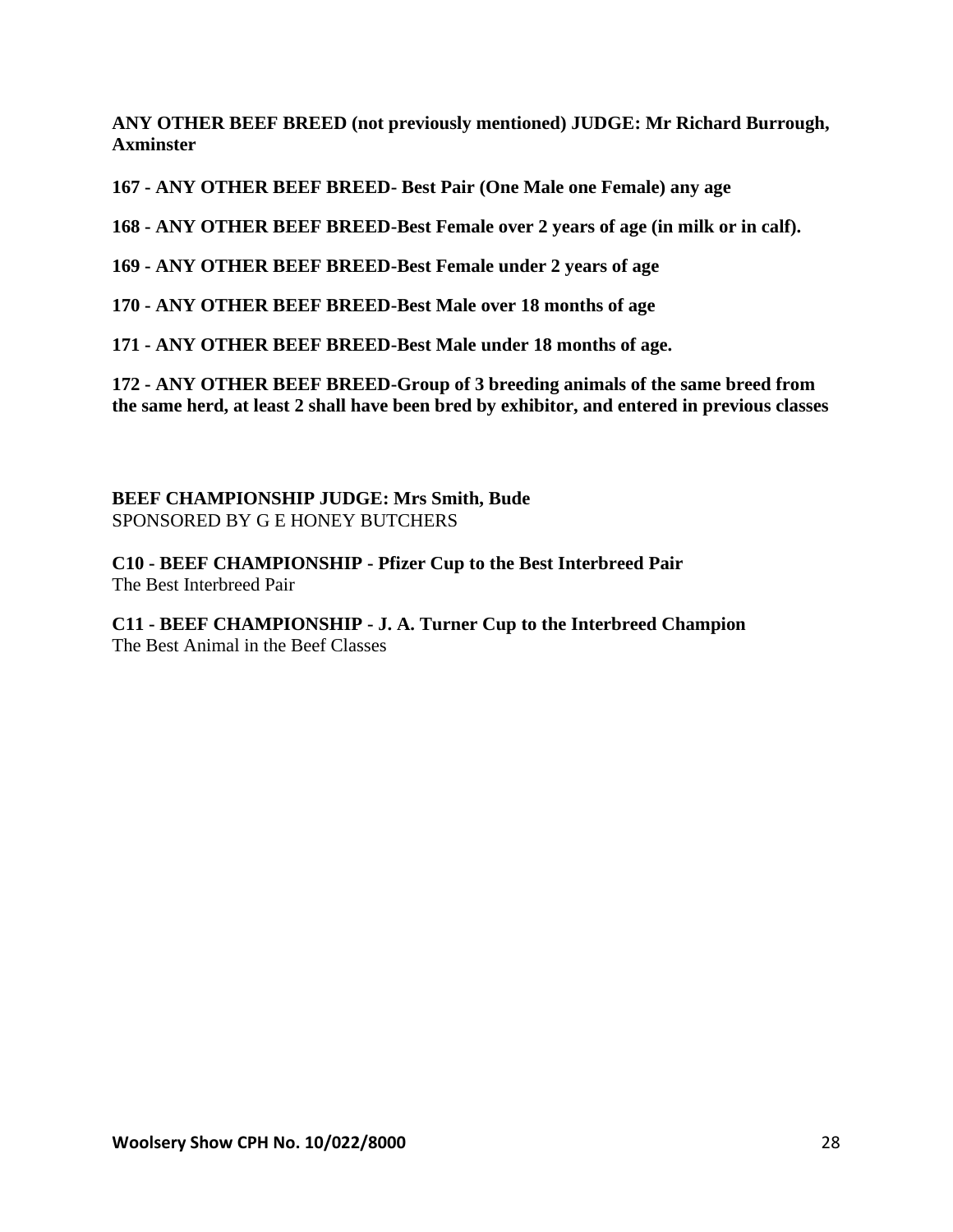## **HOLSTEIN DAIRY CATTLE JUDGE: Mr James Warren, Penzance**

**173 - HOLSTEIN DAIRY CATTLE- Best Heifer not having had a calf**

**174 - HOLSTEIN DAIRY CATTLE - Best Heifer in milk**

**175 - HOLSTEIN DAIRY CATTLE - Best Cow in milk or dry**

**176 - HOLSTEIN DAIRY CATTLE - Best Pair of Females**

**C12 - HOLSTEIN DAIRY CATTLE - P Willis Perpetual Cup** The Champion B&W Dairy Cow

## **COLOURED DAIRY CATTLE JUDGE: Mr James Warren, Penzance 177 - COLOURED DAIRY CATTLE - Best Heifer not having had a calf**

**178 - COLOURED DAIRY CATTLE - Best Heifer in milk**

**179 - COLOURED DAIRY CATTLE - Best Cow in milk or dry**

**180 - COLOURED DAIRY CATTLE - Best Pair of Females**

**C13 - COLOURED DAIRY CATTLE - Westacott Perpetual Cup**  To the Champion Coloured Dairy Cow

**DAIRY CHAMPIONSHIP JUDGE: Mr James Warren, Penzance C14 - DAIRY CHAMPIONSHIP - F Heard Perpetual Challenge Cup to the Best District Dairy Cow**

The Best District Dairy Cow.

**C15 - COLOURED DAIRY CATTLE - Silver Challice Cup to the Best Pair of Dairy Animals**

To the best Pair of Dairy Animals.

**C16 - COLOURED DAIRY CATTLE - W. H. Ley Perpetual Cup to the Champion Dairy Cow**

The Best Animal in the Dairy Classes.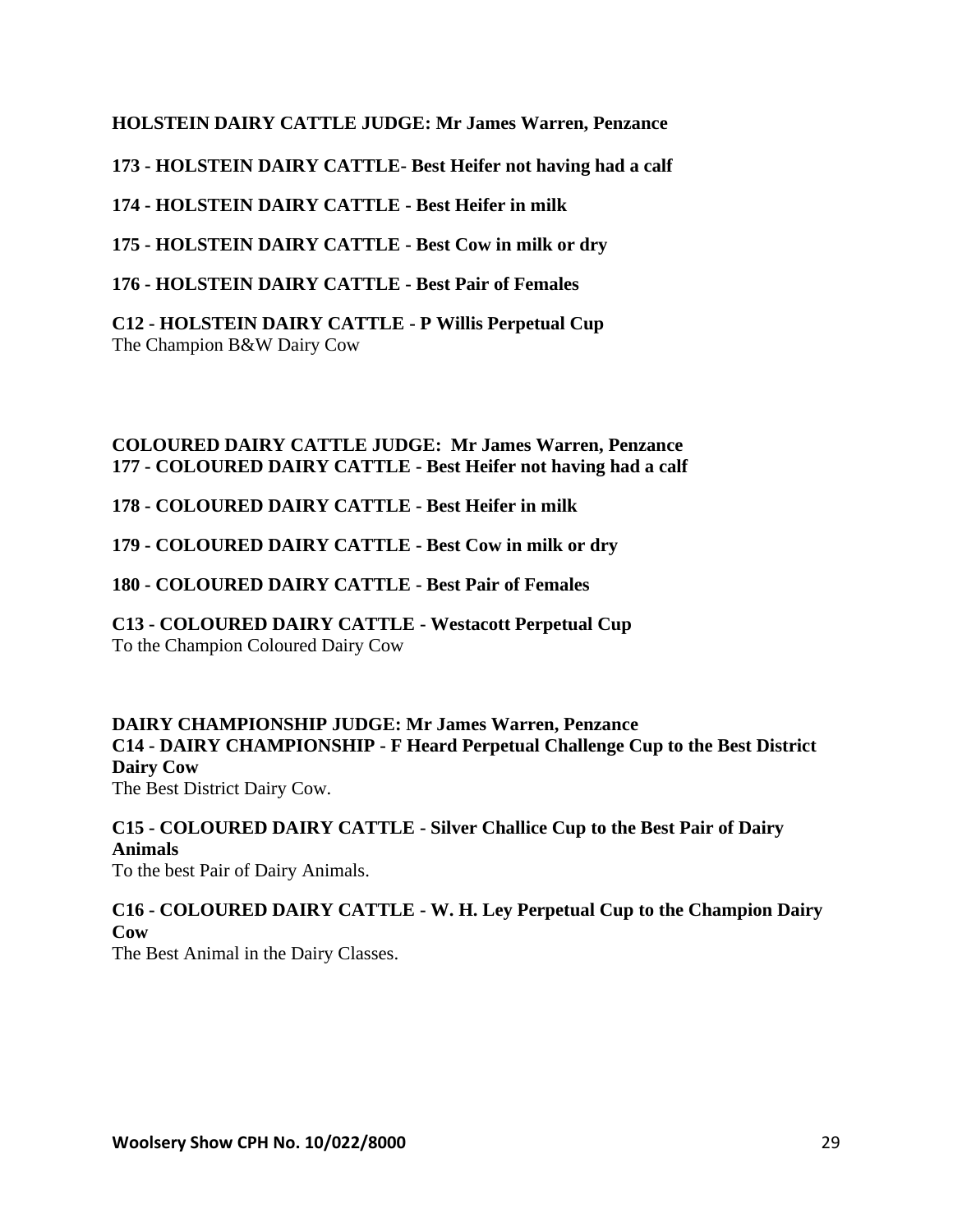#### **YOUNG HANDLER JUDGES: GRANIA PHILLIPS - BEEF; JAMES WARREN - DAIRY**

Classes 183 - 188 will be judged on the turnout of the Animal and Handler and the Handler's ability to show the Animal. All cattle used in classes 183 and 186 must be under 12 months old. Parents/Guardians may use their discretion on the handler's ability to allow older animals (no bulls) in Classes 184, 185, 187, and 188. Conformation of the animal will not be taken into account. Classes may be merged if insufficient entries. Parents/guardians are responsible for any minor and are responsible for their safety and well being, both in and out of the competition ring. Please enter child's date of birth on entry form.

Entry Fee: None Prize money: £10, 2nd £5, 3rd £3 Special Rosettes for all entries if unplaced

**183 - BEEF YOUNG HANDLER - Aged 10 years and under on Show day**

**184 - BEEF YOUNG HANDLER - Aged 11 to 16 years on Show day**

**185 - BEEF YOUNG HANDLER - Aged 17 to 21 years on Show day**

**186 - DAIRY YOUNG HANDLER - Aged 10 years and under on Show day**

**187 - DAIRY YOUNG HANDLER - Aged 11 to 16 years on Show day**

**188 - DAIRY YOUNG HANDLER - Aged 17 to 21 years on Show day**

## **C17 - YOUNG HANDLER - Lloyds Bank Perpetual Trophy - Beef JUDGE: Mrs Phillips, Chulmleigh**

To the Champion Young Handler, any Beef Breed.

## **C18 - YOUNG HANDLER - Lewis Heard Perpetual Trophy - Dairy JUDGE: Mr James Warren, Penzance**

To the Champion Young Handler, any Dairy Breed.

#### **NORTH DEVON HOLSTEIN CLUB CALF SHOW**  Details to be confirmed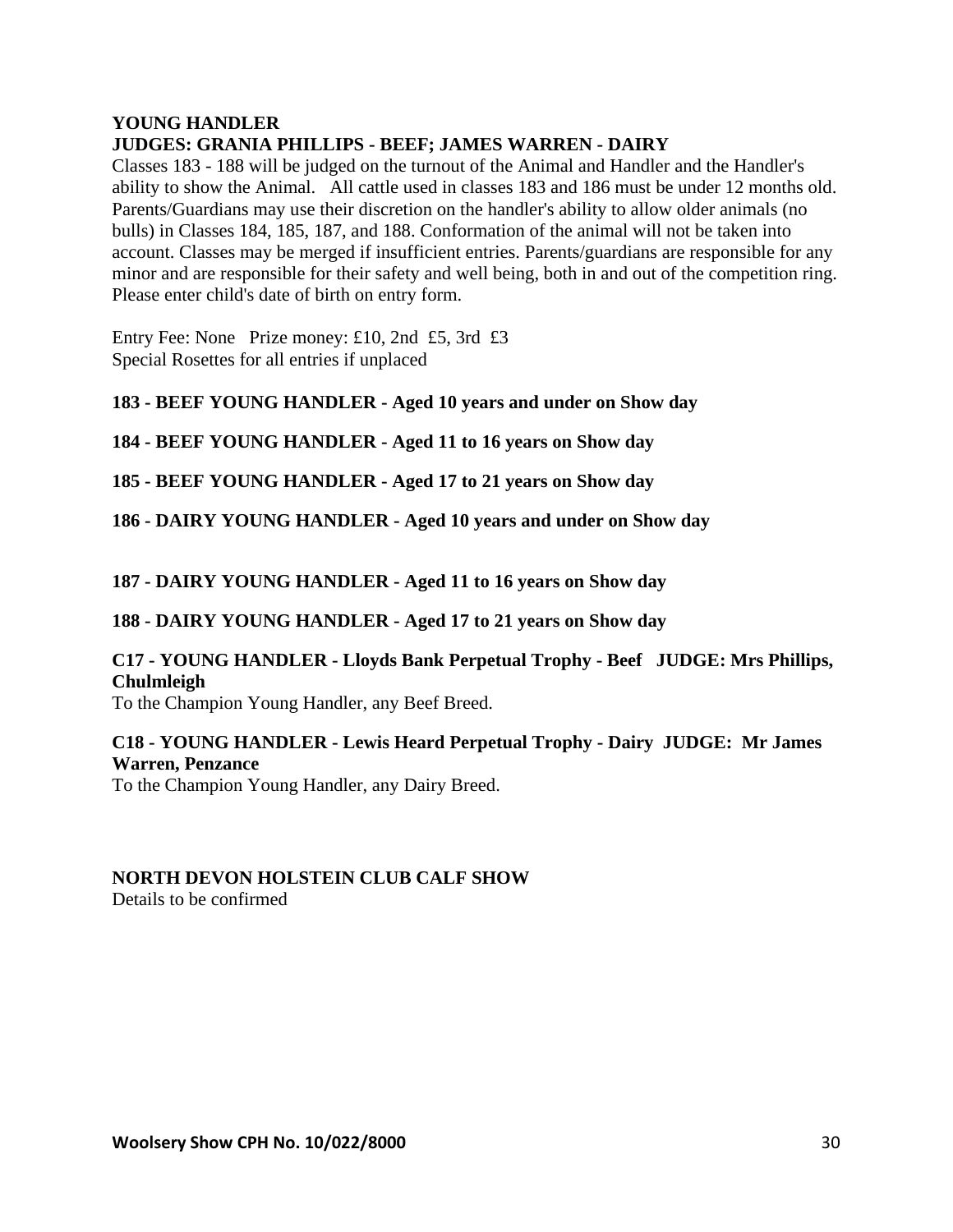## **SHEEP**

By entering any class, you are confirming that all animals exhibited are entered in accordance with Woolsery Show's Terms & Conditions and Rules.

Prize Money: 1st £12, 2nd £10, 3rd £8. Rosettes to 4th place.

**Entry Fee:** £3 unless otherwise stated. Pens are charged @ £2 per pen and **must** be booked in advance.

Classes of Group of 3 breeding animals - at least two to be bred by Exhibitor and one to be of opposite sex.

A Championship and Reserve Rosette will be awarded for each Breed.

## **DEVON CLOSEWOOL JUDGE: Mr RICHMOND Harding, Minehead**

This show qualifies for the Brian Kent - Smith Perpetual Challenge Cup for the Ram of the Year and the Eddie Bulled Perpetual Challenge Cup for the Ewe of the Year. **279 - DEVON CLOSEWOOL-Best Ram Any Age**

**280 - DEVON CLOSEWOOL-Best Ram Lamb**

**281 - DEVON CLOSEWOOL-Best Old Ewe**

**282 - DEVON CLOSEWOOL-Best Shearling Ewe.**

**283 - DEVON CLOSEWOOL-Best Ewe Lamb**

**284 - DEVON CLOSEWOOL-Group of 3 breeding animals**

**S1 - DEVON CLOSEWOOL - L. W. Pugsley Cup to the Champion Devon Closewool**

#### **ANY DOWN BREED JUDGE: Mr M Adams, Wotton under Edge**

All Down breeds e.g., Suffolk, Oxford Down, Southdown, Shropshire, Ryeland. See classes 315- 320 for Hampshire Down

**285- Best Ram Any Age**

- **286 - Best Ram Lamb**
- **287 - Best Old Ewe**
- **288 - Best Shearling Ewe**
- **289 - Best Ewe Lamb**
- **290 - Group of 3 breeding animals**
- **S2 - Street Cup to the Best Home Bred Male Suffolk**
- **S3 - Suffolk Perpetual Cup to the Best Suffolk**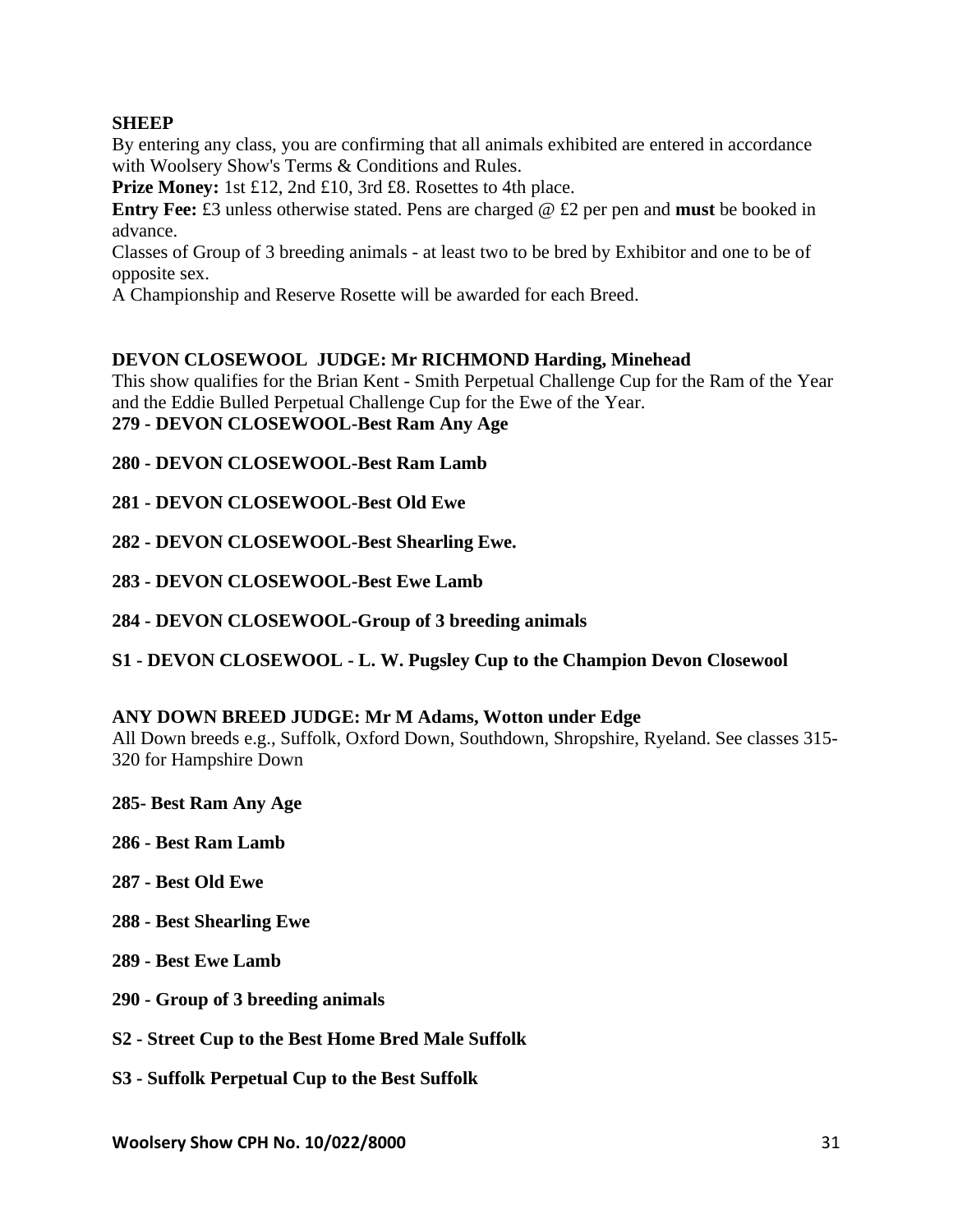**CHAROLLAIS JUDGE: Mr Berry, Exeter 291 - CHAROLLAIS-Best Ram Any Age**

**292 - CHAROLLAIS- Best Ram Lamb**

**293 - CHAROLLAIS- Best Old Ewe**

**294 - CHAROLLAIS- Best Shearling Ewe**

**295 - CHAROLLAIS-Best Ewe Lamb**

**296 - CHAROLLAIS- Group of 3 breeding animals**

**S4 - CHAROLLAIS- Charollais Cup to the Best Charollais**

**TEXEL JUDGE: Mr Martyn-Uglow, Launceston 297 - TEXEL- Best Ram Any Age**

**298 - TEXEL-Best Ram Lamb**

**299 - TEXEL-Best Old Ewe**

**300 - TEXEL-Best Shearling Ewe**

**301 - TEXEL-Best Ewe Lamb**

**302 - TEXEL-Group of 3 breeding animals**

**S5 - TEXEL - North Devon Meat Cup to the Best Texel**

**LLEYN JUDGE: Mr Rees, Llangadog 303 - LLEYN- Best Ram Any Age**

**304 - LLEYN-Best Ram Lamb**

**305 - LLEYN- Best Old Ewe**

**306 - LLEYN-Best Shearling Ewe**

**307 - LLEYN-Best Ewe Lamb**

**308 - LLEYN-Group of 3 breeding animals**

**S6 - LLEYN - Oldaport Perpetual Challenge Trophy**  Sponsored by Oldaport Farm Cottages to the Best Ram Lamb in Class 304.

**S7 - LLEYN - Sayers Perpetual Cup to the Best Lleyn**

**Woolsery Show CPH No. 10/022/8000** 32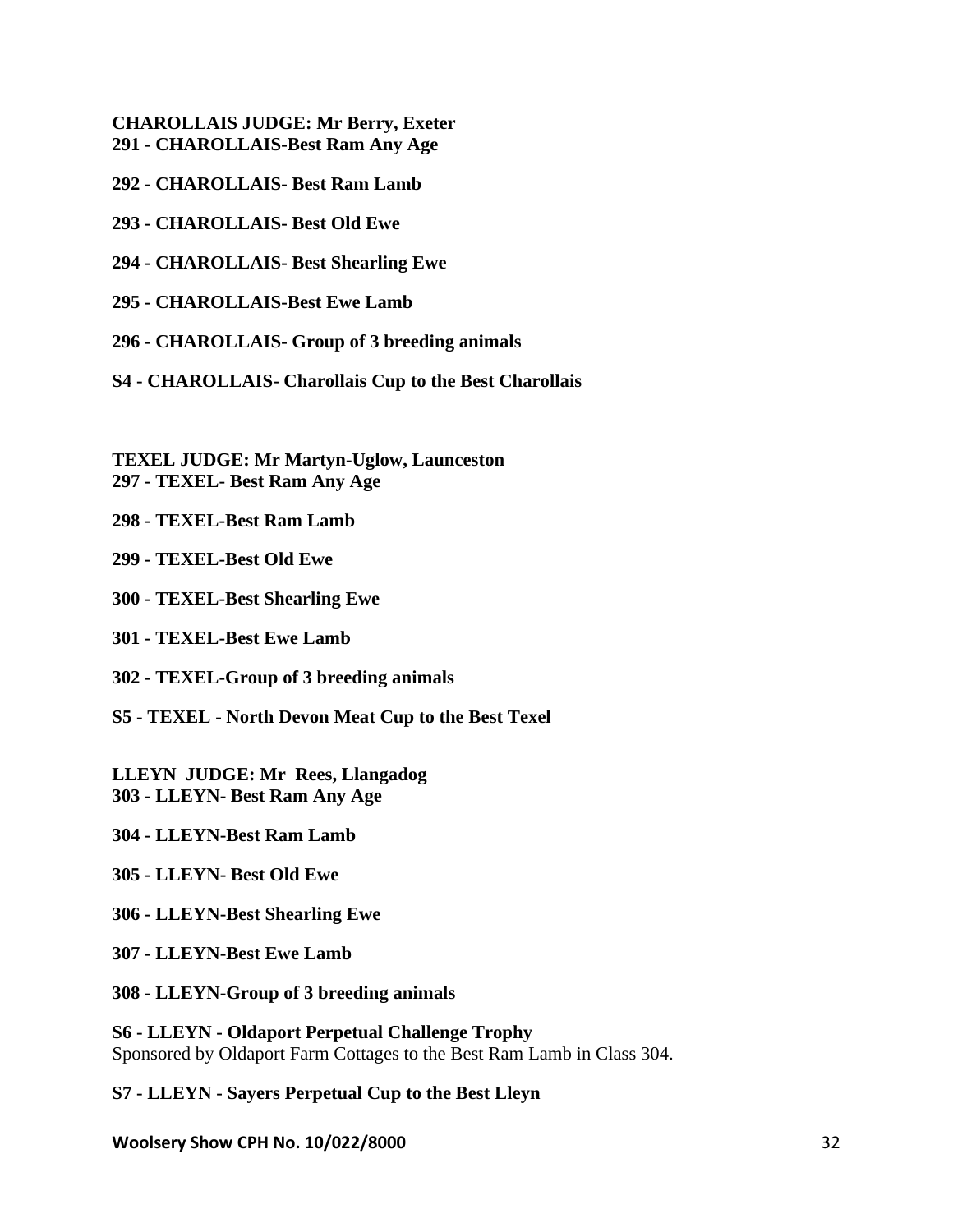**JACOB JUDGE: Mike Bundy, Bath Eastern 309 - JACOB-Best Ram Any Age**

**310 - JACOB- Best Ram Lamb**

**311 - JACOB- Best Old Ewe**

**312 - JACOB-Best Shearling Ewe**

**313 - JACOB-Best Ewe Lamb**

**314 - JACOB-Group of 3 breeding animals**

**S8 - JACOB - Peter Turner Perpetual Trophy** Presented by Mrs D. Whittaker to the Best Jacob

**HAMPSHIRE DOWN JUDGE: Mr M Adams, Wotton under Edge 315 - HAMPSHIRE DOWN-Best Ram Any Age**

**316 - HAMPSHIRE DOWN-Best Trimmed or Untrimmed Ram Lamb**

**317 - HAMPSHIRE DOWN -Best Old Ewe**

**318 - HAMPSHIRE DOWN-Best Shearling Ewe**

**319 - HAMPSHIRE DOWN-Best Trimmed or Untrimmed Ewe Lamb**

**320 - HAMPSHIRE DOWN-Group of 3 breeding animals**

**S9 - Black Farmers Perpetual Cup to the Best Hampshire Down**

**DEVON & CORNWALL LONGWOOL JUDGE: Mr M Darke, Kingsbridge 321 - DEVON & CORNWALL LONGWOOL- Best Ram Any Age**

**322 - DEVON & CORNWALL LONGWOOL-Best Ram Lamb.**

**323 - DEVON & CORNWALL LONGWOOL-Best Old Ewe**

**324 - DEVON & CORNWALL LONGWOOL-Best Shearling Ewe**

**325 - DEVON & CORNWALL LONGWOOL-Best Ewe Lamb**

**326 - DEVON & CORNWALL LONGWOOL-Group of 3 breeding animals**

**S10 - DEVON & CORNWALL - O & T Gilbert Perpetual Cup to the Best Devon & Cornwall Longwool**

**Woolsery Show CPH No. 10/022/8000** 33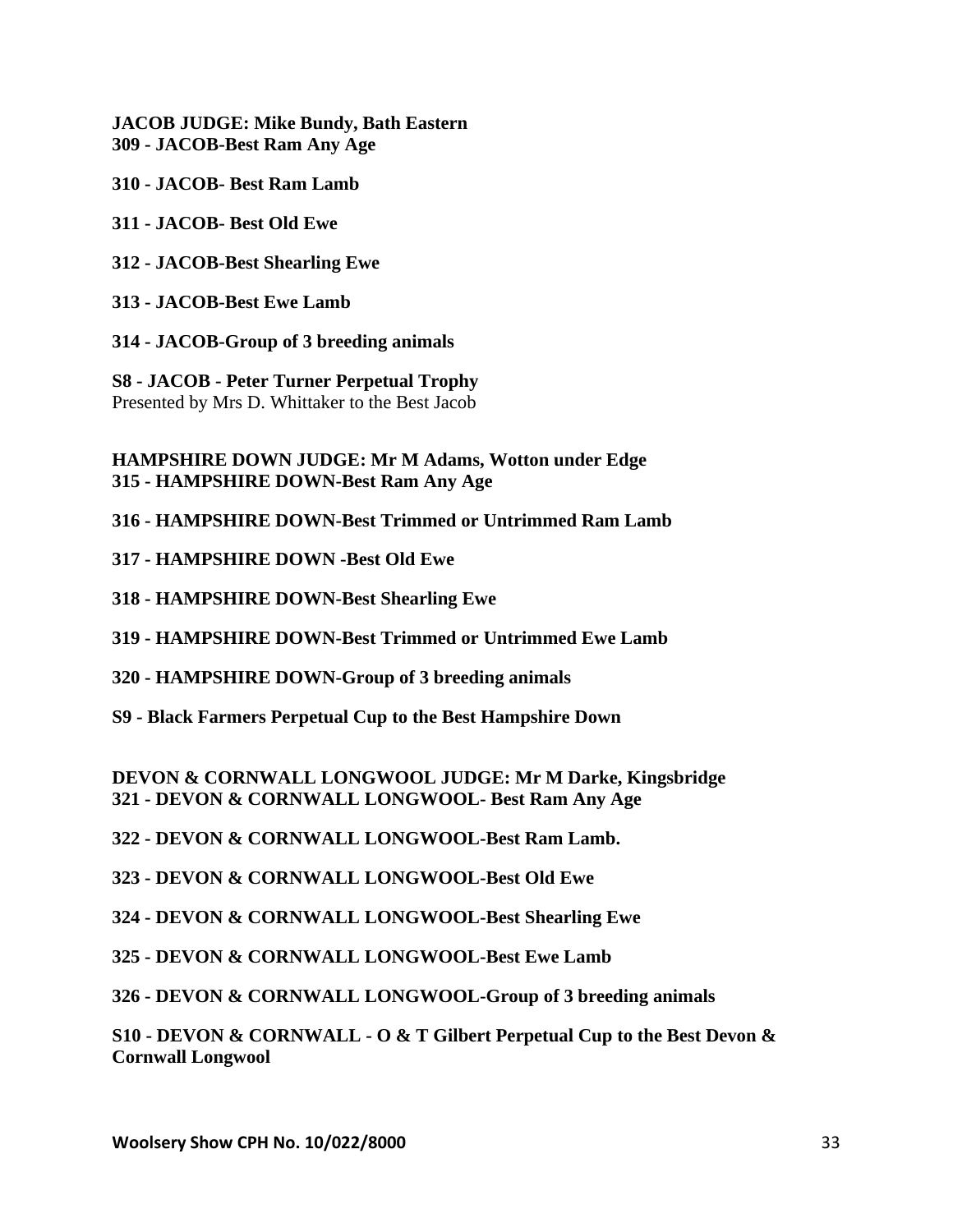**ROUSSIN JUDGE: Mr A Stephens, Callington 327 - ROUSSIN-Best Ram Any Age**

- **328 - ROUSSIN-Best Ram Lamb**
- **329 - ROUSSIN-Best Old Ewe**
- **330 - ROUSSIN-Best Shearling Ewe**
- **331 - ROUSSIN-Best Ewe Lamb**
- **332 - ROUSSIN-Group of 3 breeding animals**

**BELTEX JUDGE: Mrs Atkins, Beaworthy 333 - BELTEX-Best Ram Any Age**

- **334 - BELTEX-Best Ram Lamb**
- **335 - BELTEX-Best Old Ewe**
- **336 - BELTEX-Best Shearling Ewe**
- **337 - BELTEX-Best Ewe Lamb**
- **338 - BELTEX-Group of 3 breeding animals**

**ANY OTHER BRITISH (Not previously mentioned) JUDGE: Mr M Darke, Kingsbridge 339 - ANY OTHER BRITISH BREED-Best Ram Any Age**

- **340 - ANY OTHER BRITISH BREED-Best Ram Lamb**
- **341 - ANY OTHER BRITISH BREED-Best Old Ewe**
- **342 - ANY OTHER BRITISH BREED-Best Shearling Ewe**
- **343 - ANY OTHER BRITISH BREED-Best Ewe Lamb**
- **344 - ANY OTHER BRITISH BREED-Group of 3 breeding animals**

**S11 - ANY OTHER BRITISH BREED-Dorset Perpetual Cup** The Best Dorset Horn or Polled Dorset in Classes 339 to 344

**S12 - ANY OTHER BRITISH BREED-Kent Half Breed Trophy** The Champion in Classes 339 to 344.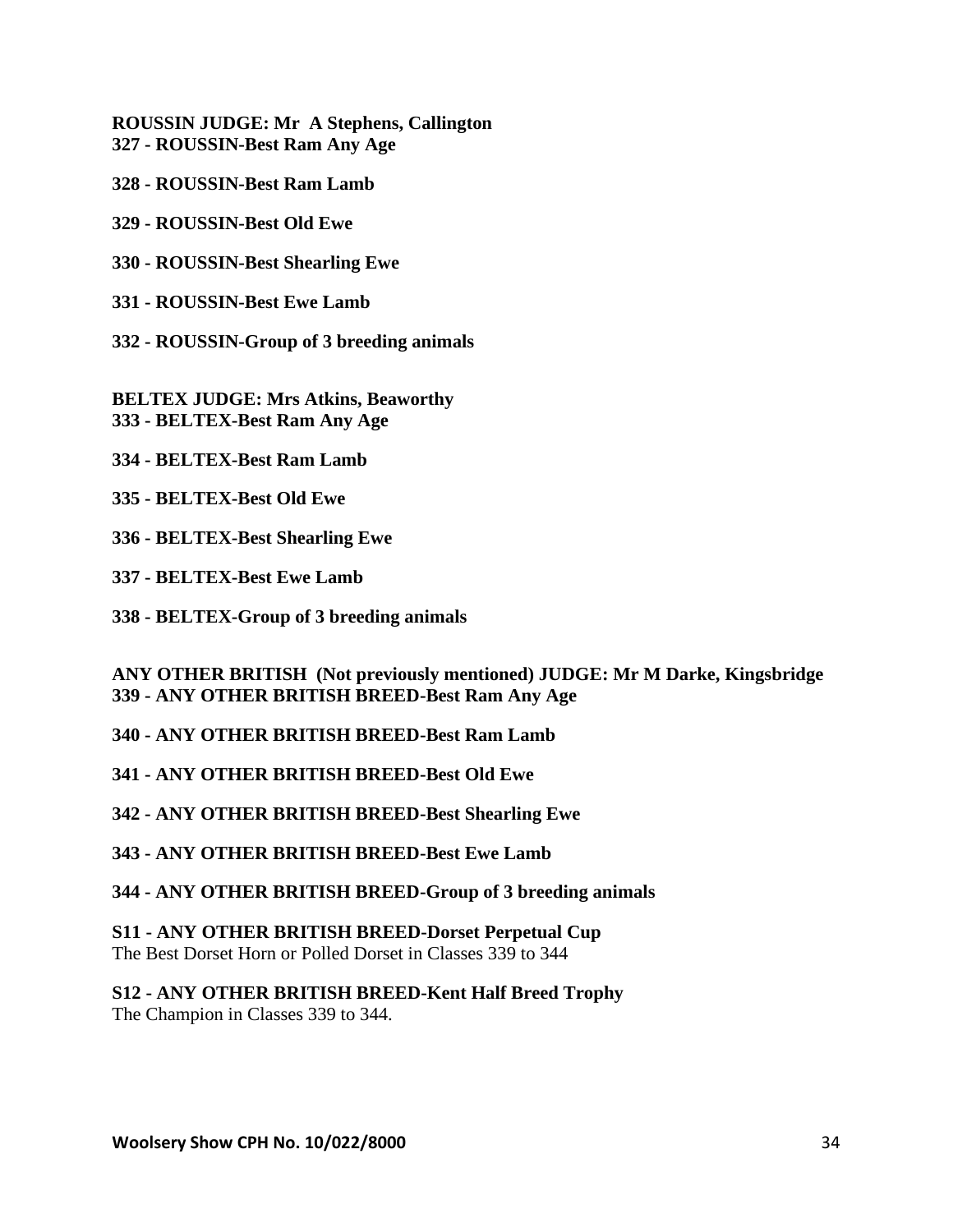**ANY OTHER CONTINENTAL (Not previously mentioned) JUDGE: Mr Berry, Exeter 345 - ANY OTHER CONTINENTAL SHEEP-Best Ram Any Age.**

**346 - ANY OTHER CONTINENTAL SHEEP-Best Ram Lamb**

**347 - ANY OTHER CONTINENTAL SHEEP-Best Old Ewe**

**348 - ANY OTHER CONTINENTAL SHEEP-Best Shearling Ewe**

**349 - ANY OTHER CONTINENTAL SHEEP-Best Ewe Lamb**

**350 - ANY OTHER CONTINENTAL SHEEP-Group of 3 breeding animals**

**S13 - ANY OTHER CONTINENTAL - Perpetual Cup to the Best Bleu du Maine exhibited in Classes 345 - 350**

**S14 - ANY OTHER CONTINENTAL - Christmas Pudding Cup to the Best Any Other Continental**

## **SHEEP CHAMPIONSHIP JUDGE: Mr Howie, Okehampton**

**S15 - John Raffe Perpetual Trophy**  The Best Sheep Exhibit - District (1 animal per exhibitor).

## **S18 - W H Ley Perpetual Memorial Trophy**

Best Interbreed Group of 3 Breeding Animals

# **S16 - SHEEP CHAMPIONSHIP- J. Andrew Perpetual Challenge Cup**

To the Interbreed Champion.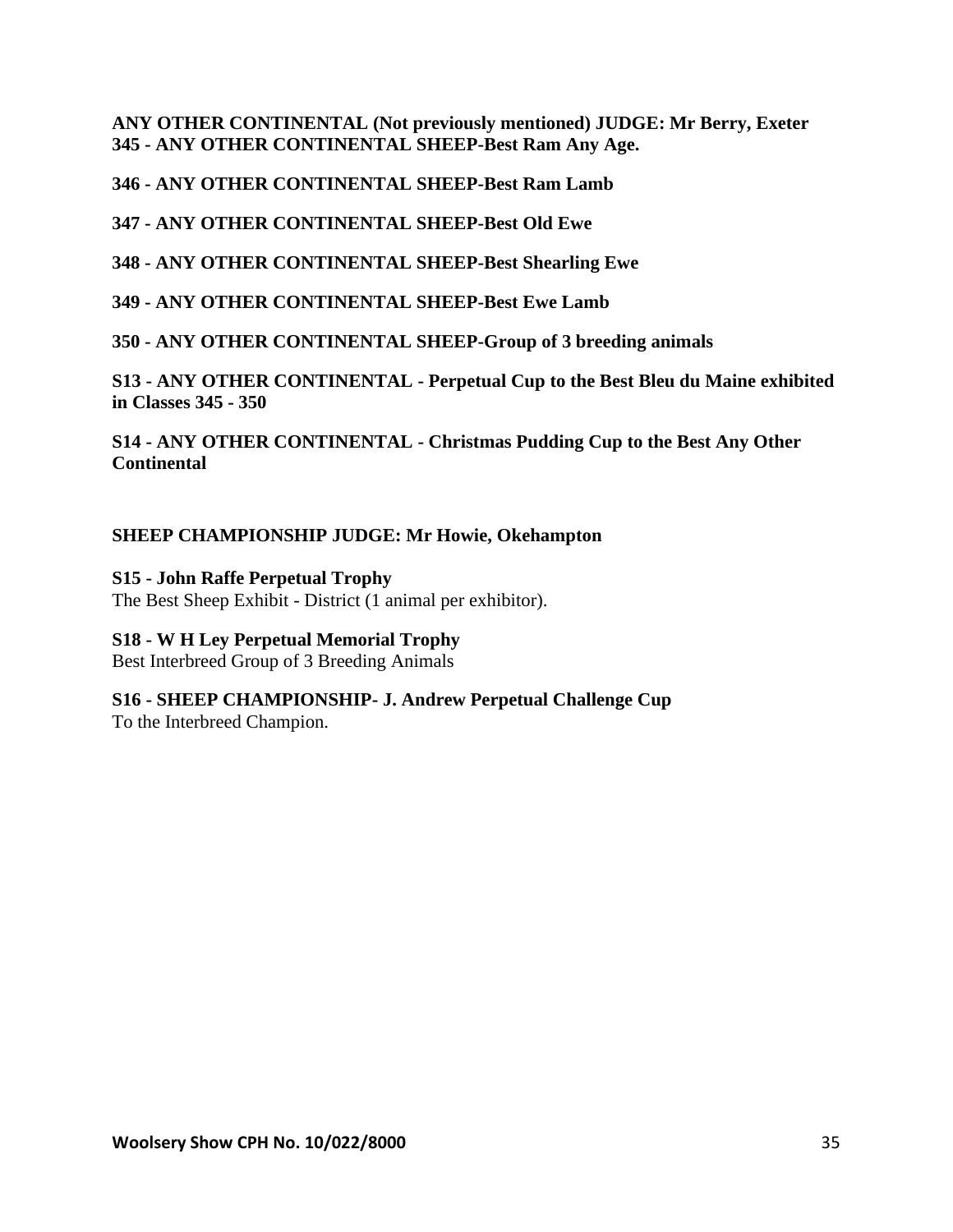#### **YOUNG HANDLER**

Classes will follow on after the Sheep Championship classes.

Classes 351 - 353 will be judged on the turnout of the sheep (any breed) and the handlers' ability to show sheep. The sheep's conformation will not be taken into account. These classes may be split further if numbers warrant. Parents/guardians are responsible for any minors and are responsible for their safety and wellbeing, both in and out of the competition ring. Please enter child's date of birth on entry form.

**Entry Fee:** £3 **Prize money:** 1st £10, 2nd £5, 3rd £3

Special Rosettes for all entries.

**351 - YOUNG HANDLER-Best Young Shepherd under 8 years JUDGE: Mrs Darke, Kingsbridge**

**352 - YOUNG HANDLER-Best Young Shepherd 8-12 years JUDGE: Mrs Perrett, Holsworthy**

**353 - YOUNG HANDLER-Best Young Shepherd 13-18 years JUDGE: Mrs Grout, Okehampton**

## **S17 - Robert Dennis Cup to the Champion Young Handler JUDGE: Mr Howie, Okehampton**

The Champion Young Handler in Classes 351-353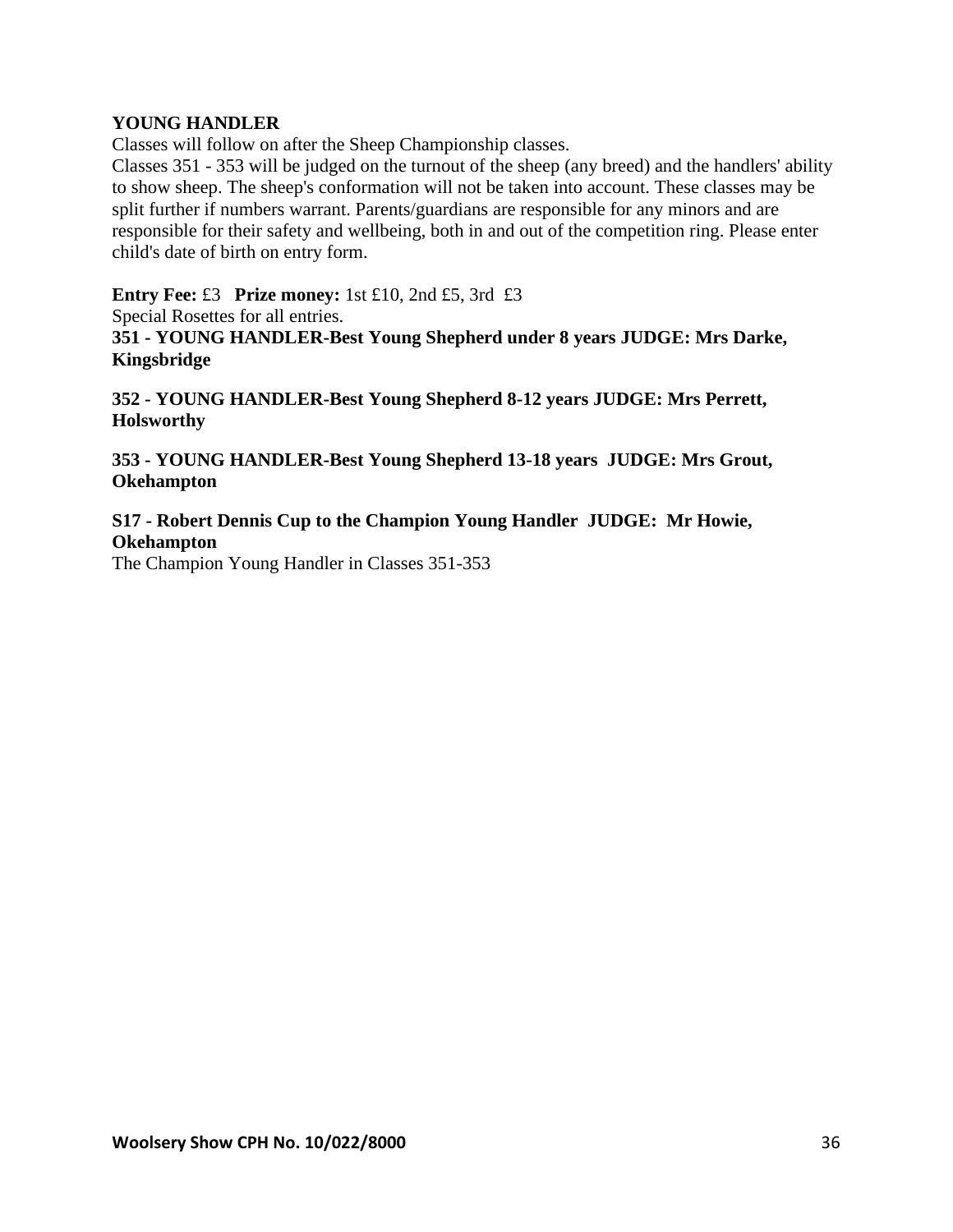## **FLEECE COMPETITION JUDGE: Mr Mike Berry, South Molton**

Classes may be combined on the day at the Judge's discretion if there are less than 3 entries in a class.

Entries may be taken on the day, but only if space allows.

Fleece Championship, champion rosette for the Best Fleece in Classes 354-360 **Entry Fee:** £3 per fleece

**Prize Money:** 1st £10, 2nd £5, 3rd £3. Rosettes to 4th place.

## **RULES OF ENTRY**

It is the responsibility of the exhibitor to ensure they enter in the correct class. All fleeces should be neatly rolled and secured by the neck wool. All fleeces should be labelled with the class entered, the breed or cross and the name and address of the exhibitor. It is the responsibility of exhibitors to ensure delivery of their fleeces to the Fleece Competition Area of the Sheep Marquee at Woolsery Show by 9am on show day. They cannot be removed until 4pm. Fleeces that are artificially stained or fastened with any form of twine will be eliminated. The judge's decision will be final. Anyone wishing to obtain further information on the presentation of fleeces should contact: British Wool Marketing Board, Wool House, Roysdale Way, Euroway Trading Estate, Bradford, West Yorkshire, BD4 6SE - 01274 688666.

**354 - FLEECE COMPETITION-Fine (including Down & Down Cross)**

**355 - FLEECE COMPETITION-Medium (including Half-bred, Kent, Texel & Lleyn)**

**356 - FLEECE COMPETITION-Cross (including Masham, Mule & Greyface)**

**357 - FLEECE COMPETITION-Lustre (including Wensleydale, Lincoln, Devon, Cotswold and Bluefaced Leicester)**

**358 - FLEECE COMPETITION-Hill (including Radnor, Improved Welsh, Cheviot, Exmoor, Gritstone & Lonk)**

**359 - FLEECE COMPETITION-Mountain (including Swaledale, Dales-bred, Blackface, Rough Fell & Welsh)**

**360 - FLEECE COMPETITION-Natural Coloured (including Jacob, Herdwick, Black Welsh Mountain or any other natural coloured pure bred or cross-bred fleece)**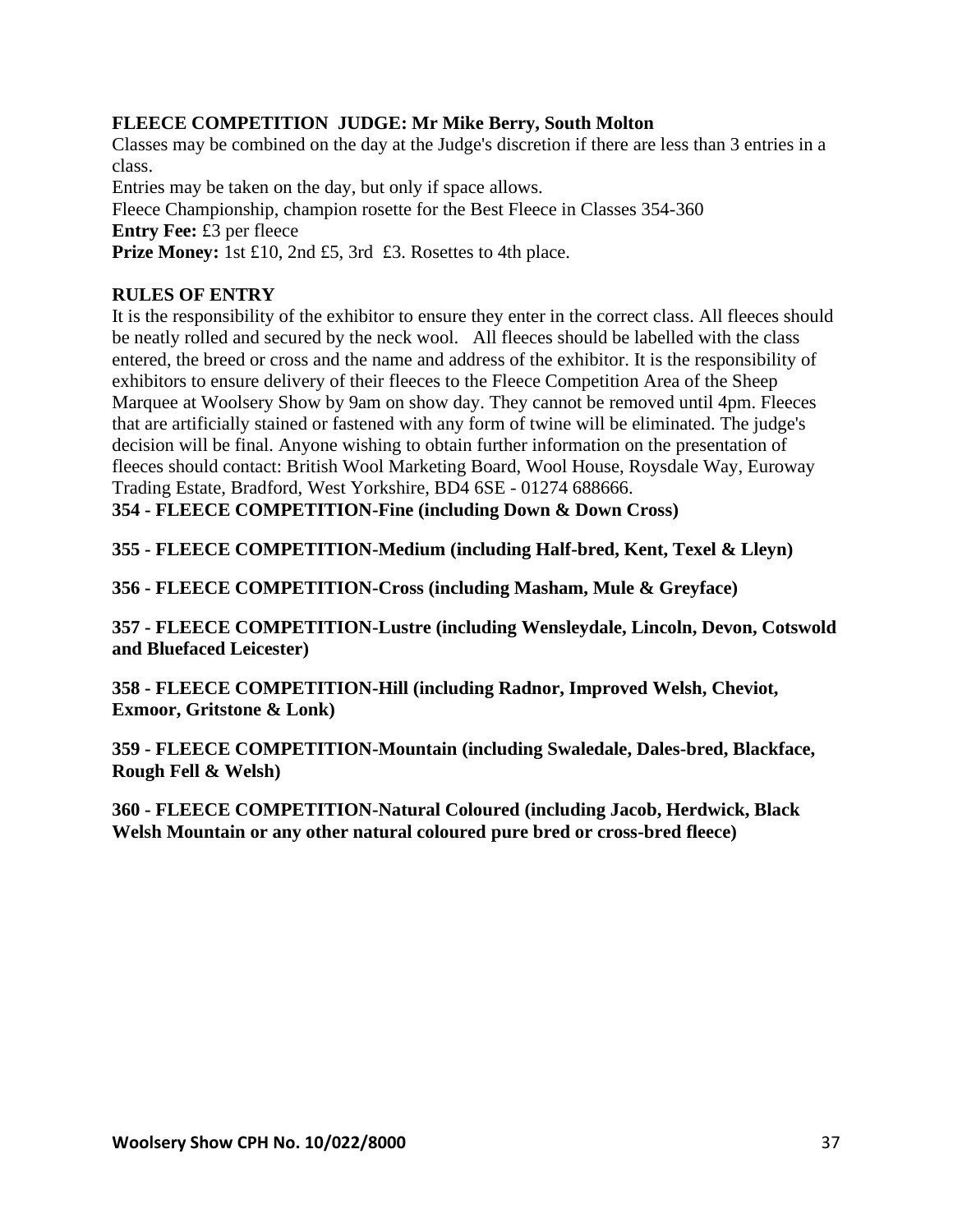#### **Fun Family Dog Show JUDGE: Mrs D Vincent**

£1 per class Entries on the day Judging commences 11.30

Show entry fees must be paid to attend the dog show **Adults £10, Children £4, under 5s free Dog Show** Rosettes 1st to 6th in all classes Winners from each class will go forward to Best in Show and Reserve Best in Show

#### **1 - Dog Show - Best puppy any breed - 6 to 12 months old**

- **2 - Dog Show - Best large breed**
- **3 - Dog Show - Best small breed**
- **4 - Dog Show - Best cross-bred**
- **5 - Dog Show - Best rescue**
- **6 - Dog Show - Best Veteran - 8 years and over**
- **7 - Dog Show - Best condition**
- **8 - Dog Show - Best Scruff**
- **9 - Dog Show - Best child handler - 12 years and under**
- **10 - Dog Show - The waggiest tail**
- **11 - Dog Show - The most appealing eyes**
- **12 - Dog Show - Best pair (match or mismatch)**
- **13 - Dog Show - Prettiest bitch**
- **14 - Dog Show - Most handsome dog**
- **15 - Dog Show - The one the Judge would most like to take home**

**Dog Show - Best in show**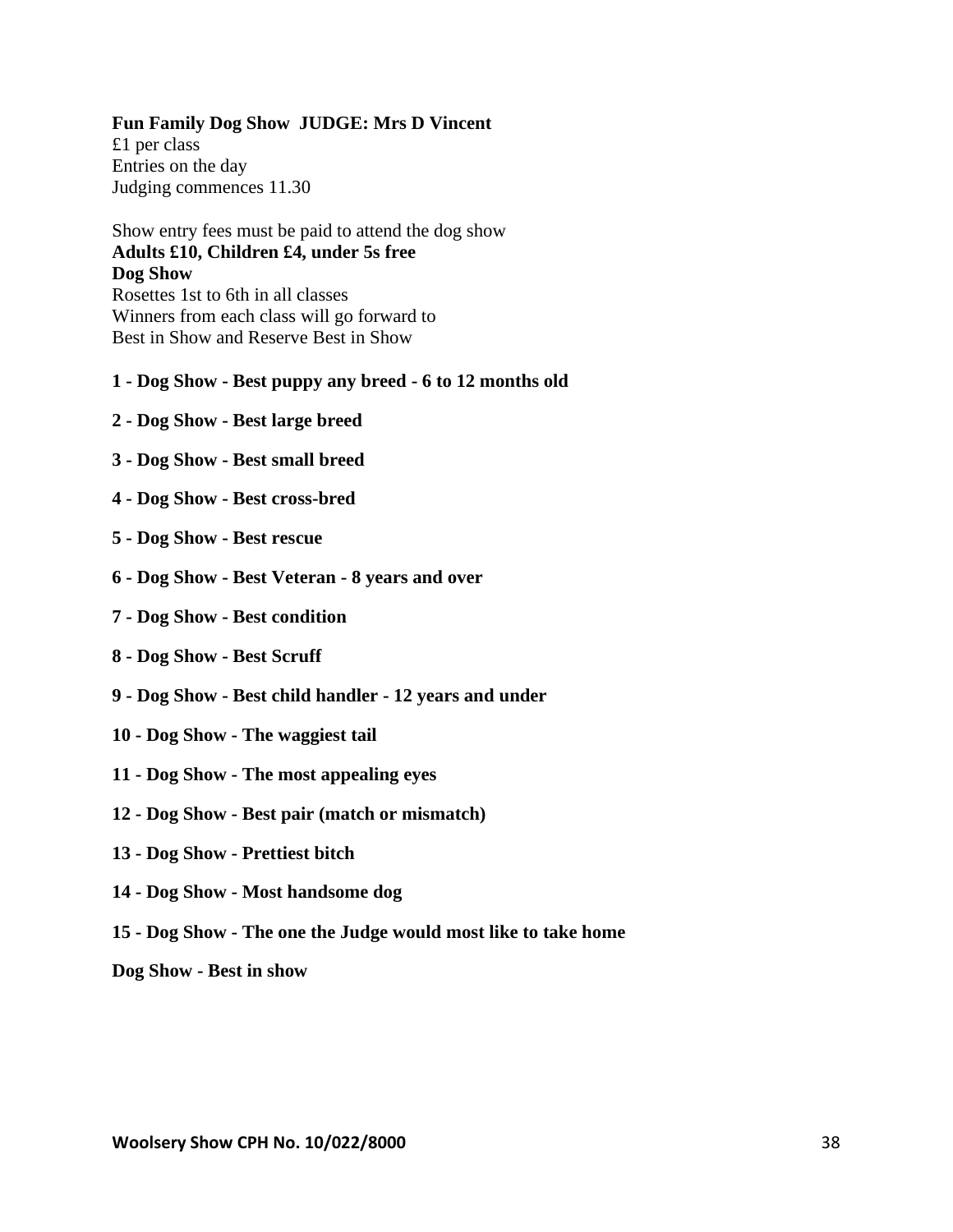#### **OTHER SHOW INFORMATION**

#### **OVERALL POINTS TROPHY**

The **Seldon & Cory Perpetual Challenge Cup** will be presented to the Exhibitor in the District gaining the most points in the Horse, Cattle and Sheep Classes. Points are awarded 3 for 1<sup>st</sup>, 2 for 2<sup>nd</sup>, 1 for 3<sup>rd</sup>. A maximum of 3 points per class per Exhibitor can be recorded, regardless of number of animals in the class. Championship classes **ARE NOT** included. Exhibitors must mark their entries to show they are eligible for this District competition.

#### **TRADE STANDS**

The **Allin Memorial Trophy** and a **Championship Rosette** to the Best Trade Stand.

The **Blights Motors Trophy** to the Best Exhibit in the Food and Farming Marquee.

A new trade stand award will be made in 2022 for the Trade Stand that can best demonstrate the sustainable contribution of their product or service.

Contact **Mrs Donna Weeks for Trade Stand information** (details below) or contact **Mrs Carol Fletcher** to exhibit in the **Food and Farming Marquee** (details below) or visi[t www.woolseryshow.org.uk](http://www.woolseryshow.org.uk/)

#### **DISPLAY OF OLD AND VINTAGE MACHINERY**

Contact the **Mr Bonham Jewell, Vintage Machinery Steward**, 01237 431600. Entry forms on-line at [www.woolseryshow.org.uk](http://www.woolseryshow.org.uk/) It is a condition of entry that all vintage vehicles **MUST**stay until after the Vintage Parade has taken place.

#### **HANDICRAFTS**

A separate schedule and entry form is available for Handicraft entries on-line a[t www.woolseryshow.org.uk](http://www.woolseryshow.org.uk/) or from the handicraft secretaries.

| <b>SHOW SECRETARY</b>       | <b>TRADE STAND SECRETARY</b>    |
|-----------------------------|---------------------------------|
| <b>Andrée Carter</b>        | <b>Donna Weeks</b>              |
| <b>Churston Ford</b>        | <b>Baxworthy Farm</b>           |
| <b>West Putford</b>         | Baxworthy                       |
| Holsworthy                  | <b>Bideford</b>                 |
| <b>EX22 7UU</b>             | <b>EX39 5SE</b>                 |
| 01409 240328                | 07748 880595                    |
| woolseryshow@hotmail.co.uk  | woolserytrade@hotmail.co.uk     |
| <b>HANDICRAFT SECRETARY</b> | <b>FOOD AND FARMING MARQUEE</b> |
| Ian & Karen Clemens         | <b>Carol Fletcher</b>           |
|                             |                                 |
| Volehouse Farm              | <b>Higher Town Farm</b>         |
| West Putford                | Woolsery                        |
| Holsworthy                  | Bideford                        |
| <b>EX22 7XH</b>             | <b>EX39 5QS</b>                 |
| 01409 241233                | 01237431137                     |

| <b>CUP SECRETARIES</b>       |
|------------------------------|
| <b>Bev &amp; Mike Archer</b> |
| Gregorys                     |
| Colscott                     |
| <b>West Putford</b>          |
| Holsworthy                   |
| <b>EX22 7UX</b>              |
| 01409 241786                 |
| bevarcher@sky.com            |